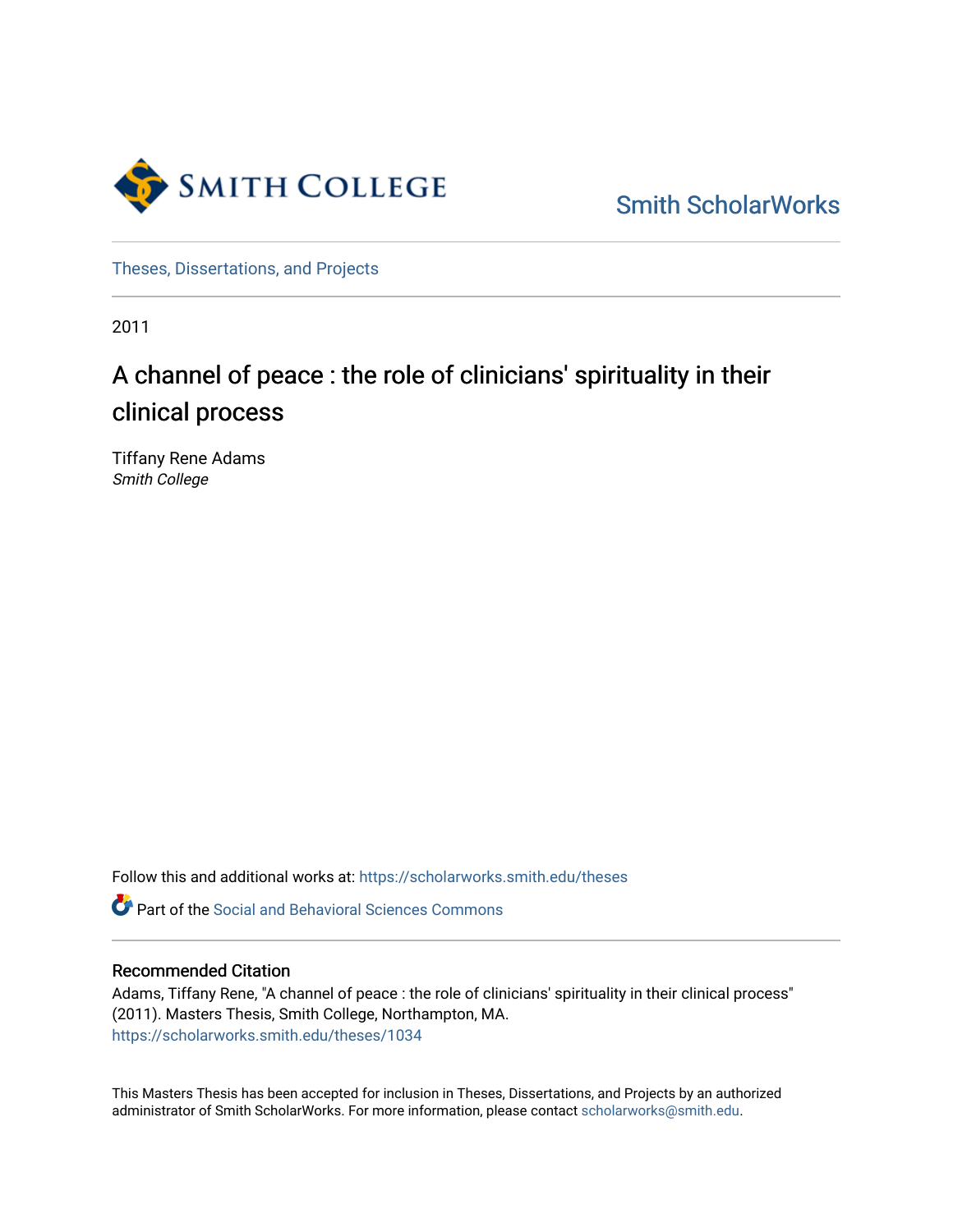Tiffany Adams A Channel of Peace: The Role of Clinicians' Spirituality in Their Clinical Process

#### ABSTRACT

This qualitative study examined how experienced clinicians who self-identify as spiritual perceive the role their spirituality has in their clinical practice. The specific research question was: How do clinicians incorporate their own spirituality into their clinical practice? This study was undertaken because of the limited amount of research exploring the relationship between clinicians' personal spirituality and the influence it has in their clinical practice.

Given the limited amount of research in the area, a phenomenological approach was used. Thirteen licensed mental health clinicians who self- identified as spiritual filled out a questionnaire and were interviewed. The professions the participants belonged to were: clinical social worker (8) marriage and family therapist (1) psychiatric nurse (1) and licensed professional counselor (3). The spiritual beliefs and religious affiliations participants ascribed to are listed in table 1 in the findings section.

In line with a phenomenological approach, thematic analysis of participants' responses was done. The findings were that the clinicians' spirituality played multiple roles in their clinical practice: (1) clinicians' spirituality provided them with support and guidance; (2) clinicians' spiritual beliefs influenced the way they interacted with or perceived clients; and (3) clinicians used concepts of mindfulness for themselves and their clients.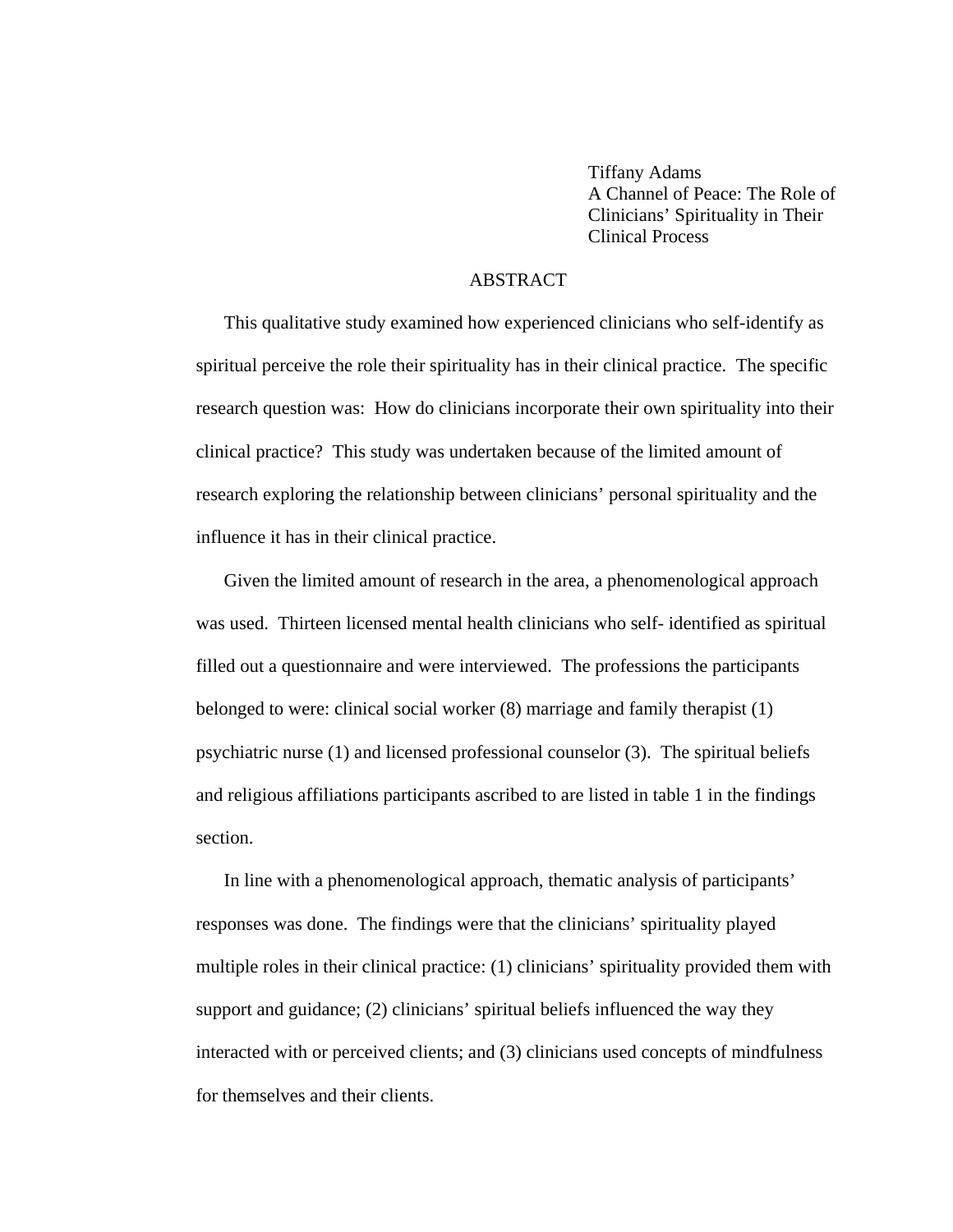Make me a channel of your peace Where there is hatred, let me bring you love. Where there is injury, your pardon, Lord. And where there's is doubt, true faith in You.

Oh Master, Grant that I may never seek So much to be consoled, as to console, To be understood, as to understand to be loved as to love with all my soul.

Make me a channel of your peace, Where there's despair in life, let me bring hope, Where there is darkness, only light, And where there's sadness, ever joy. . . -Prayer of St. Francis of Assissi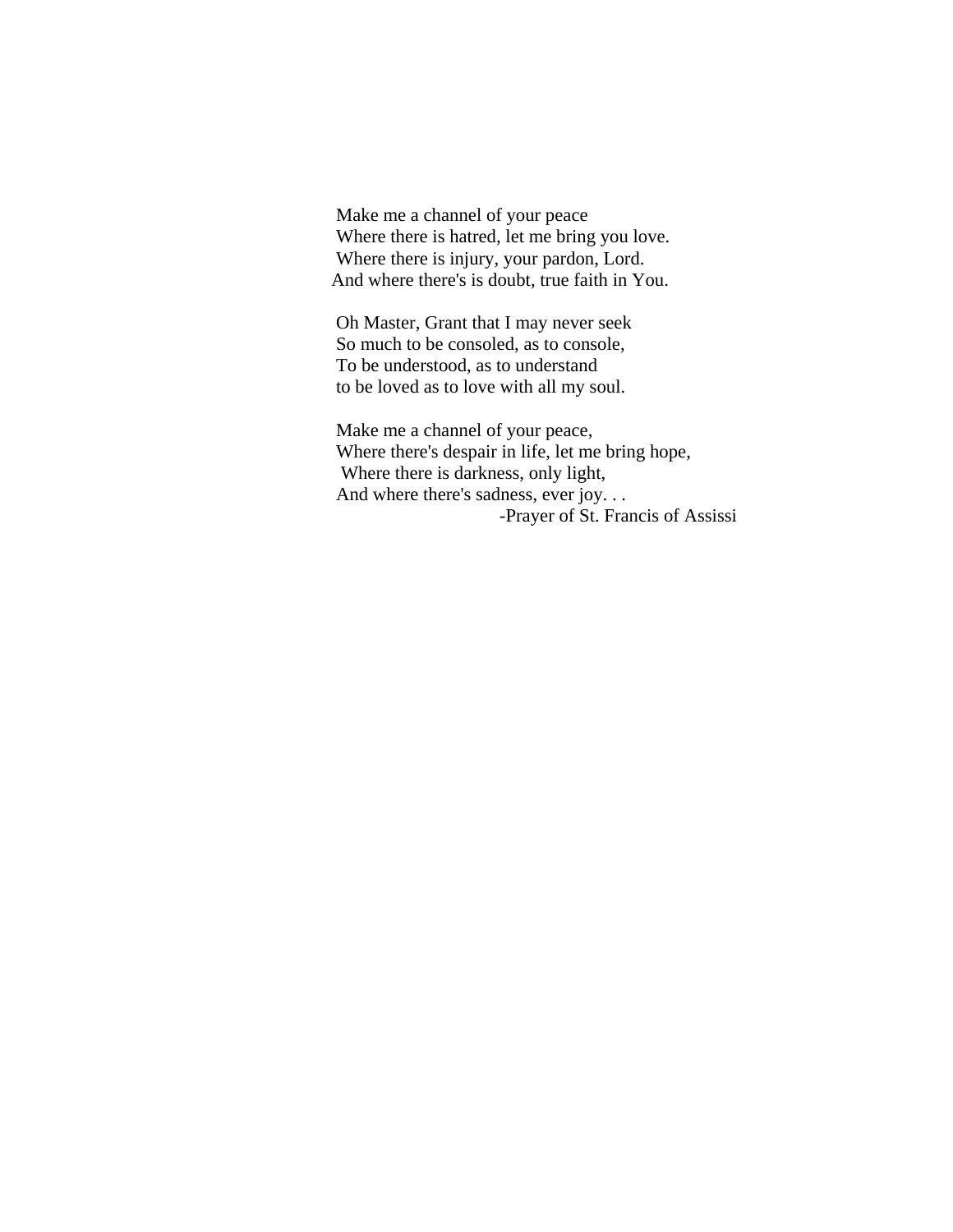## **A CHANNEL OF PEACE: THE ROLE OF CLINICIANS' SPIRITUALITY IN THEIR CLINICAL PROCESSS**

A project based upon an independent investigation, submitted in partial fulfillment of the requirements for the degree of Master of Social Work.

Tiffany Adams

Smith College School for Social Work Northampton, Massachusetts 01063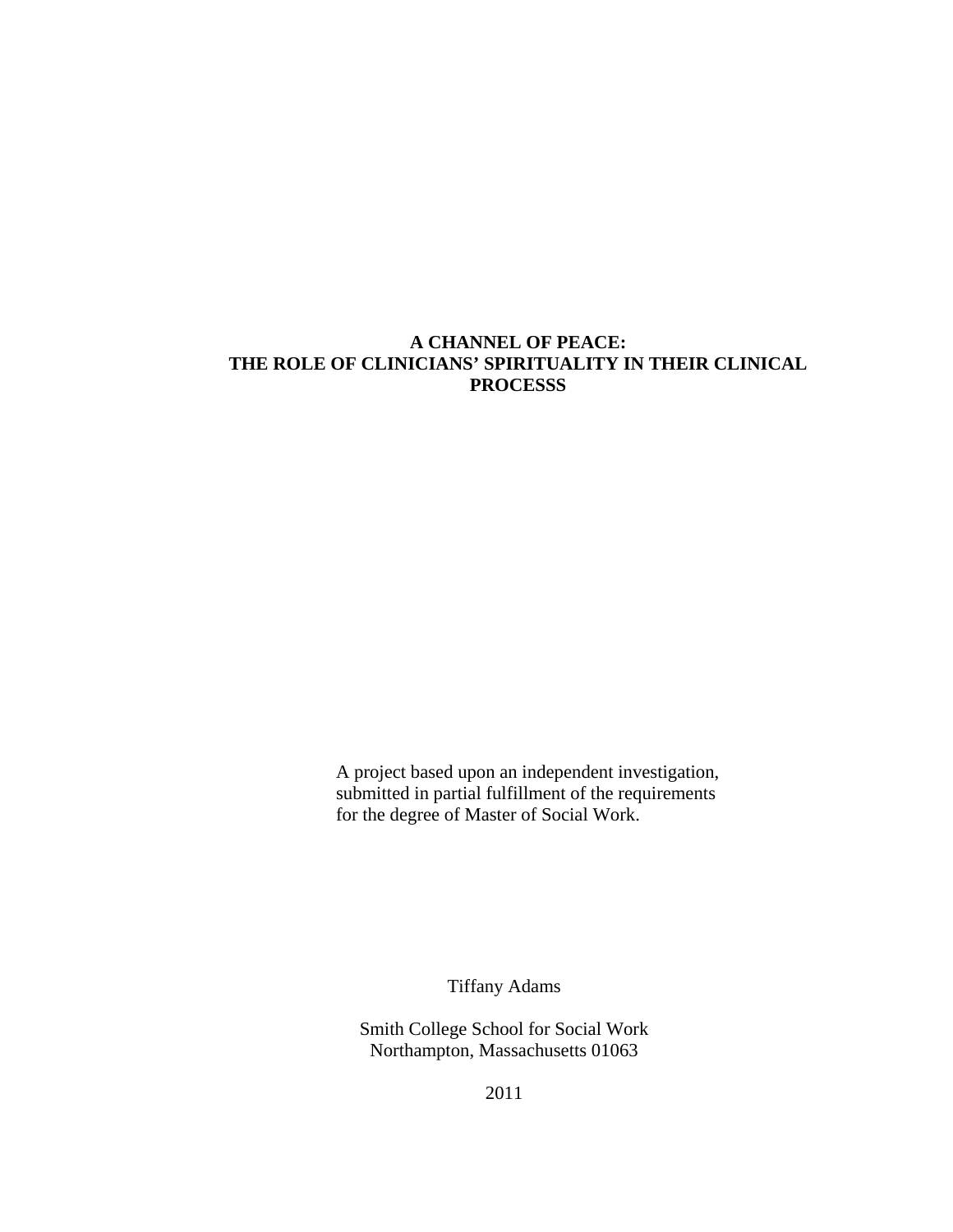## **Acknowledgements**

This thesis could not have been done without the assistance and support I received from many people who I would like to gratefully acknowledge. To Dr. Kaufman, thank you for challenging me and being willing to take this journey with me. To the participants in this study, thank you for your enthusiasm, and willingness to share your beliefs and thoughts. I learned so much from each of you in our conversations.

To my family and friends, I am exceptionally grateful for all the support I have had from you in writing this thesis. Thank you for graciously accepting my disappearance into this project, while offering so much encouragement and support through it all. To Anna, thank you for being my cheerleader, editor, and morning coffee maker.  $\odot$ 

To Michael, thank you for being a strong hold for me throughout this process. Your unwavering belief in my capability to succeed meant so much to me. You challenged and supported me every step of the way. Your insight, editing, encouragement, and love were invaluable.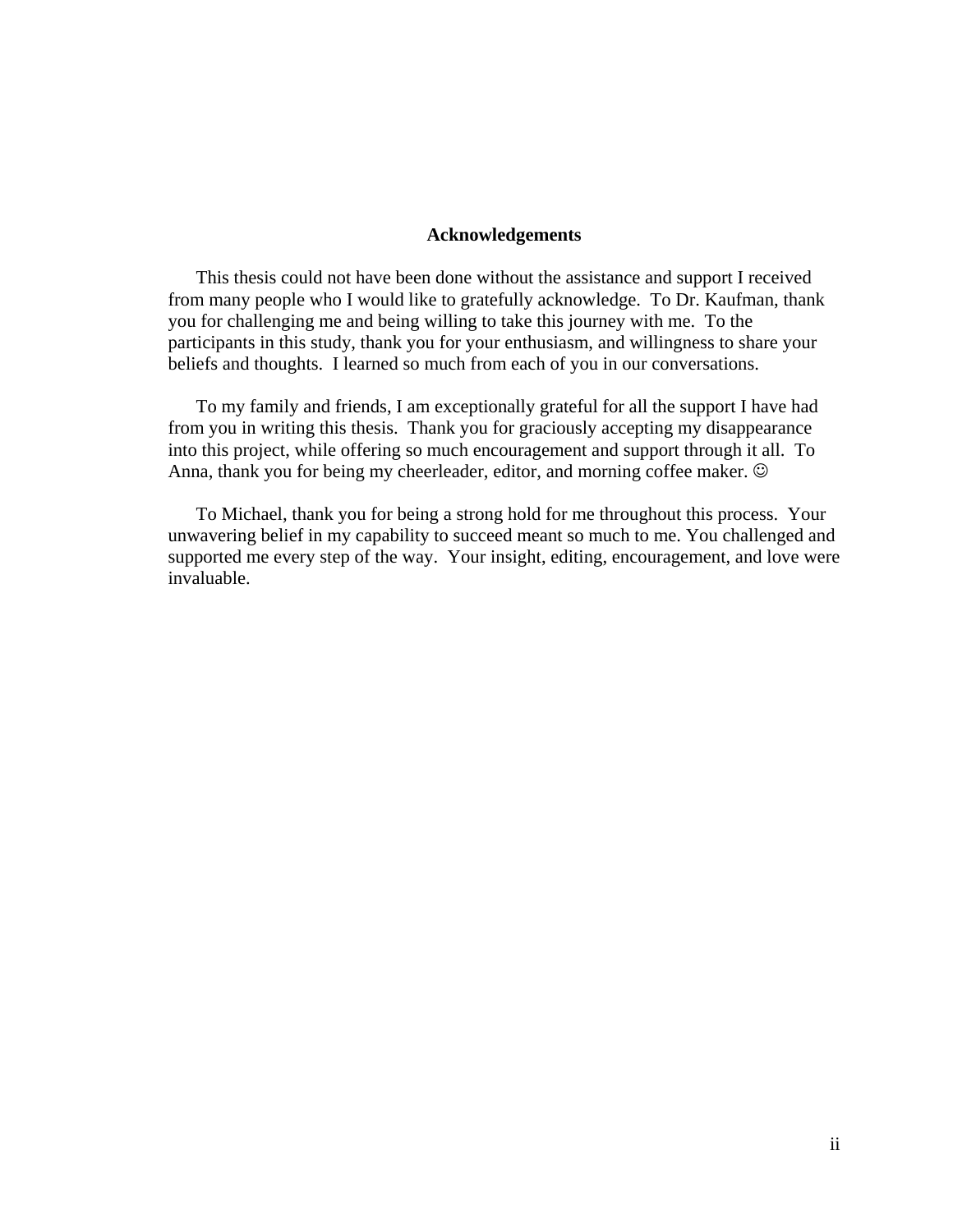## **Table of Contents**

| $\cdots$<br>111 |
|-----------------|
|                 |

## **CHAPTER**

|  |  | 22 |
|--|--|----|
|  |  | 35 |
|  |  |    |

## **APPENDICES**

|  | 49  |
|--|-----|
|  | 50  |
|  |     |
|  | 53  |
|  | -54 |
|  |     |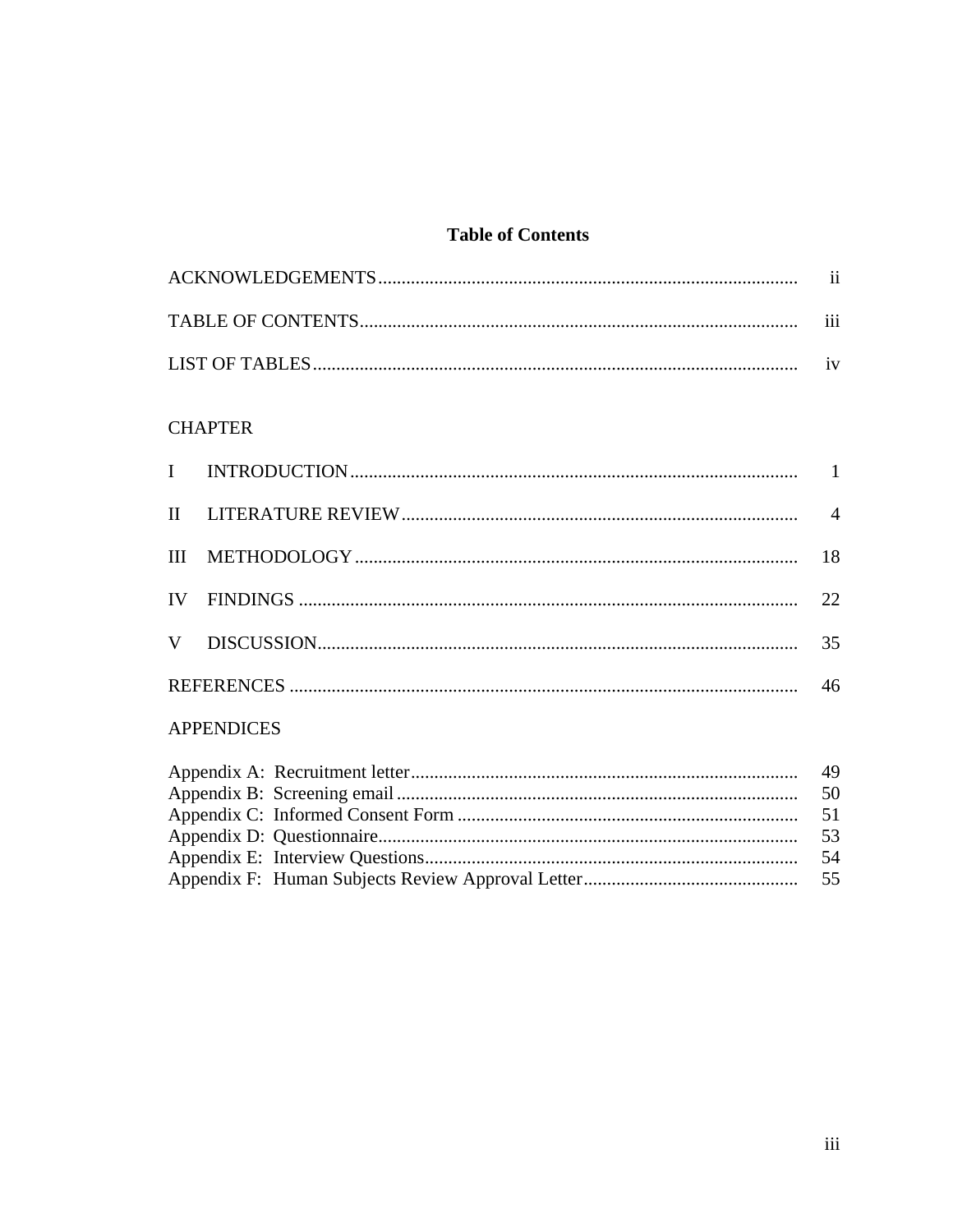## **List of Tables**

Table

|  | 23 |
|--|----|
|  |    |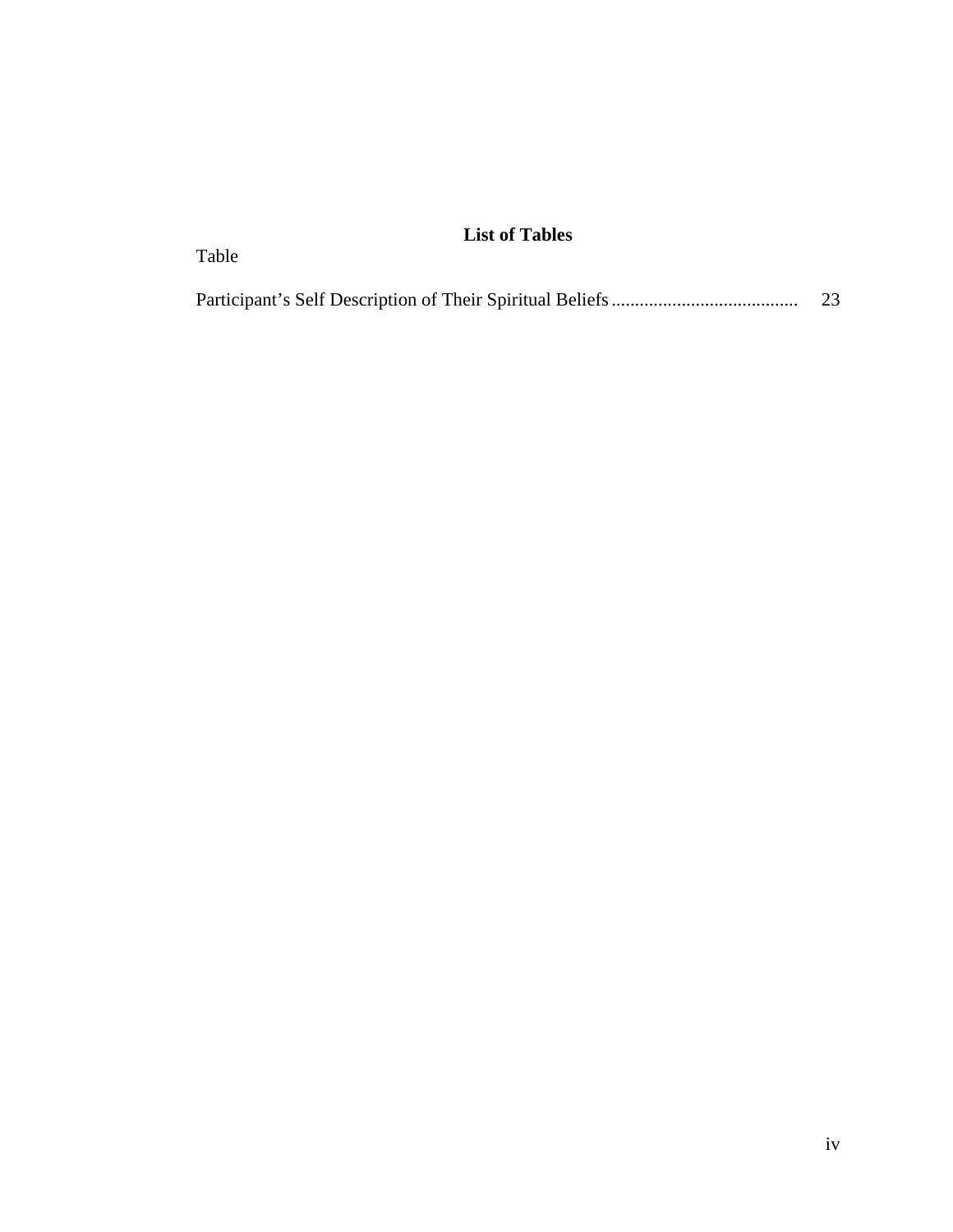## **CHAPTER I**

## **Introduction**

The purpose of this study is to examine the role clinicians' spirituality plays in the therapeutic process. The research question is: How do clinicians incorporate their own spirituality into their clinical practice? Specifically, this study explores the methods clinicians use to incorporate their spirituality into their professional practice, their reasons for doing so, as well as the perceived benefits. This study also investigates how clinicians understood potential drawbacks of bringing their spirituality into their work as mental health professionals.

The role of spirituality in mental health care has been a matter of heated debate. Historically, the debate about spirituality, as well as research on the topic, has focused on the client's spirituality. There has been limited exploration of the role that a clinician's spirituality has in his or her clinical practice. During the rise of psychoanalysis, clinicians aspired to be "blank slates," allowing no parts of themselves to influence the clinical process. The clinician's personal spiritual beliefs and practices were seen as something harmful to or outside of the therapeutic process. The ideal of a "blank slate" has continued to serve as a standard for how clinicians approach the therapeutic relationship. This concept could explain why there is such limited amount of research into clinicians' use of their own spirituality in the therapeutic practice.

The cultural competency movement, however, challenged the concept of therapist as a blank slate. The movement encouraged clinicians to acknowledge the ways which elements of their culture, including their individual spirituality, may affect their practice. Current codes of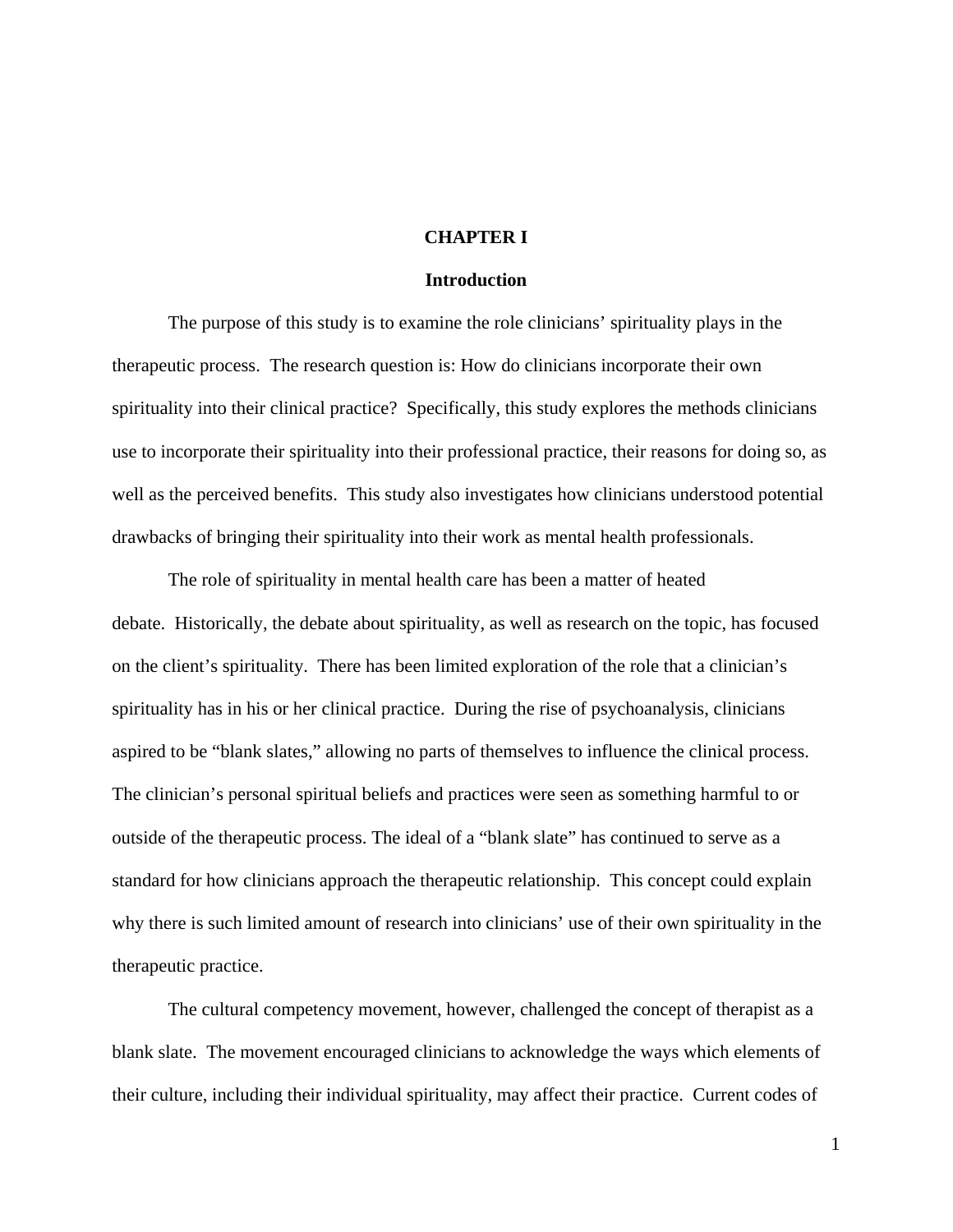ethics for social work, psychiatry, counseling and psychology include cultural-competency statements that encourage clinicians to reflect upon how their beliefs may affect their perceptions of their client's beliefs. This push for greater cultural competency was intended to increase awareness of the limits of clinicians' objectivity and neutrality. It does not, however, address how clinicians' own spirituality may play a role in the therapeutic process.

 This study will address this dearth of information by interviewing clinicians who selfidentify as spiritual about their incorporation of their spirituality into the therapeutic process. This research is unique in its focus on how a clinician's spirituality is incorporated into his or her clinical decisions and processes. Given the limited amount of research in this area, an exploratory, qualitative study was used. A phenomenological approach was taken in an effort to capture the clinicians' experiences. In total, thirteen clinicians were interviewed.

For the purpose of this study, a "clinician" is defined as a licensed mental health professional working in a clinical setting. This includes, but is not limited to, psychiatrists, psychologists, social workers, marriage and family therapists, counselors, and psychiatric nurses. This expansive definition allows for the representation of perspectives from many different mental health disciplines. The term "spirituality" is defined in the literature review.

 This thesis is organized into five chapters. The first chapter, the introduction, establishes the research question, purpose of the study, and rationale for the study. The second chapter is the literature review. That chapter covers: (1) a brief historical overview of the relationship between religion/spirituality and mental health; (2) a definition of spirituality; (3) the role of spirituality in clinical practice; (4) a discussion of clinicians' spirituality; and (5) ethical considerations of spirituality in clinical practice. The third chapter, methodology, provides information on the study's design. This includes information on sampling methods and the data analysis used in this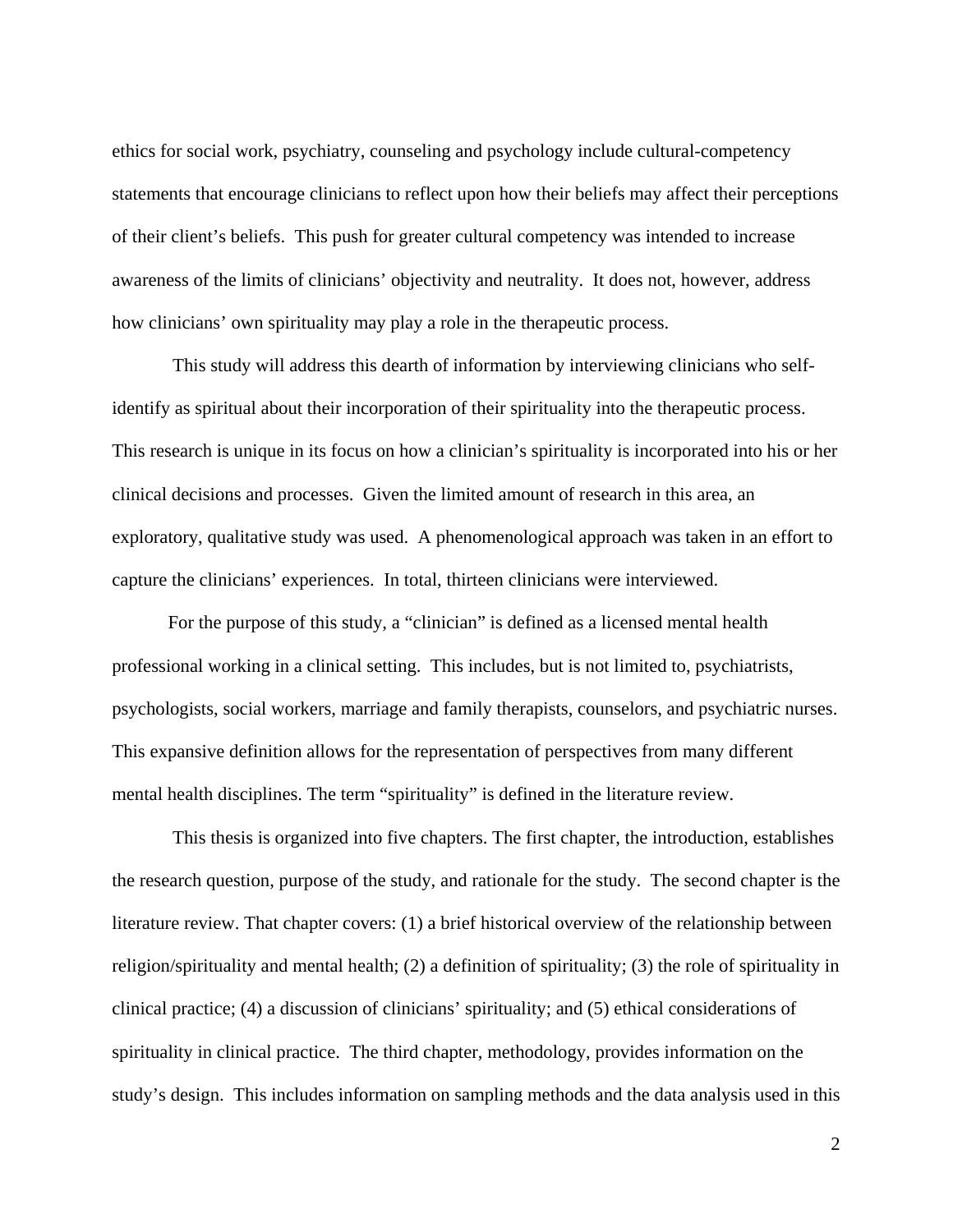study. The fourth chapter is the findings chapter in which the results of this study are presented. In the fifth and final chapter, the discussion chapter, the findings are summarized, and the relationship the findings have to literature are discussed. Potential future research and the implications for social work are also discussed.

It is the hope of this author that the study provides valuable information to the mental health field by furthering the understanding of how a clinician's spirituality is used in therapeutic relationships. Understanding this particular element of the clinician's process will deepen our understanding of the therapeutic relationship in general, helping us to be more effective. Additionally, this study could encourage clinicians to reflect on possible connections between their spirituality and their clinical practice. The findings could also lead to further research into what influences clinicians' practices and the way spirituality shapes therapy.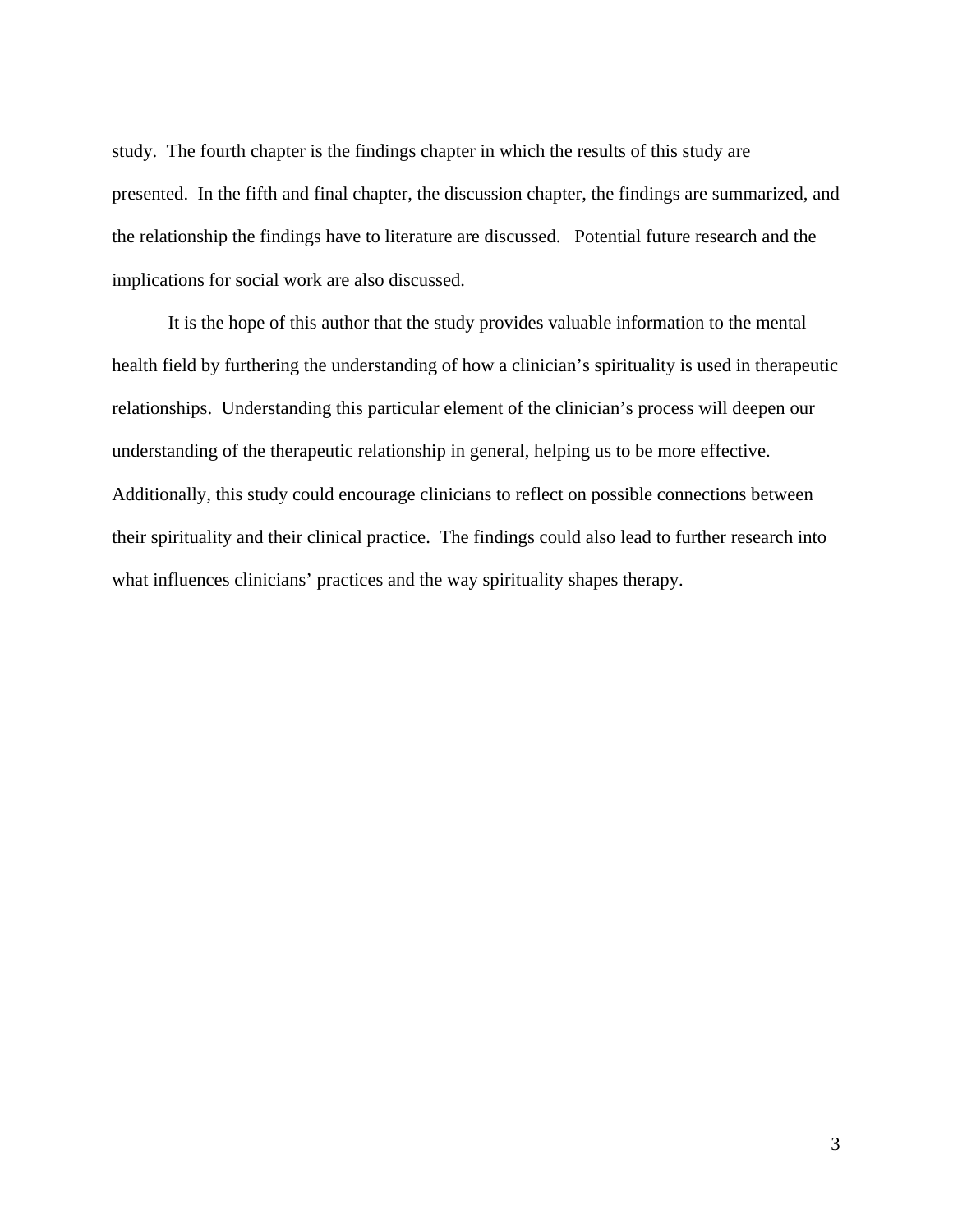## **CHAPTER II**

#### **Literature Review**

## **Introduction**

The purpose of this study is to examine the role clinicians' spirituality plays in their clinical practice. The specific research question is: How do clinicians privately incorporate their personal spirituality into their clinical practice? Mental health care and religion/spirituality have a historically tenuous relationship. In the last two decades, however, there has been a swell of interest in better understanding this relationship, as well as addressing how religion/spirituality relates to mental health care.

The majority of the research related to religion/spirituality has focused on the client's spirituality/religion and its role in therapy. The ethical concern of including religion/spirituality in the therapeutic relationship is one area of continual focus for discussion. The literature addressing clinicians' use of their own spirituality is usually limited to the effect it has on the client's process. Little research has focused on clinicians' covert use of their spirituality. This study will focus on identifying clinicians' personal use of their spirituality within their clinical relationships.

The following literature review covers research involving clinicians, social workers, therapists, psychologists and other mental health professionals. For consistency and clarity the term "clinician" will be used throughout most of the review, in reference to all disciplines. If necessary for a specific research study, the clinician(s) may be referred to by their specific title.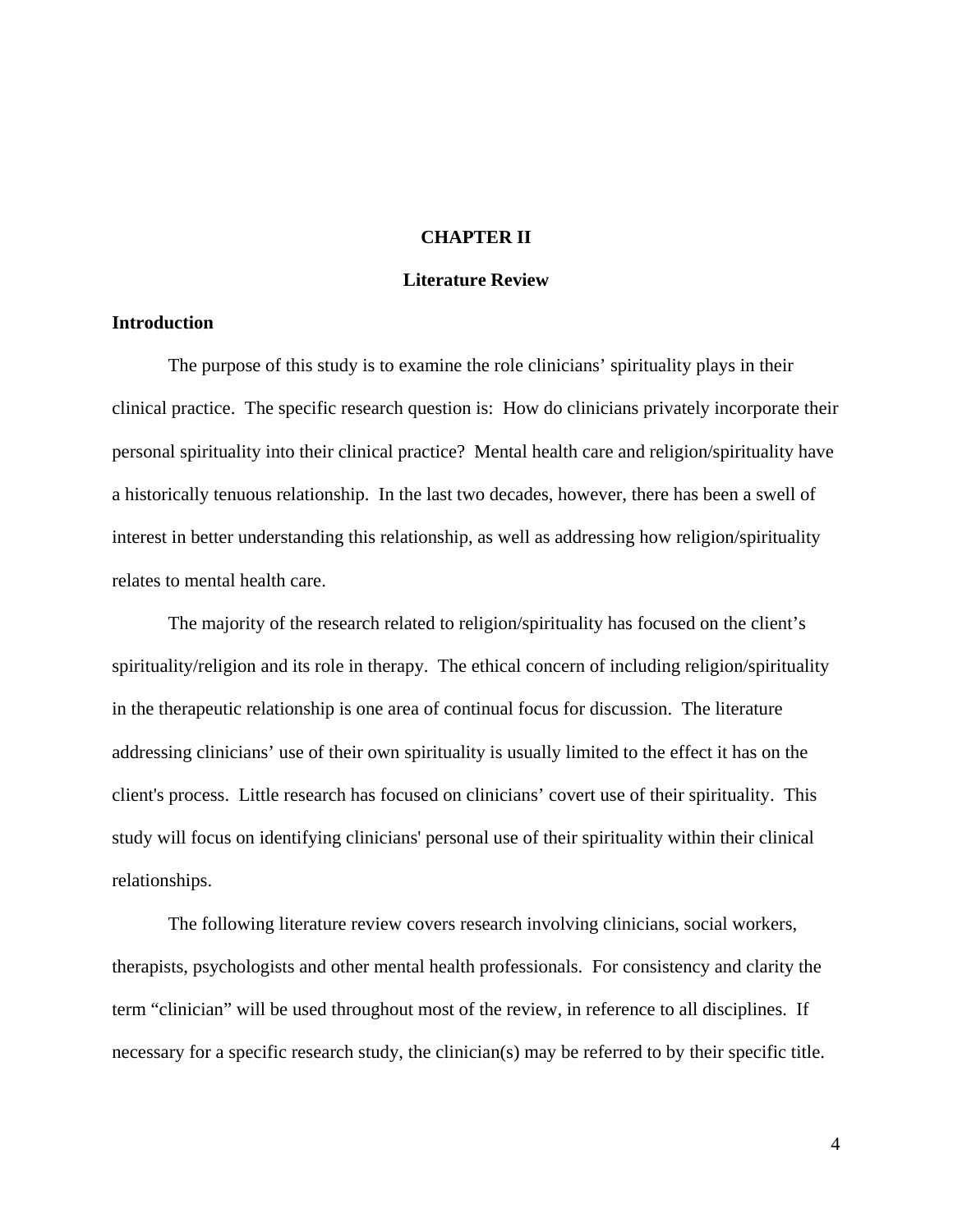This literature review will focus on the five following areas, as not all of the information discussing the relationship between spirituality and mental health is relevant to this study. These areas are: 1) a brief historical overview of the relationship between religion/spirituality and mental health, 2) a discussion of how spirituality is defined, 3) the role of spirituality in clinical practice, 4) clinicians' spirituality, 5) ethical considerations of spirituality in clinical practice. The conclusion will again summarize the relationships between all of the elements reviewed that have led to the proposed research question.

#### **Historical Overview of Religion and Spirituality in Mental Health**

The mental health profession has always had an ambivalent relationship with religion. The Latin term "psychologia" was first defined in 1524 as "concerning the human spirit" within the "science of spiritual being," (Vande Kemp, 1996, p.72). Founders of psychology such as James William, and G. Stanley Hall were intrigued by the implications religion had on one's well being (Weaver, Pargament, Flannelly, & Oppenheimer, 2006). As the mental health care profession progressed to psychoanalysis and behavioral paradigms, the founders of these theories sought for psychology to be defined as a hard science. Psychology was criticized as not being scientific because "its subject matter was unquantifiable and it mired in a metaphysical morass" (Coon, 2002, p. 121).

In their desire to be seen as scientific, mental health professionals resisted being intimately involved with topics involving spirituality and religion. They tried to disentangle the profession from its metaphysical and theological roots. For example, prominent figures such as Freud and Skinner distanced themselves, portraying religion in a negative way (Miller, 2003; Plante, 2007).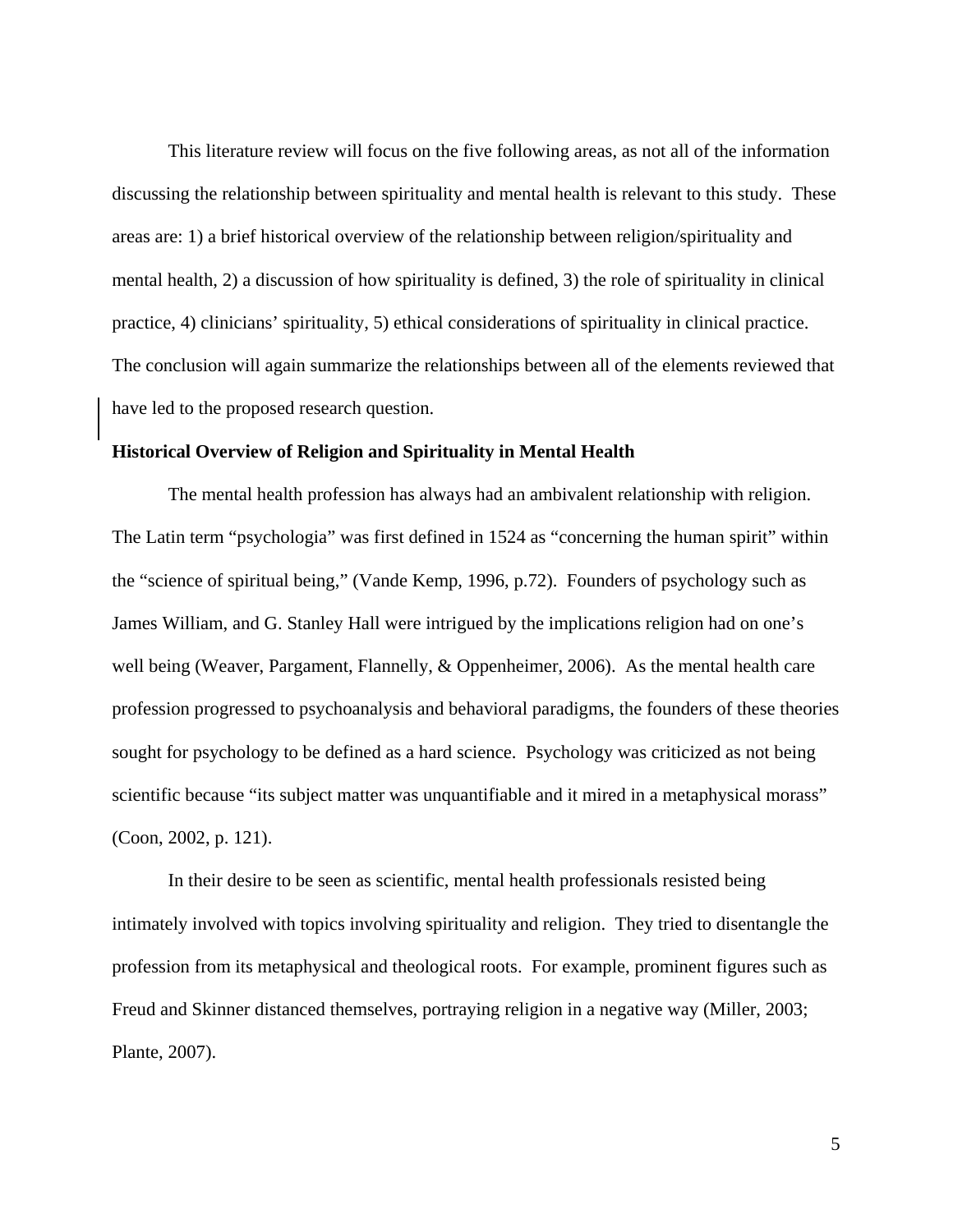Toward the end of the twentieth century religion and spirituality became more accepted topics for research and treatment. In the beginning when religious themes were researched, the focus was on measurable elements. The spiritual/religious beliefs of a person were quantified by attendance, practices, and actions taken. It was not until the late  $20<sup>th</sup>$  century that more intangible, subjective material became widely researched. The term spirituality, a more abstract concept than religion, began to be investigated. Between the years 1960 and 2000, the number of scientific studies of spirituality in the health and social science fields quadrupled (Weaver, Pargament, Flannelly, & Oppenheimer, 2006). The American Psychological Association first published books on the topic of religion/spirituality in clinical practice in 1996 (Richards and Bergin, 2000). Multiple text books, manuals, and scholarly books discussing the relationship between religion/spirituality and the mental health field have followed (Richards and Bergin, 2000; Weaver, Pargament, Flannelly, & Oppenheimer, 2006).

A rise in sensitivity to cultural diversity in the late  $20<sup>th</sup>$  century is often credited for the inclusion of religion and spirituality into mental health practice. National Association of Social Workers (NASW) Code of Ethics Standard of Cultural Competence (2001) defines cultural competency as:

> the process by which individuals and systems respond respectfully and effectively to people of all cultures, languages, classes, races, ethnic backgrounds, religions, and other diversity factors in a manner that recognizes, affirms, and values the worth of individuals, families, and communities and protects and preserves the dignity of each (p. 9).

Several professional organizations acknowledged for the first time in their ethical guidelines that religion is an important part of a person to address (American Counseling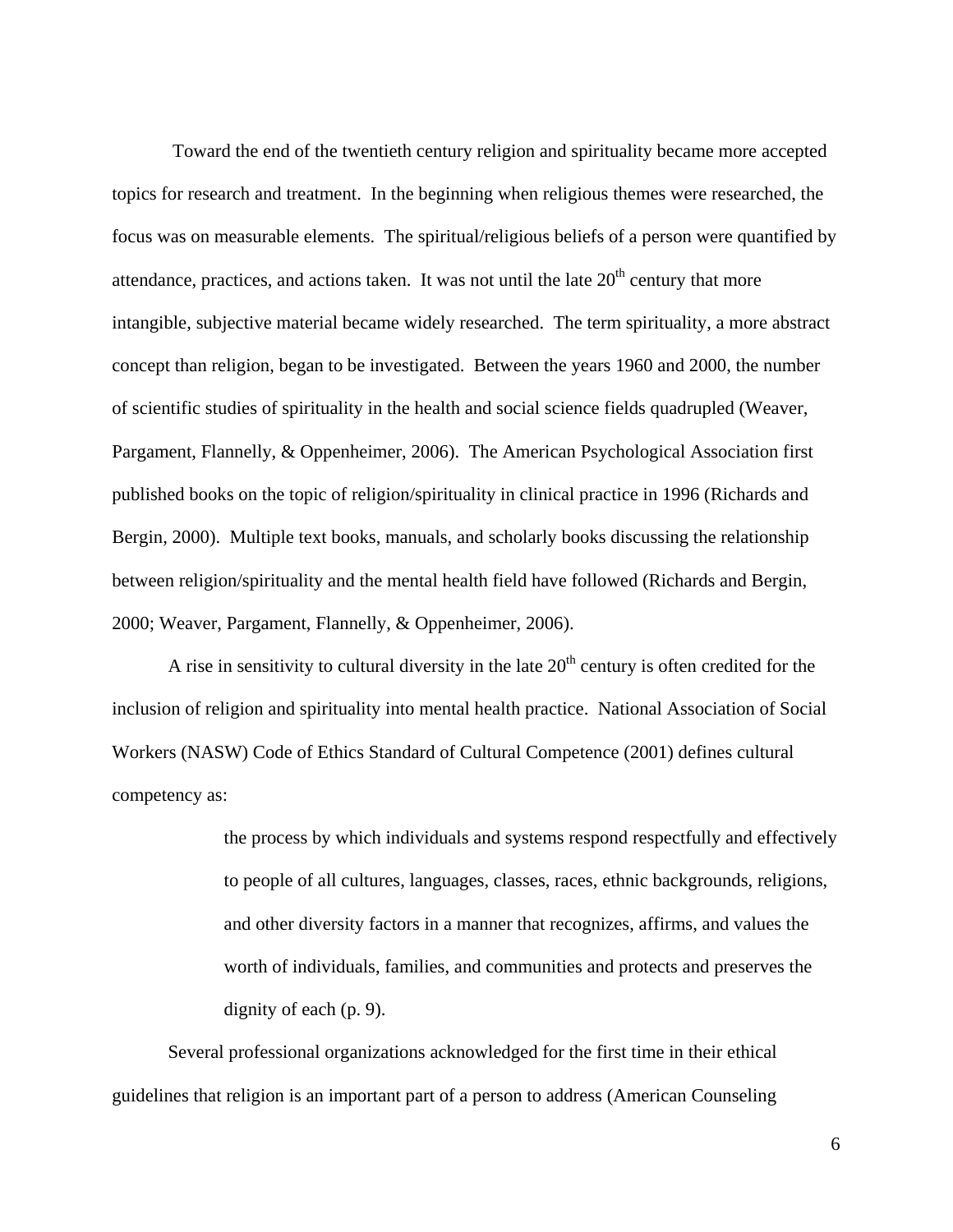Association, 1995; American Psychological Association, 1992). This movement led to a more holistic approach to an individual's treatment. Religion/spirituality began to be viewed as an essential element of a person, to be included and considered in therapy. The acknowledgement of diversity also led to exploration of other paradigms such as positive psychology, and eastern psychology that make use of religion and spirituality in treatment (Pargament & Suanders, 2007). The cultural diversity movement, as it relates to the practices of the clinician, are further defined and addressed below.

#### **Definition of Spirituality**

Within the mental health field there is considerable variance in the definition of spirituality. Some researchers (Post & Wade, 2009) used spirituality and religion interchangeably. Others (Hill et al., 2000) conclude that religion and spirituality are both are necessary for the complexity of the topic to be explored. Nonetheless, most researchers agree a clinical definition of spirituality is needed to offer consistency in practice and research. Currently no such agreement on a definition has been reached.

In the past, religion was the predominant term used to describe all elements of a connection to a god or higher power. Over time, the definition of religion has narrowed to focus on structured and institutional elements of one's beliefs and practices. Now, religion is commonly defined as a "fixed system of ideas or ideological commitments" (Hill &Pargament, 2008, p. 64).

The term spirituality is currently used to express the more personal, private, subjective side of one's beliefs (Hill & Pargament, 2008). Richards and Bergin (2000) stated that "spiritual and spirituality suggest a closeness, harmony, or connection with a god or transcendence, whereas a religious practice or experience may not necessarily include this connection" (p. 5).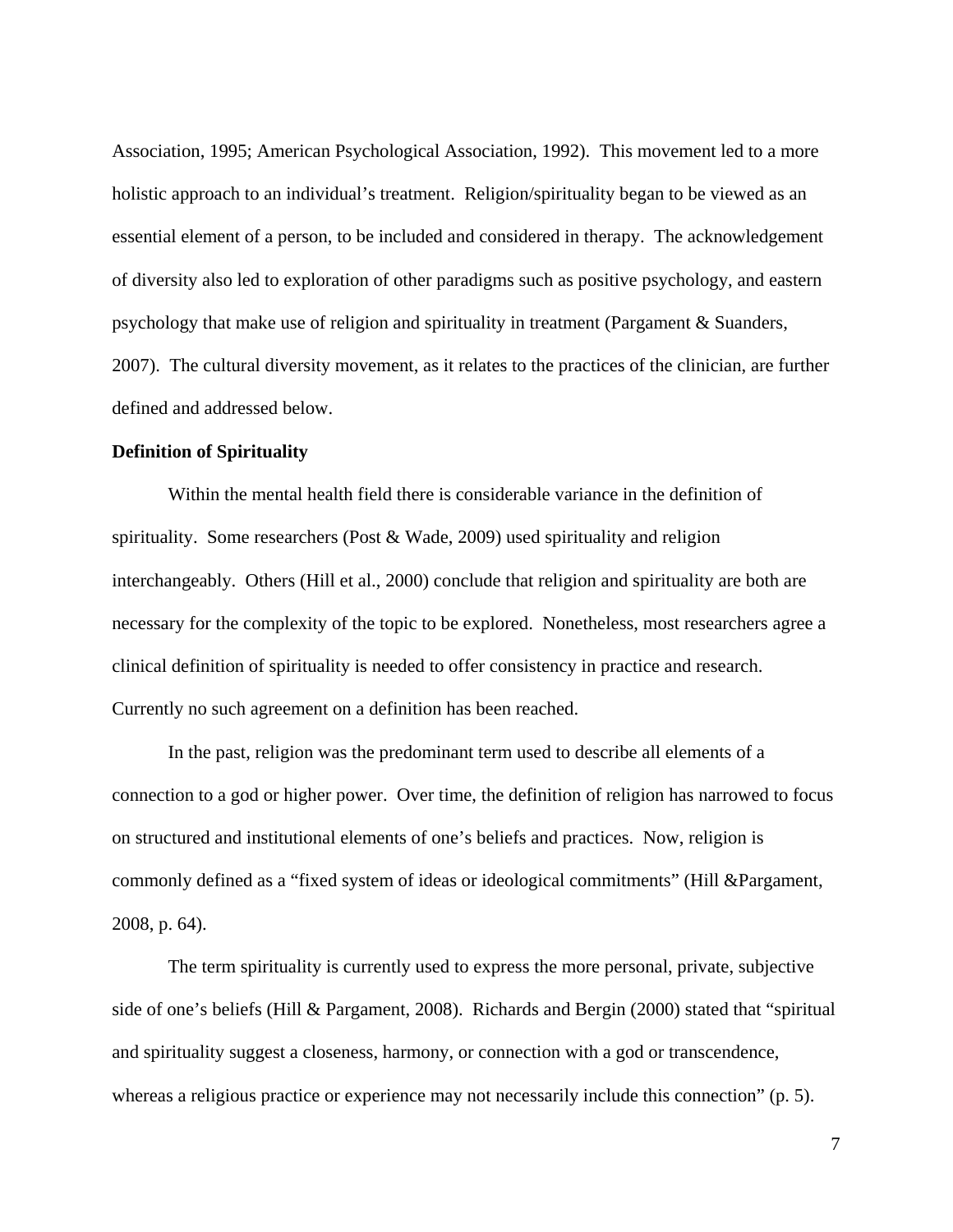Using the term spirituality allows those who do not ascribe to traditional religions to express their beliefs and practices. The definition of spirituality when defined separately is usually along the lines of a "search for the sacred" (Hill & Pargament, 2008, p. 64).

Weaver, Pargament, Flannelly, and Oppenheimer (2006) conducted a review of empirical research of the trends in the scientific study of religion, spirituality, and health between 1965 and 2000. They found a steep increase in the amount of studies conducted on spirituality and a decrease in the study of religion. They concluded that

Over the past 35 years, there has been a dramatic increase in the number of empirical studies that focus on the broad domain of religion, spirituality, and health. However, our analyses reveal that the resurgence of interest is almost entirely attributable to the attention devoted to the construct of spirituality. While studies of spirituality and health increased sharply over the 35 year period, studies of religion and health decreased significantly over this same span. They supported the premise that spirituality as a more inclusive term has become more widely accepted (p. 211).

Still, several authors argue that the concepts are truly too complex and interwoven to be defined without inclusion of one another. Hill et al. (2000), in their extensive review of the definitions, concluded both terms were necessary to fully address the relationship and practices one uses. Both terms are important to consider as they highlight different parts of faith practices. Doing so also allows inclusiveness of belief systems that fall inside and outside of traditionally organized religious systems. Jacobs (2010) explored the definition of the two terms in her article. She outlined some of the perils of separating the two and polarizing them as spirituality being all inclusive and religion being rigid and structured (Jacobs, 2010). Her premise was that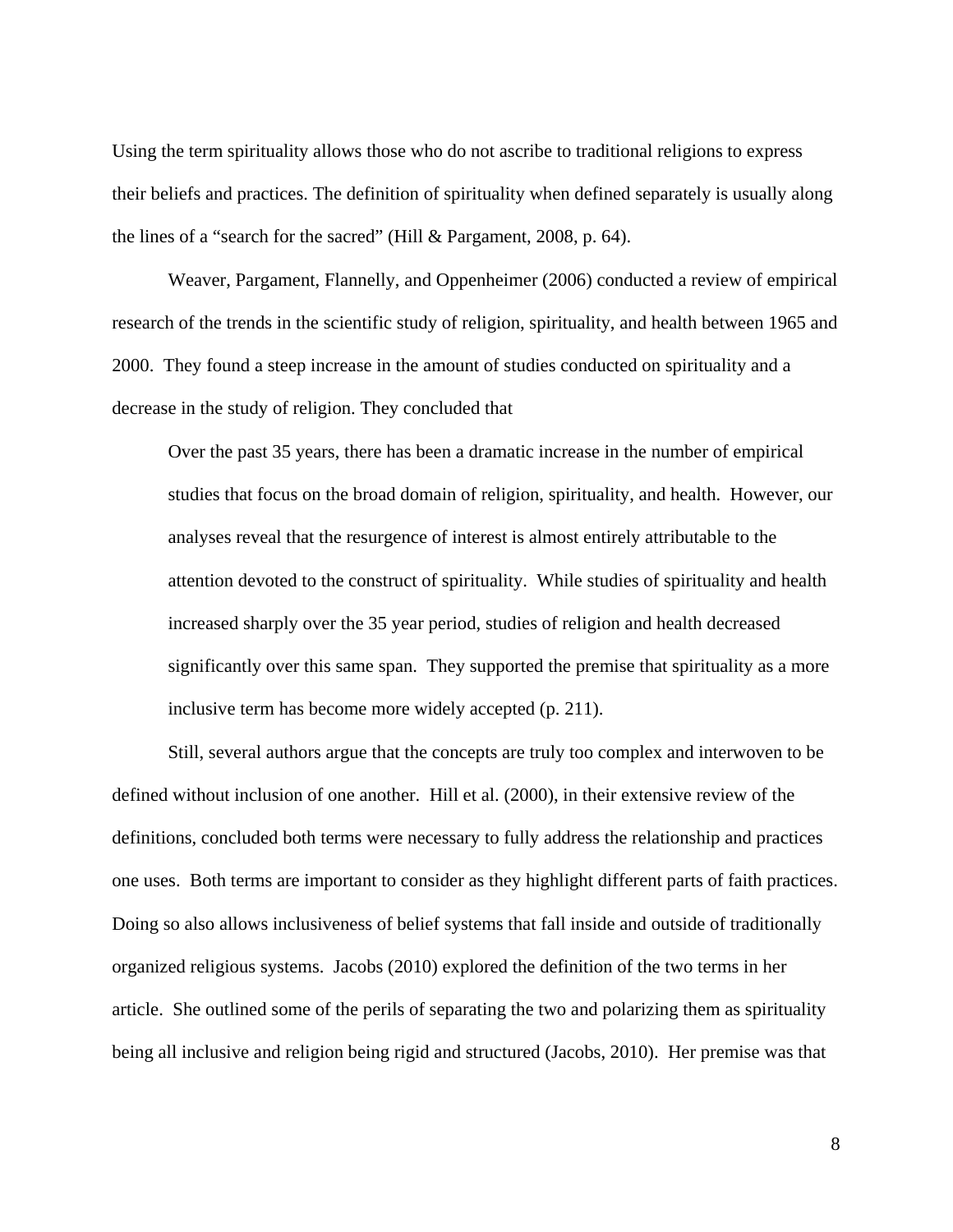both are needed to understand and incorporate clients' beliefs and faith practices into the therapeutic relationship.

The area of overlap between the definitions of spirituality and religion exists in the connection to and actions taken in relationship to a god or higher power. The focus of this study is to understand how clinicians' personal, private connection to a god or higher power is incorporated into their clinical practice. For the purpose of this study, the operational definition of spirituality will be: one's practices, beliefs, and actions in relationship to a higher power and use of it within one's life. It is acknowledged that this is a limited definition as only select elements (the connection, beliefs and actions in relationship to a higher power) of spirituality and religious practice are being examined.

## **Spirituality in Clinical Practice**

An important reason for including spirituality into mental health care is that spirituality is a significant part of many American's lives. 80 percent of Americans agree with the statement that religion is very or fairly important in their lives (Gallup, 2010). The spiritual aspects of a person's life are an influential element and therefore important to include in mental health care

The health benefits are another reason to include spirituality into mental health care. An estimated 500 studies between 1980 and 2000 have confirmed a positive relationship between a patient's spirituality, and his or her mental health, physical wellbeing, and reduced substance abuse (Koenig, 2004, as cited by Wiggins, 2009). Although the benefits have been identified, further exploration of this beneficial relationship is absent from most of the literature. Hill and Pargament (2008) identified the following reasons for the underutilization: spirituality is viewed as outside the scope of scientific study; it is a less important area than others to research; and it is (falsely) seen as less important in a scientific age (p. 65). Clinicians being less spiritual and a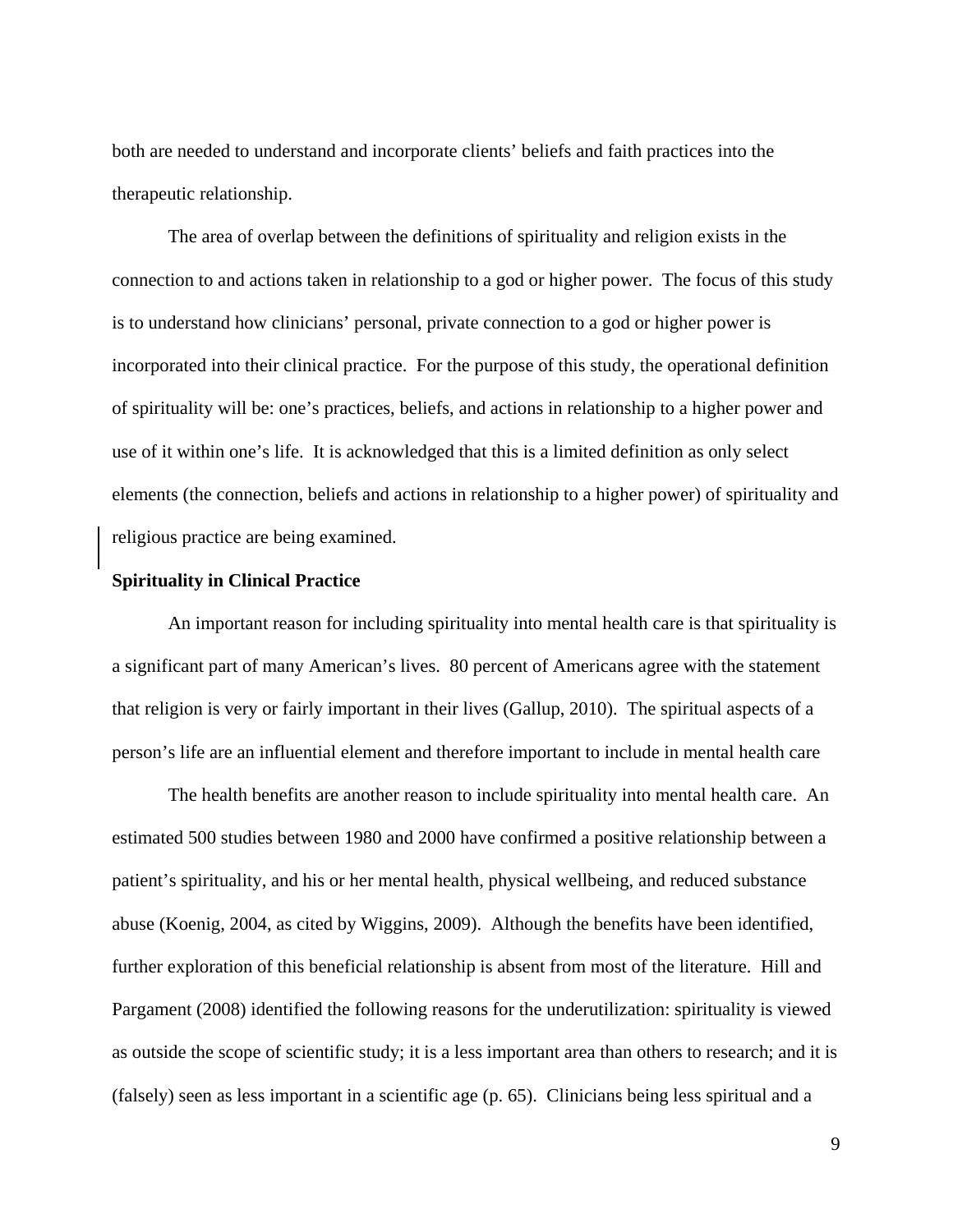dearth in spirituality-related training (Pargament & Saunders, 2006) are also often cited as reasons for not including spirituality in treatment. These reasons will be discussed in the ethics section below.

How clinicians can effectively include spirituality in therapy is an ongoing discussion. Manuals have recently been developed to guide practitioners in the use of spirituality*.* Examples include: *The Handbook of Mental Health; Spiritual Assessment: A Handbook for Helping Professionals;* and *Spirituality and the Therapeutic Process: A comprehensive Resource from Intake to Termination.* These manuals suggest different techniques and approaches for including and using spirituality in therapy. Some examples of how to incorporate spirituality are including spiritual rituals such as prayer or meditation during a session, or using scriptural texts (Aten & Leach, 2009). A spiritual genogram is another tool suggested. A genogram is a diagram outlining the history of a behavioral pattern, in this example spirituality, of a family over several generations (Wiggins, 2009).

As mentioned earlier, the literature that does address the use of spirituality usually focuses on clients' spirituality and whether or not clinicians include it in therapy. A study conducted by Wade, Worthington and Vogel, (2007) found an important factor in effective use of spirituality is the client expressing an interest in incorporating spirituality. Almost all researchers and clinicians agree that the client's desire is an essential element for efficacy of its use. A client's spirituality can be used in therapy as a way to make sense of his or her experience in the world, as a source of strength, or a tool for coping (Aten & Leach, 2009; Jacobs, 2010; Wiggins, 2009). Further discussion of clients' spirituality in the therapeutic process, is important but outside the scope of this literature review.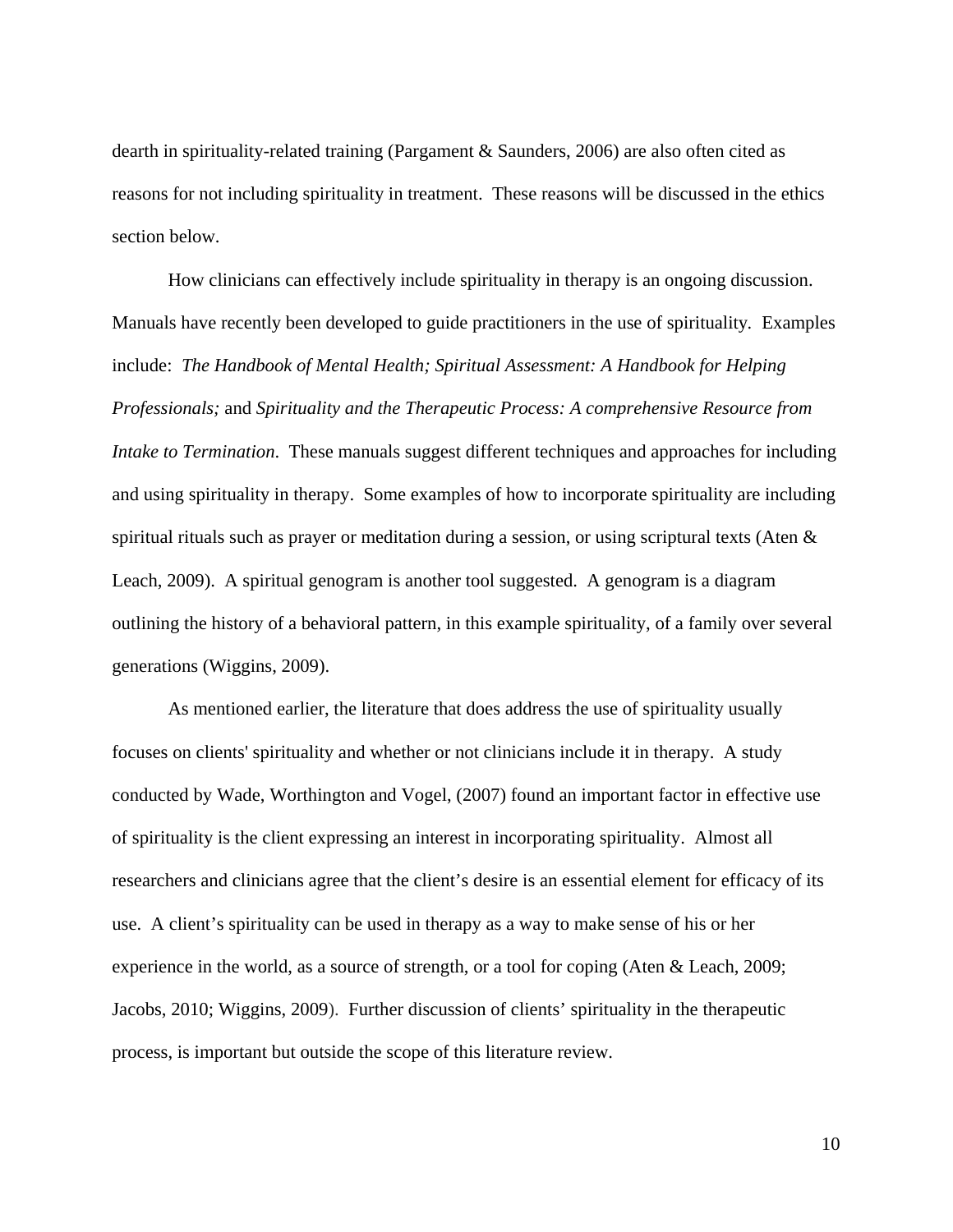#### **Use of Clinician's Spirituality**

Mental health professionals have historically been seen as less religious than the average person. Multiple studies such as those by Bergin and Jenson (1990), Curlin et al. (2007) and Delaney, Miller and Bisono' (2007) have concluded that different mental health professionals at different times in history are consistently less religious. The findings of these studies are further discussed below. This is one of the reasons offered for why clinicians may neglect spirituality in mental health care.

 Bergin and Jenson (1990) surveyed the religiosity of psychotherapists. They found that psychotherapists identified less with traditional religions than the general public. For example, 35 percent of psychologists (not all psychotherapists) compared to 72 percent of the public agreed with the statement, "My whole approach to life is based on my religion." Delaney, Miller and Bisono (2007) did a comparison study of psychologists to see if their religiosity had changed over time. They found the psychologists were no more or less religious than those surveyed two decades ago. They concluded that psychologists were still less religious than the general public.

 Researchers mainly offer only speculation as to why mental health professionals are less religious. Curlin et al. (2007) found that psychiatrists are less religious than other medical physicians in the United States. They speculated that the historical exclusion of religion from psychiatry may attract less religiously inclined people. A full discussion of all the possible reasons is important, but outside of the scope of this literature review.

The assertion that clinicians are less religious was challenged when spirituality was distinguished from religion in the more recent studies and reviews. More clinicians identified with spirituality, as a way to describe their belief system. For example, in the Delaney, Miller and Bisono (2007) study, the majority of psychologists indicated that spirituality was very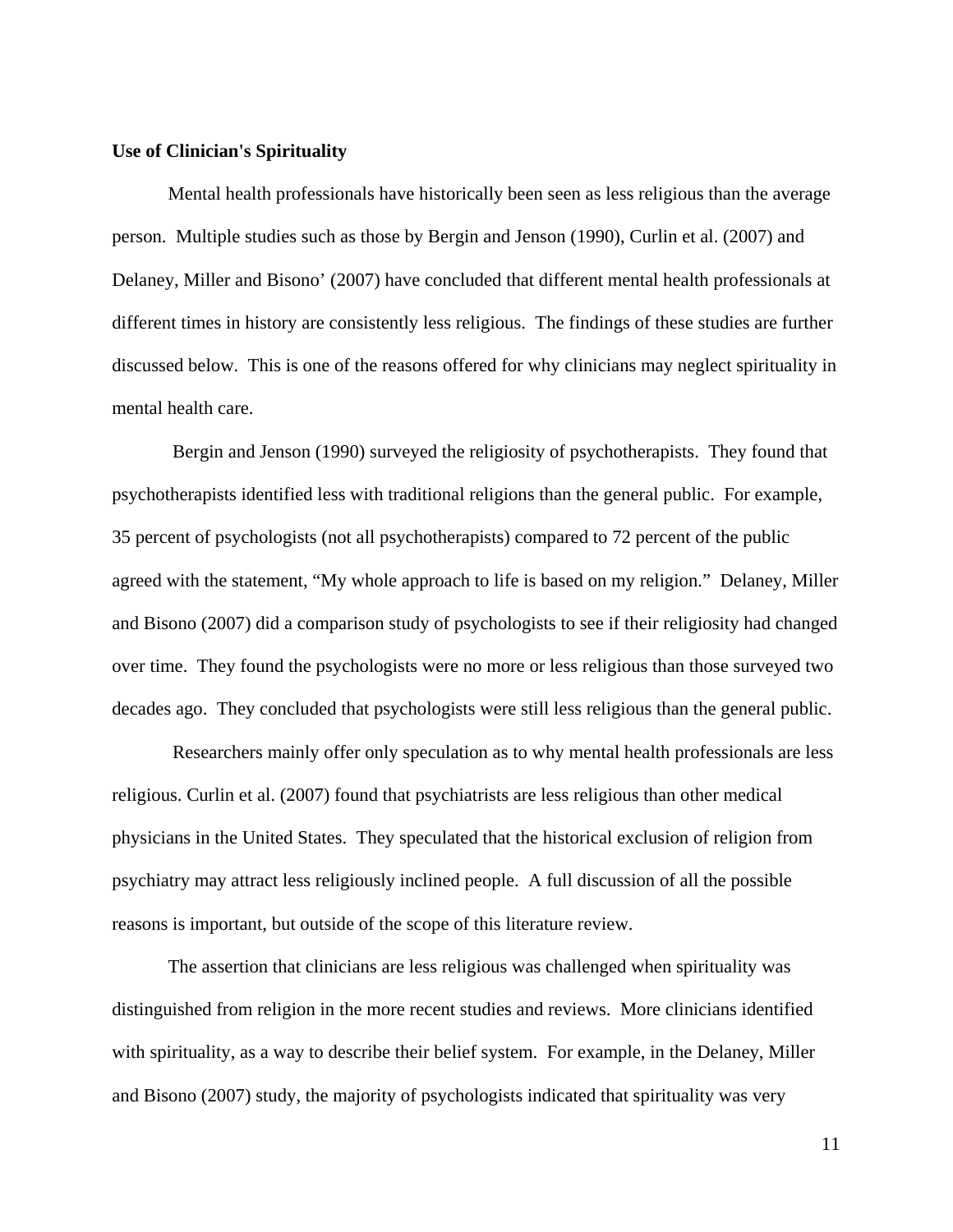important (52%) or fairly important (28%) to them. A study by Bilgrave and Deluty (2002) found that psychologists differentiated between spirituality and religion. When religion was defined as participating with an organized religion, 21% strongly or totally endorsed it. When spirituality was defined as belief and participation in some transcendental realm, 50% strongly or totally endorsed it. This change in definition lessened the gap between clinicians and the general public in how they identified their beliefs.

Smith and Orlinksky (2004) researched the religious and spiritual experiences of clinicians in New Zealand, Canada and the United States. They concluded that the religious and spiritual experiences of clinicians are more complex than previously reached conclusions which viewed clinicians as secular and critical of religion. They felt further exploration was needed to examine the meaning of spirituality as it is used by clinicians, and what it means to be a religious or spiritual clinician. This is the intent of this paper's examination of how spiritual clinicians use their spirituality in clinical practice.

 Historically, within the therapeutic community, clinicians' use of any aspect of themselves was discouraged. Within the psychoanalytic paradigm the analyst was supposed to be neutral, so as not to interfere with the client's process (Aron, 2004). Clinicians' spiritual beliefs and practices, as a part of their personal life, were not to affect the therapeutic process. Aron (2004) concludes that religion/spirituality is the last taboo topic of psychoanalysis, especially as it relates to the clinician's beliefs. This concept could be why there is such limited amount of research on clinicians' use of their own spirituality.

 The cultural competency movement, however, felt it was important for clinicians to acknowledge the way their culture, including religion, affects their practice. This element of cultural competency is defined by NASW in their Code of Ethics Standard of Cultural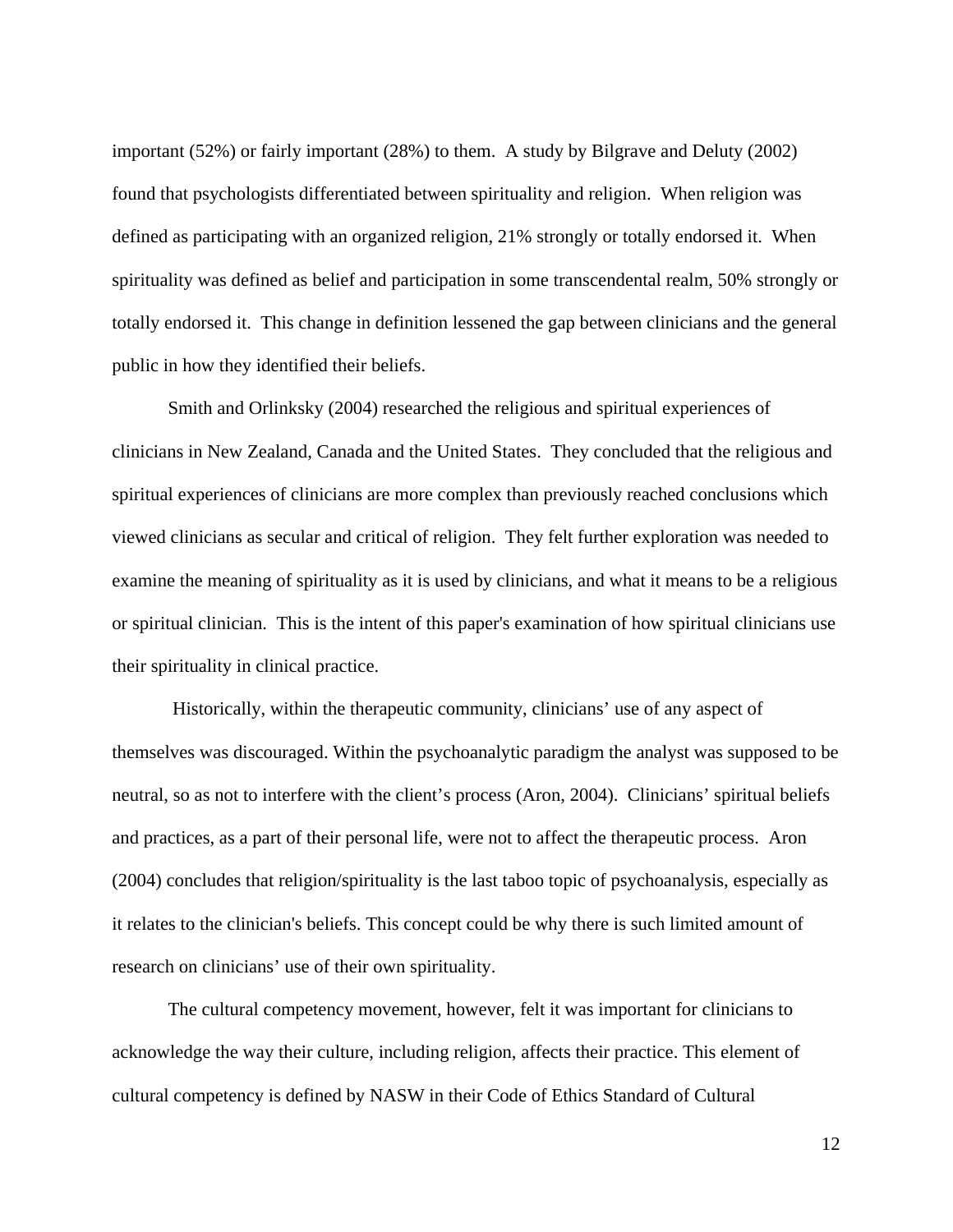Competence (2001) as "having the beliefs, knowledge, and skills necessary to work effectively with individuals different from one's self" (para. 3). Beliefs include "awareness of one's heritage, values, limitations, and biases as well as respect and sensitivity to differences" (para. 3). Cultural competency encourages clinicians to examine their own spiritual beliefs as a way to identify the influence such beliefs could have on the therapeutic process.

The clinician's spirituality is commonly considered only in relation to the client's. For example, studies have examined whether clinicians who identify as spiritual use spirituality more in practice (Shafranske, 1996). Research has examined whether clinicians pray with clients, meditate with clients, or use scriptural text in sessions with clients (Jacobs, 2010; Stirling et al., 2010). Spirituality is included in treatment because of the client's request for it to be included. The emphasis is on the clinician's use of spirituality in relation to the client's spirituality. It does not focus on the clinician's private, personal use of his or her own spirituality in clinical treatment.

One study that addressed clinicians' use of their spirituality explicitly was conducted by Jacobs (2010). She interviewed clinicians in focus group format about their spiritual and religious beliefs and how they used them in practice. She asked the clinicians how they use spirituality and how spiritual interventions relate to or interact with their clinical practice. What she found was that clinicians sometimes use not only their own spirituality, but, also borrow from other religious practices (Jacobs, 2010). For example, they may use mindfulness practices with clients, but it may not be a part of their own spiritual practice. The study did not examine the clinician's private use of spirituality in clinical treatment as the study of this paper proposes to do.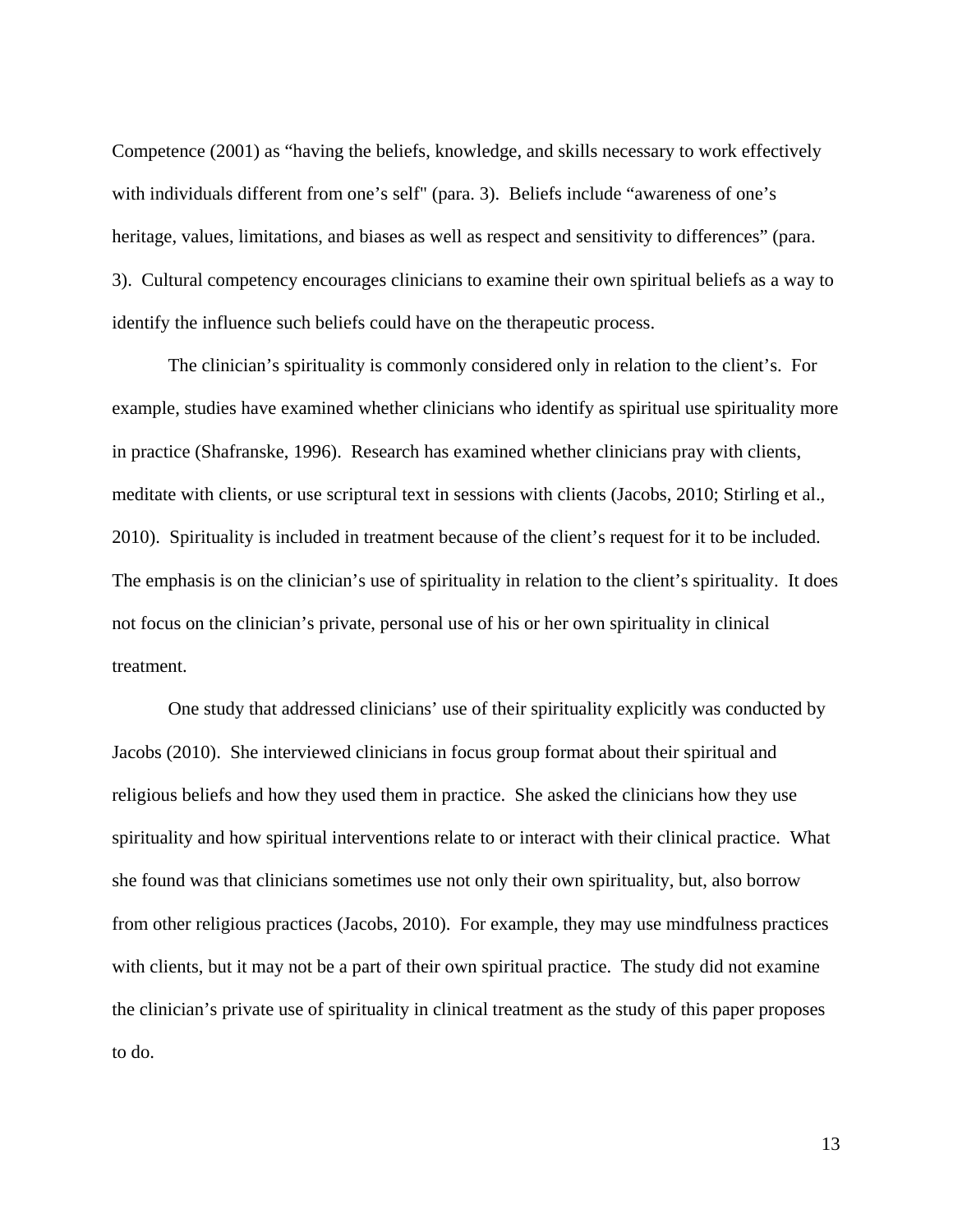Bilgrave and Deluty (2002) conducted a study that suggested psychologists spiritual beliefs did influence their practice. They found that 63% of psychologists interviewed endorsed that their religious or spiritual beliefs influenced their practice to a moderate or great level. The way in which their spiritual beliefs were influential was not specified. Another finding was that psychologists who followed fundamentalist or conservative Christian ideology were likely to use cognitive behavioral perspective in practice. Those with a humanistic perspective were likely to be associated with eastern or mystical beliefs. They proposed "psychologists may inform their work with world views and values derived from multiple cultural domains outside of science, domains such as religion and politics" (Bilgrave & Deluty, 2002, p. 256).

 By being aware of their own spirituality, clinicians can become more attentive to interactions between their own spirituality and that of their clients (Hagedom, 2005). Clinicians' beliefs may influence the therapeutic relationship, but, by examining their own beliefs they can be attentive to this influence. Given the nature of the therapeutic relationship if this influence is unattended to it may result in non-obvious biases, or other indirect and unanticipated influences upon the therapeutic process (Plante, 2007). It also helps them to navigate the effects of their own spiritual beliefs and practices on the client's process. This need for awareness of the interaction is acknowledged as important, but the precise way in which it affects the clinical relationship is less studied in literature.

This study will address this gap by examining more precisely how clinicians' spirituality influences their practice. It will then examine how they personally and privately use these beliefs and practices in their clinical work. Examples of the personal, private use of spirituality that will be examined are: using spiritual practices to prepare for meeting with clients, praying for clients privately, and seeking spiritual guidance when making clinical decisions.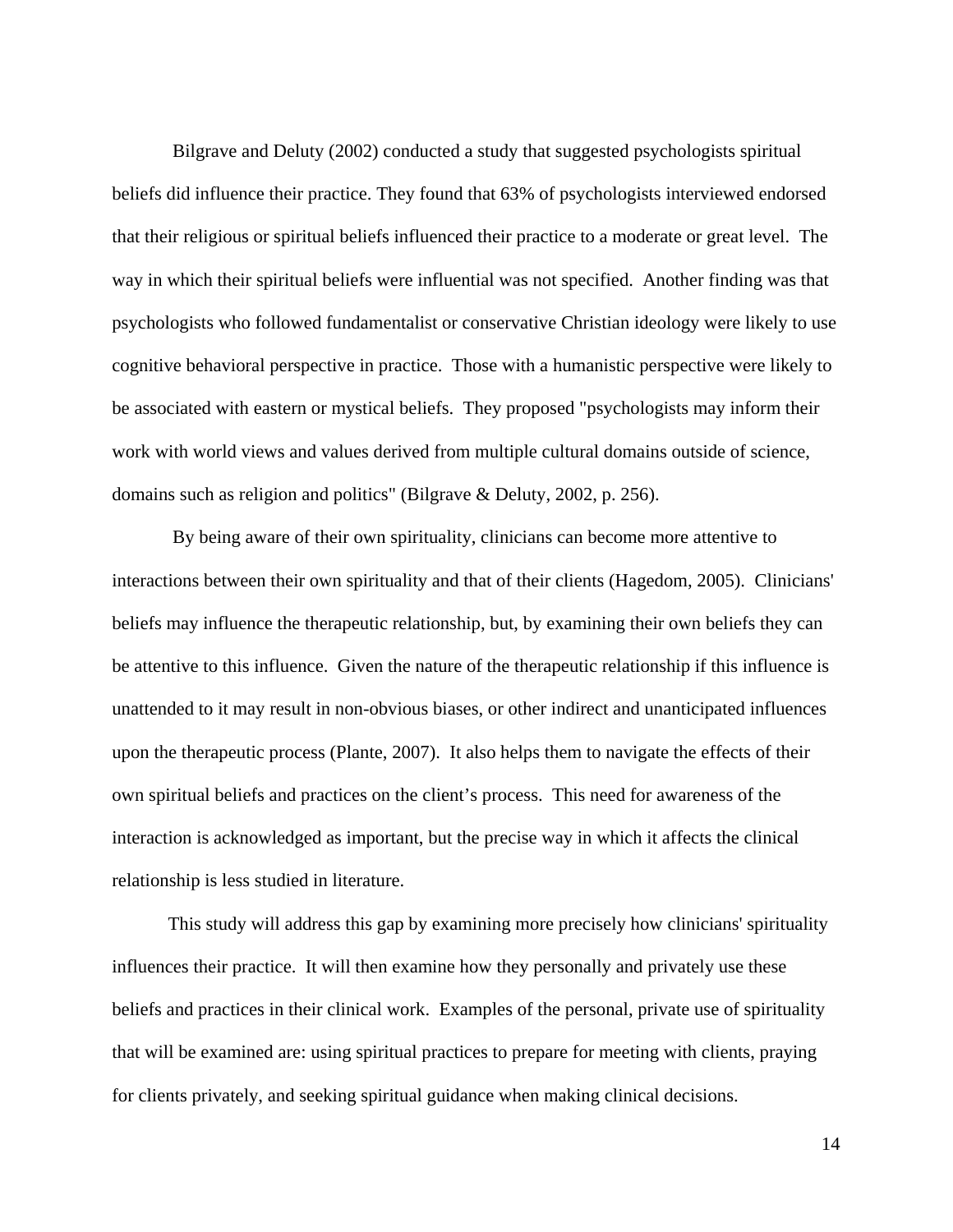## **Ethical Considerations**

The ethical considerations of the use of spirituality in therapy, and its effect on the therapeutic relationship have consistently been topics of discussion. Commonly cited ethical concerns are that it is outside the scope of clinical practice and clinicians have inadequate training to address spirituality. Another concern is how the clinician could have a negative influence on the client because of the clinician's own beliefs, convictions or counter transference.

 A common reason for why spirituality is not addressed in therapy is that spirituality is seen as outside of the scope of practice (Gonsiorek, Pargament, Richards, & McMinn, 2009; Gubi, 2009). The proponents of this view believe spiritual issues need to be left to religious and spiritual leaders. They feel clinicians are not trained to address the spiritual aspects of a person. While this is a relevant concern, to not address a person's spirituality limits the treatment provided in light of culturally competent practice. One conclusion to reach from this argument is that more training is needed, so clinicians are competent to help with spiritual concerns.

 A study by Hage, Hopson, Siegel, Payton, and Defanti (2006, cited in Post & Wade, 2009) researched multi-cultural training in religion and spirituality. They surveyed training directors and program leaders in counselor education, clinical psychology, counseling psychology, rehabilitation psychology, as well as in psychiatry. These participants reported student receive minimal training and education on the topic of spiritual diversity and interventions.

Another ethical dilemma is the transference and counter transference that could occur. A clinician could allow his or her own bias, convictions, or avoidance of spirituality to negatively influence therapeutic relationships. For instance, if a clinician disagrees with the religious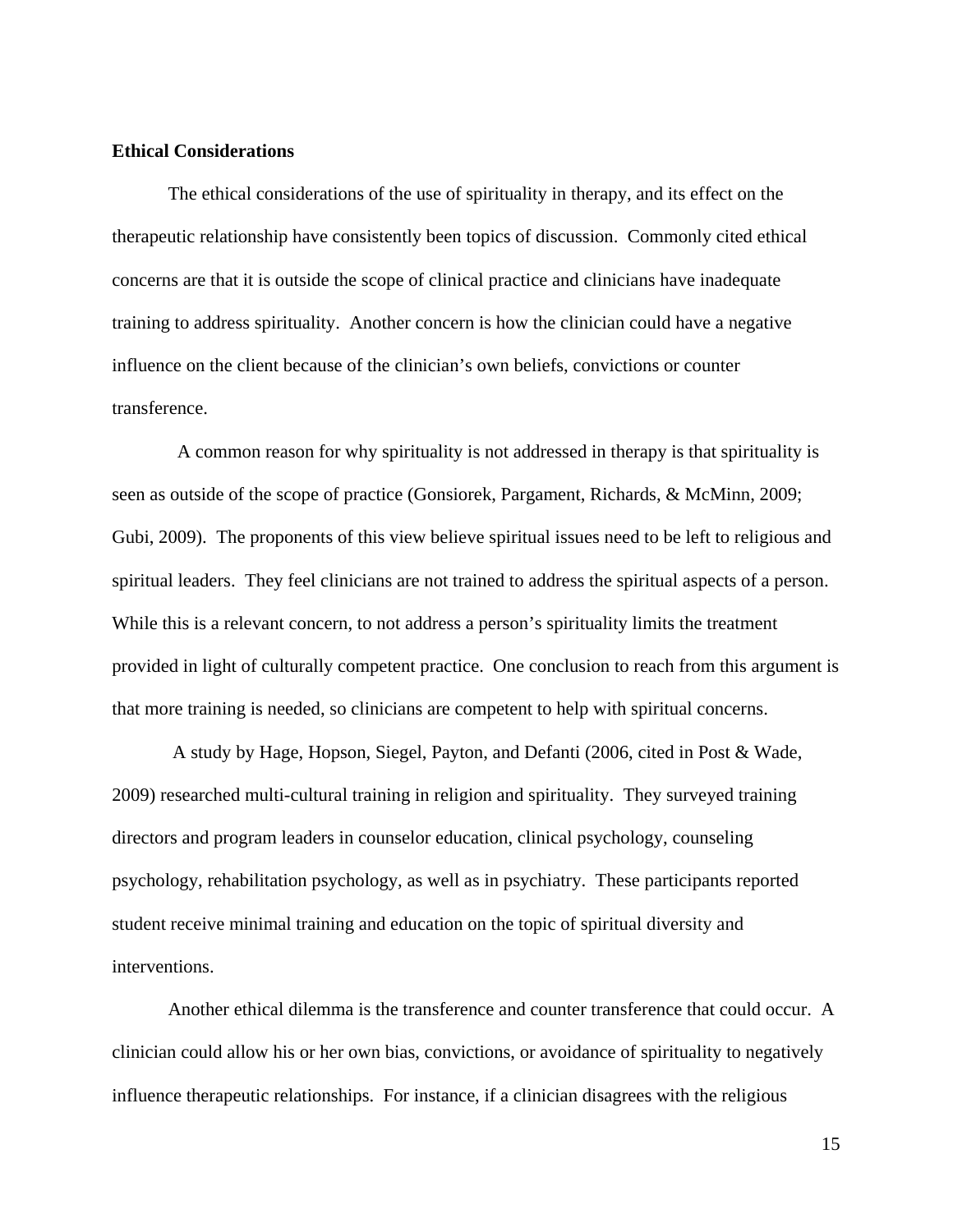practices of his or her clients, he or she could avoid exploring the client's beliefs and miss an important insight or experience of the client (Aten & Worthington, 2009). Gubi (2009) suggested that incorporating spirituality can change the power dynamic between the therapist and client. Gubi (2009) conducted a qualitative study of the possible ethical dilemmas of using prayer in therapy. He found that clinicians felt that if only the clinician prayed, then "he [the clinician] could be elevated in some way" (p. 116), changing the way the client sees the therapist.

## **Conclusion**

This chapter reviewed the definitions of spirituality and gave the definition that will be used for this qualitative study. The historic relationship between religion and spirituality was summarized. An overview of the use of spirituality in clinical practice was discussed. A brief review of the literature relevant to clinicians' use of their own spirituality in practice was presented. The ethical considerations of the use of spirituality in practice were reviewed as well.

There are multiple limitations to the research available on the topic of spirituality. One limitation of the research stems from the subjectivity in the topic. The variety of ways which spirituality has been defined within the literature has led to divergence in interpreting the results. The existing research mainly focuses on major western religions/spirituality. Many of the studies available pull from small sets of people who are already spiritually inclined. The diversity of the groups discussed in the literature is inadequate. Ethnicity, race or gender of the participants is rarely identified or examined for the influence it may have. The spiritual practices of practitioners belonging to diverse populations have been minimally researched.

Mental health has moved to accept spirituality as a dynamic element in therapy. This study will further research by its investigation of how clinicians' spirituality is integrated into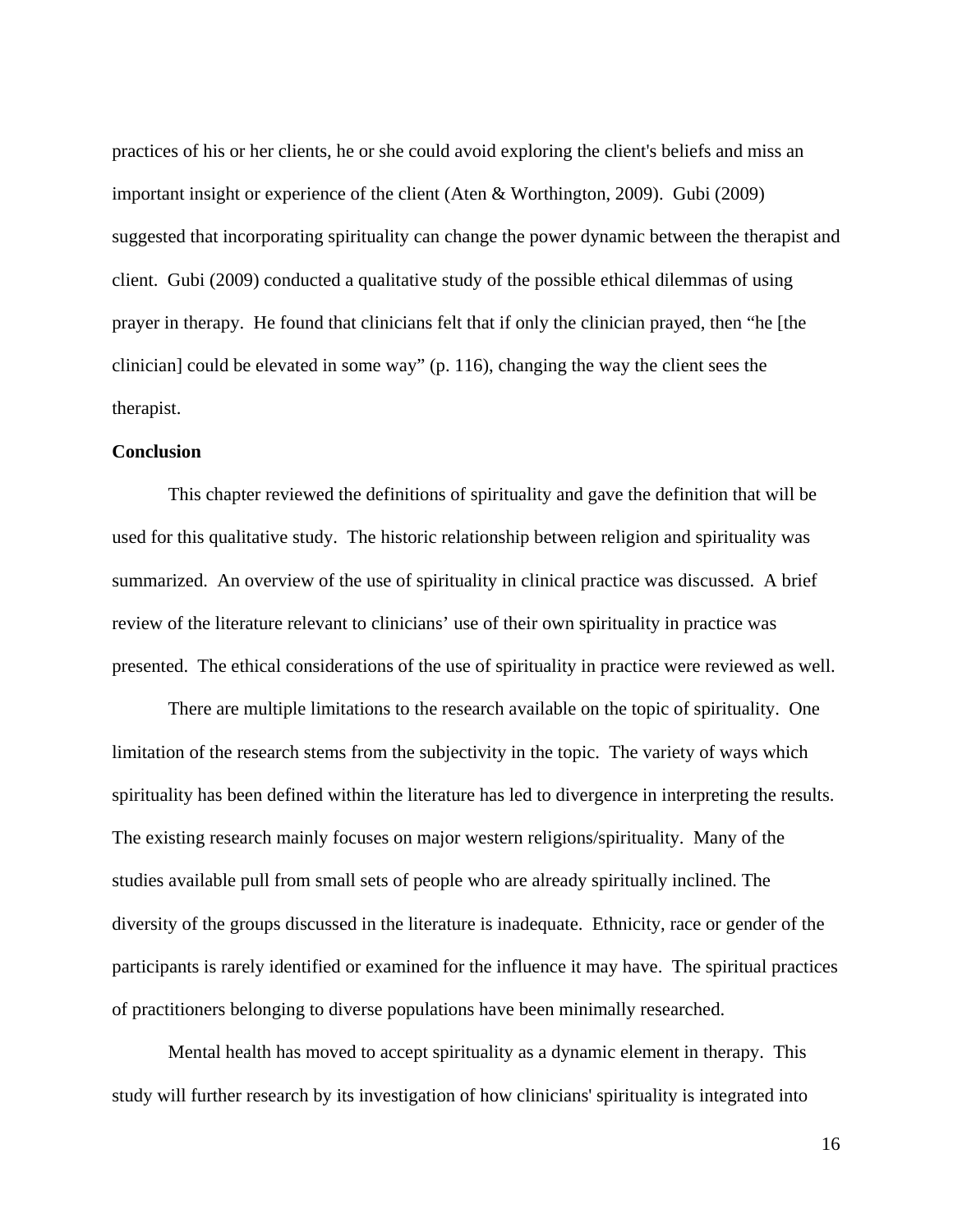their clinical practice. This study will go beyond just acknowledging that clinicians' spirituality plays a role in therapy; it will seek to address specifically how they privately, personally use their spirituality in their clinical relationships. This is an area identified as lacking in research (Smith & Orlinksky, 2004). The research question will be: How do clinicians privately incorporate their personal spirituality into their clinical practice?

This study will use phenomenology theory as its theoretical construct. Phenomenology is defined by Rubin and Babbie (2009) as "a philosophical paradigm for conducting qualitative research that emphasizes a focus on people's subjective experiences and interpretations of the world" (p. 218). It is a descriptive study of how individuals experience a phenomenon. Phenomenological research also searches for commonalities between the experiences of those interviewed. The theory was chosen because it focuses on gathering the experiences of individuals. This will offer understanding of how clinicians privately incorporate their personal spirituality into their clinical practice. This flexible format for gathering and interpreting information is appropriate for such an underexplored topic.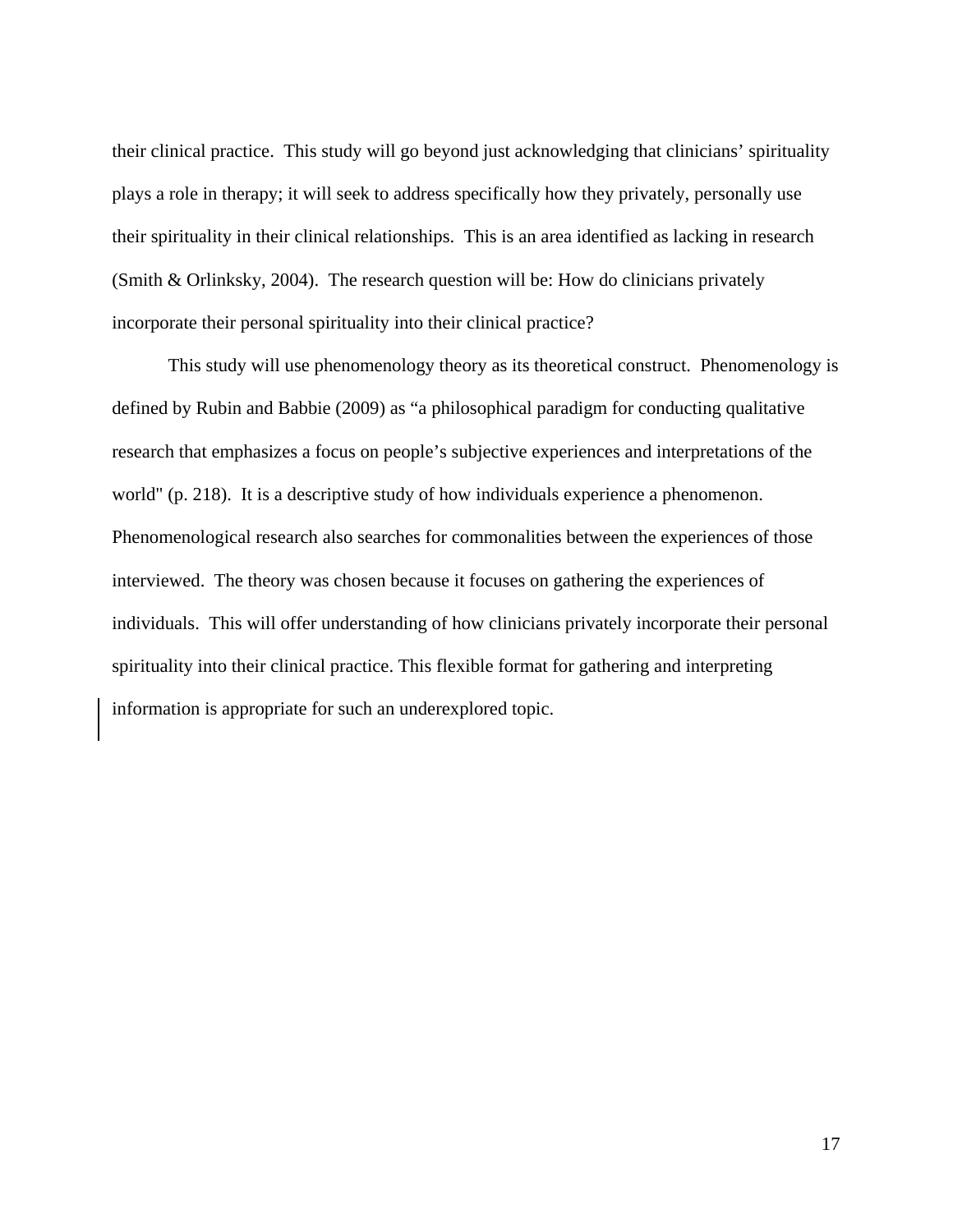## **CHAPTER III**

#### **Methodology**

The purpose of this qualitative study is to examine the role clinicians' personal spirituality plays in their clinical practice. The specific research question is: How do clinicians incorporate their own spirituality into their clinical practice? As the literature review revealed, there is a gap in literature exploring the relationship between clinicians' personal spirituality and their clinical practice. Given the limited amount of research in the area, a qualitative study focusing on exploration was used. This chapter summarizes the research methods used in this study and will describe the sample, data collection methods, and data analysis procedures.

## **Sample**

The inclusion criteria for participation in this study was: self identification of being spiritual, a Masters or Doctoral level degree in a mental health related field, licensure to practice mental health care independently, and at least five years of experience within that field.

A snowball email approach was used for recruiting participants. Clinicians known by this author who met the criteria outlined were contacted to begin the process. This study therefore used a non- probability, convenience sample. Interested participants were sent a screening email (see Appendix B) to confirm their participation, and adherence to the criteria. Next the participant received an informed consent form and a questionnaire (see Appendix C and D). This approach was chosen for its practicality.

The sample size was 13 participants. Participants included: one Caribbean, three African-Americans, and nine Caucasians. There were three men and ten women. The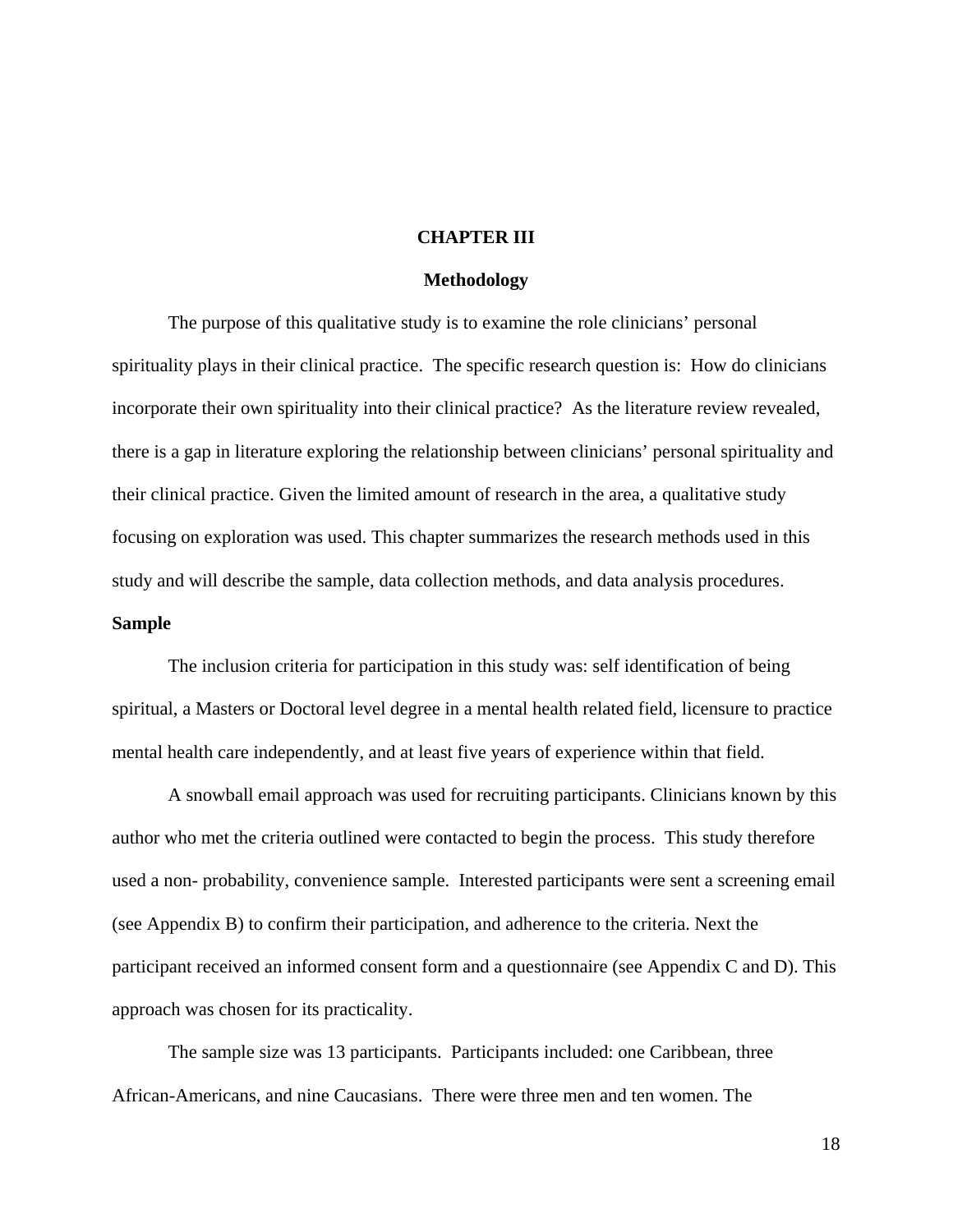professions the participants belonged to were clinical social work (8), marriage and family therapy (1), psychiatric nursing (1), and licensed professional counseling (3). The spiritual beliefs and religious affiliations participants ascribed to are listed in table 1 in the findings section. The representativeness of this sample was limited by the self selection nature of snowball sampling.

## **Data Collection**

This study employed two research methods, namely a questionnaire and a semi-structured interview. This research project was presented to and approved by the Human Subject Review Board (HSRB) at Smith College School for Social Work before data collection began (see Appendix F). This project followed all the federal regulations for the protection of human research subjects to ensure that the privacy and rights of all participants were protected. Prior to their involvement in the study, participants read and signed an informed consent form. The consent form outlined all elements of participation and the benefits and risks of being involved in the study. A signed copy was kept by the researcher and one was offered to the participant. Any writings or publications are presented in the collective format. Any quotes used for illustrative purposes do not contain identifying information. The information gathered, including surveys, recordings, transcriptions, notes, and signed informed consent forms, will be kept in locked storage for a period of three years, as required by federal guidelines.

After reading and signing the informed consent form, participants filled out a questionnaire about their beliefs and practices. The questionnaire also asked demographic questions of ethnicity and gender. After this was complete, six interview questions exploring the way in which the clinician's spirituality interacted with his or her clinical work were asked (see appendix E). When appropriate, follow up questions were asked for more understanding of the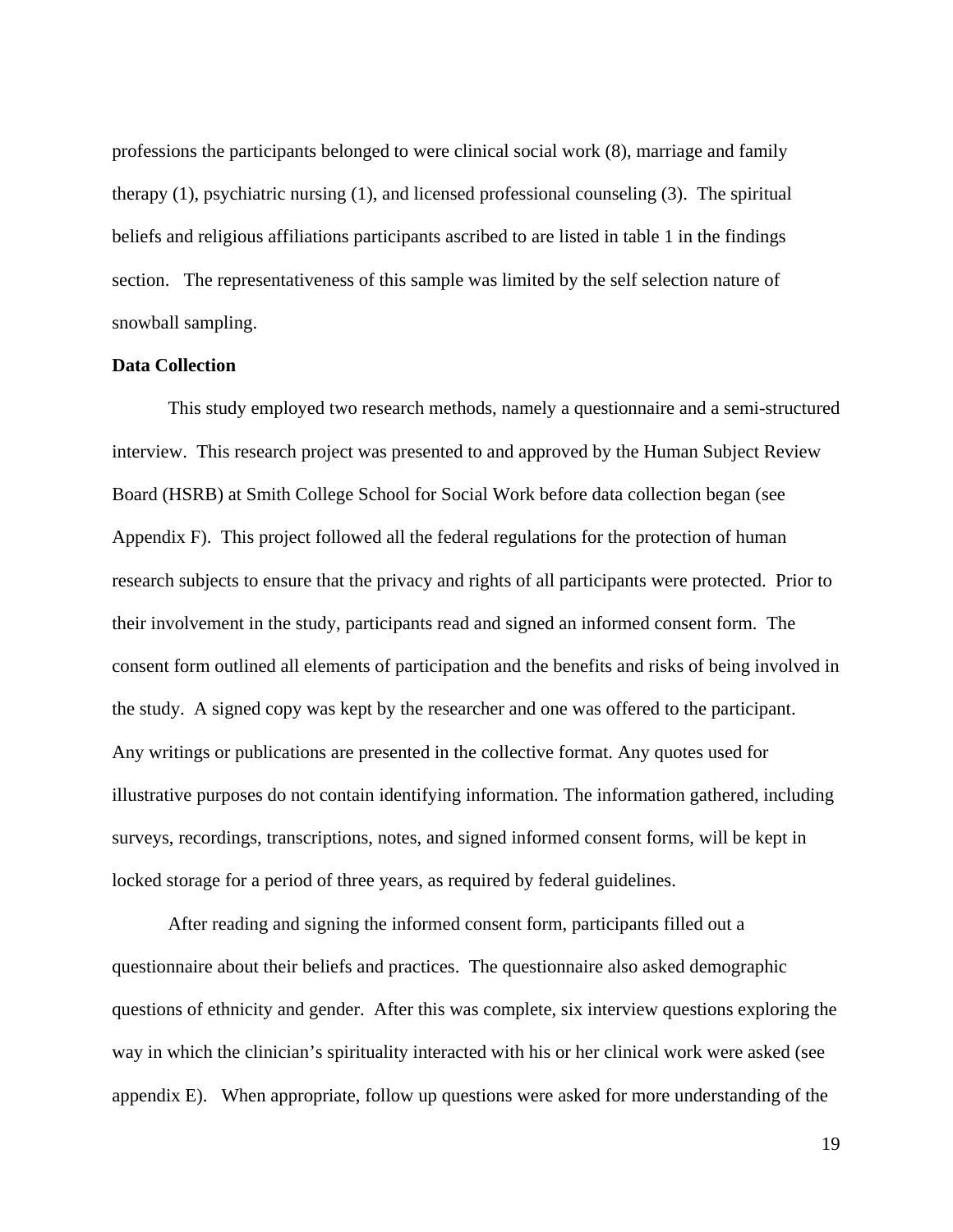participants' responses. For example, if a participant answered affirmatively to a question about seeking support from a higher power, follow-up questions explored how this occurred. The questionnaire and interview questions were written by this researcher. The combination of these two components provides a panoramic view of the role clinicians' spirituality plays in their clinical process. The strength of the semi structured interview method is the breadth of information received, which as a qualitative project focused on exploration, is a great asset.

The interviews were recorded on an audio recorder, and the researcher took written notes. The interview lengths ranged from 12- 50 minutes. All interviews were conducted between February  $23<sup>rd</sup>$ , 2011 and March  $30<sup>th</sup>$ , 2011. The interviews were transcribed by the researcher.

## **Data Analysis**

Phenomenology is the theoretical framework chosen for this study. Rossman and Rallis (1998) provide a concise definition of phenomenology:

Phenomenology is a tradition in German philosophy with a focus on the essence of lived experience. Those engaged in phenomenological research focus in-depth on the meaning of a particular aspect of experience, assuming that through dialogue and reflection the quintessential meaning of the experience will be reviewed. Language is viewed as the primary symbol system through which meaning is both constructed and conveyed (Holstein & Gubrium, 1994). The purposes of phenomenological inquiry are description, interpretation, and critical self-reflection into the "world as world" (Van Manen, 1990) Central are the notions of intentionality and caring: the researcher inquires about the essence of lived experience. (p. 72)

Phenomenology was founded in the philosophy of Edmund Husserl (1859-1938). He is considered one of the most influential philosophers of the  $20<sup>th</sup>$  century. Husserl believed that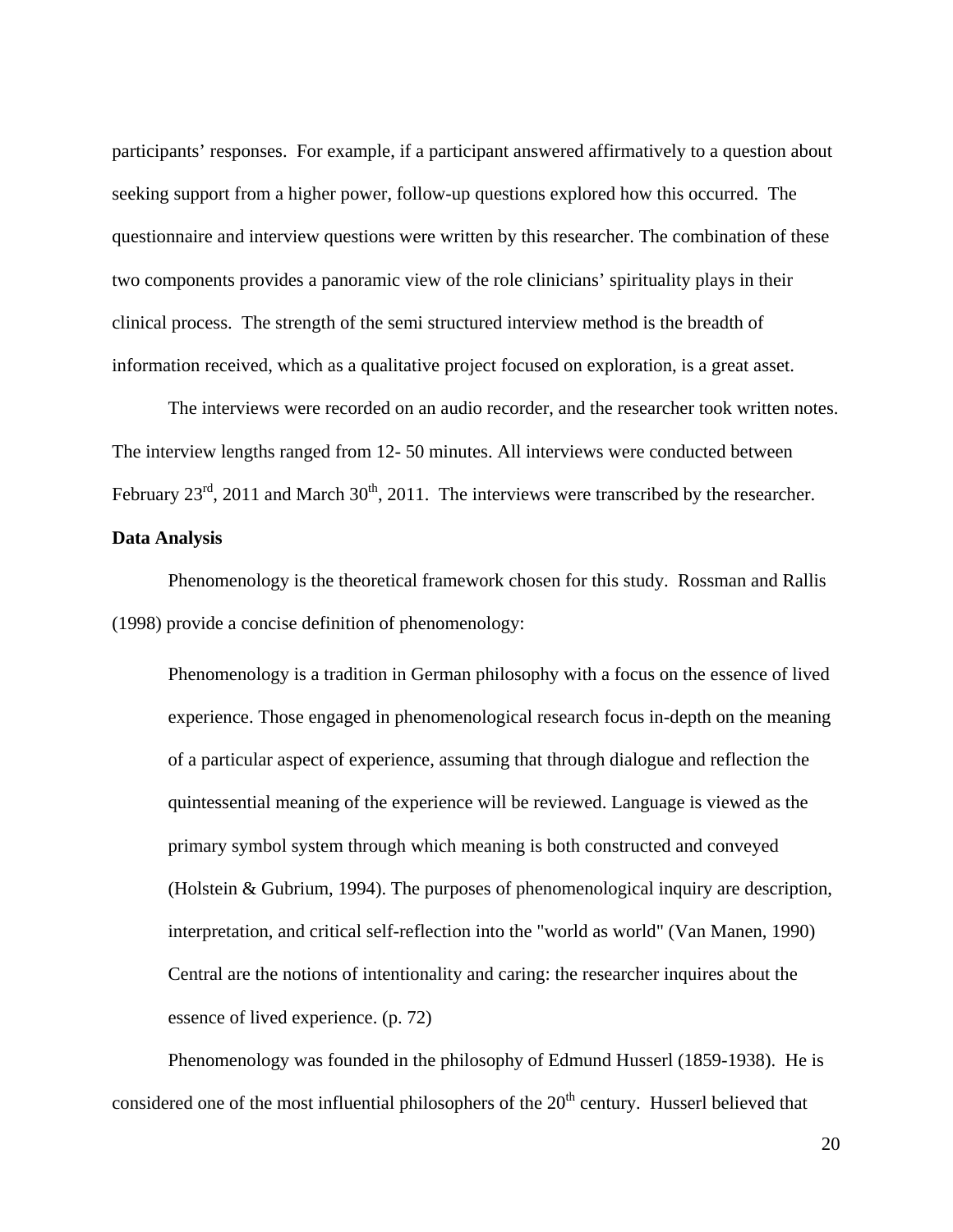"imaginative variation, the acceptance of descriptions of the experience exactly as related by study participants, assisted researchers' efforts to grasp the essence of an experience" (Phillips, Strunk & Pickler, 2010, p. 67).

Phenomenology is an applicable theoretical framework for this study because it focuses on studying an aspect of an individual's experience, like spirituality, in a particular setting. This framework emphasizes the meaning and "essence" of an individual's experience. This is important when discussing a term such as spirituality that has multiple meanings, definitions, and personal distinction.

 Since the topic of clinicians' use of their spirituality in practice has minimal research, studying individual's experiences offers valuable insight into the topic. Husserl believed that phenomenological research could further understanding of an experience by identifying meanings and central themes from participants' experiences. Phenomenology continues its furthering of knowledge by searching for commonalities between the experiences of the participants.

 To begin analysis, following transcription of the interviews, the researcher reviewed the transcripts several times. In line with Phenomenology approach, content theme analysis coding was performed, next. While reviewing the data, the researcher identified themes that emerged. Themes in the content of individual interviews were first identified. Overarching themes that were common among the participants were identified, next. These themes were then clustered together by conceptual similarities and labeled with a descriptive term.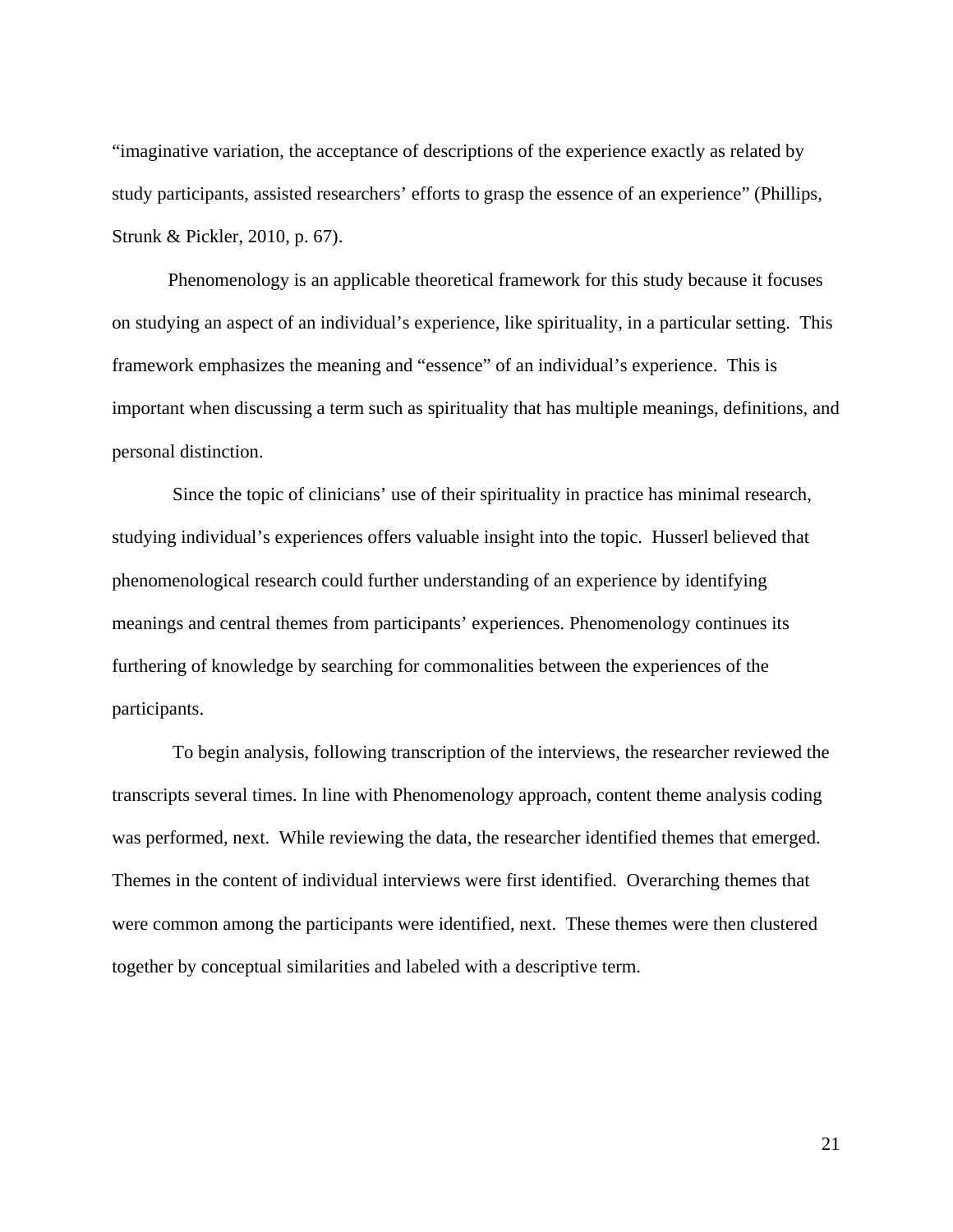## **CHAPTER IV**

#### **Findings**

## **Introduction**

This qualitative study examines the role clinicians' spirituality plays in their clinical practice. The specific research question is: how do clinicians incorporate their spirituality into their clinical practice? As discussed in the literature review, there is limited literature exploring the relationship between clinicians' spirituality and their clinical practice. There has been a growing amount of research exploring the use of spiritual practices in mental health and the influence of clients' spirituality on mental health. However, little attention has been given to the topic of how clinicians' spirituality influences their clinical practice. This qualitative study examines how experienced clinicians who self-identify as spiritual individuals perceive the role their spirituality has in their clinical practice.

For this study, thirteen clinicians were interviewed. Participants included one Afro-Caribbean, three African Americans, and nine Caucasians. Three participants were men and ten were women. One participant was located in Oregon, and the other twelve were located in Colorado.

Participants varied widely in their professional disciplines and workplaces; however, all worked in individual treatment settings. Four clinicians were in private practice; two of those practiced equine therapy. Seven worked in a public outpatient mental health clinic. One worked in a non-profit trauma center. One did not specify her current place of work and in the interview referred to past work in a hospital based setting. The participants included: eight clinical social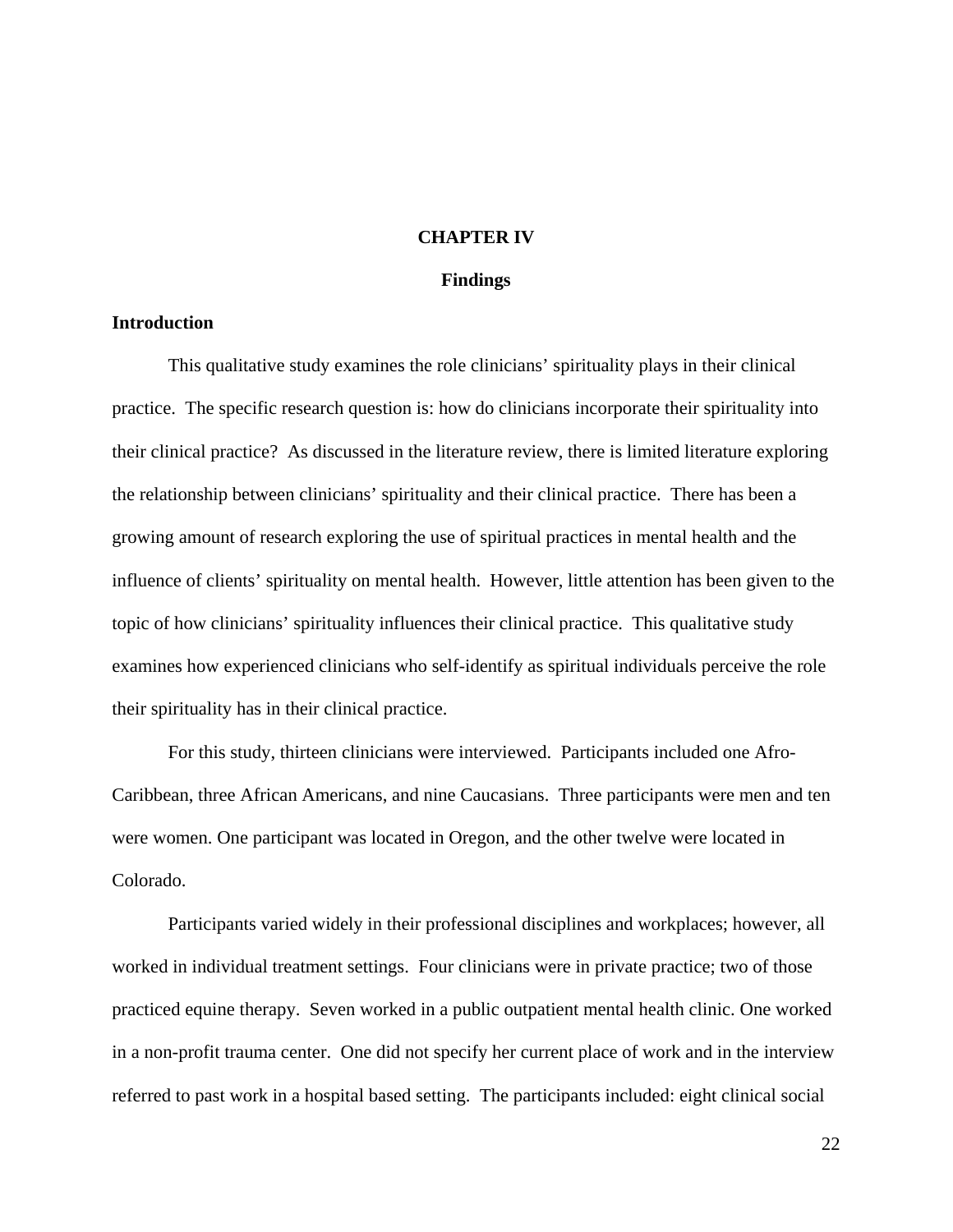workers; one marriage and family therapist; one psychiatric nurse; and three licensed professional counselors. Their length of time in practice ranged from 10-35 years. Table 1 below provides participants' self-descriptions of their spiritual beliefs.

Table 1

Participant's Self Description of Spiritual Beliefs.

| <b>Participant</b>       | <b>Self-Description of Spiritual Belief</b> |
|--------------------------|---------------------------------------------|
| Clinician 1              | "Christ follower"                           |
| Clinician 2              | "Spiritual with many different influences"  |
| Clinician $\overline{3}$ | "Presbyterian background, open spirituality |
|                          | now"                                        |
| Clinician 4              | "Tibetan Buddhist"                          |
| Clinician $5$            | "Nichiren shoshu Buddhism"                  |
| Clinician 6              | "Christ follower"                           |
| Clinician 7              | "Member of the church of Jesus Christ of    |
|                          | Latter-day Saints"                          |
| Clinician 8              | "Spiritual with Christian and Buddhist      |
|                          | influences"                                 |
| Clinician 9              | "Spiritual"                                 |
| Clinician 10             | "Catholic"                                  |
| Clinician 11             | "Spiritual-connection to my own inner self" |
| Clinician 12             | "Spiritual- Forces that are unexplainable"  |
| Clinician 13             | "Kadampa Buddhist"                          |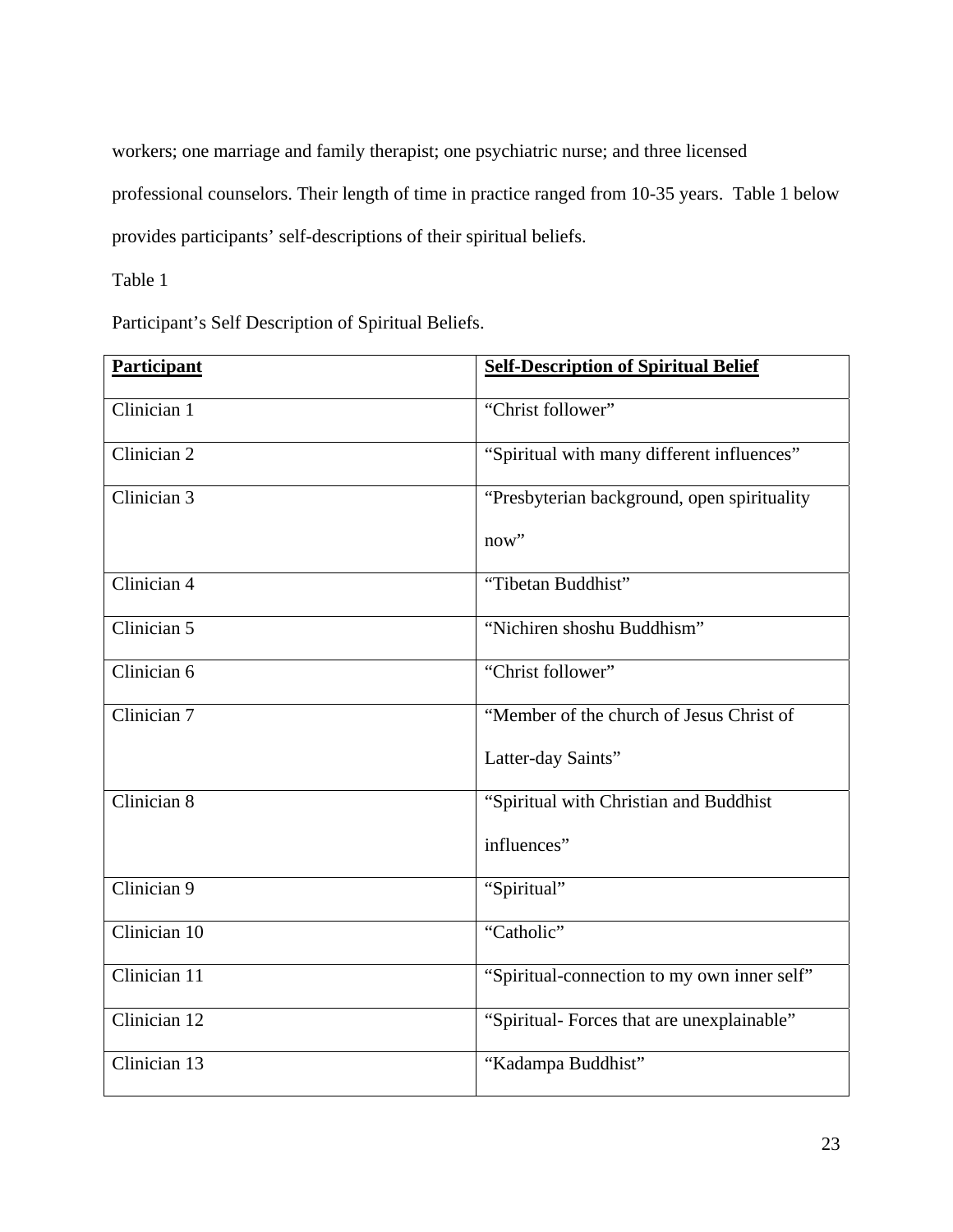This chapter presents a thematic analysis of participants' responses, in keeping with a phenomenological research approach. It discusses three major themes, each with subthemes. These three themes reflect the ways participants described the influence of their spirituality on their clinical practice: (1) clinicians' spirituality provides them with support and guidance; (2) clinicians' spiritual beliefs influence the way they interact with or perceive clients; and (3) clinicians use concepts of mindfulness for themselves and their clients. These themes were multidimensional (non-exclusive); each clinician may be a member of multiple themes and subthemes.

Before describing the three major themes in detail, it is important to note one universal perspective shared by all interviewees. All clinicians expressed that it was imperative to respect their clients' beliefs regarding spirituality. Each emphasized the need for clients to introduce and lead any direct conversation related to spirituality. As Clinician Number Three stated, "If they discuss their spiritual beliefs then it is something that I bring in to the session. If they don't then I don't." Clinician Number Nine echoed this sentiment, saying, "I am very open to exploring the role clients' spirituality has, but it needs to come from them."

## **Clinicians' Spirituality Provides Support and Guidance for Themselves**

A significant majority of clinicians in this study  $(n=11)$  reported that their spirituality provided a source of personal support and guidance in their work. This support and guidance was internal, and not shared with clients. The exact nature of the benefit derived from the clinician's spirituality varied among clinicians but can be categorized in the three sub-themes. These subthemes are as follows: (1) clinicians use their belief in a god, or higher power to help them cope with the challenges of the job; (2) clinicians seek guidance and support specifically when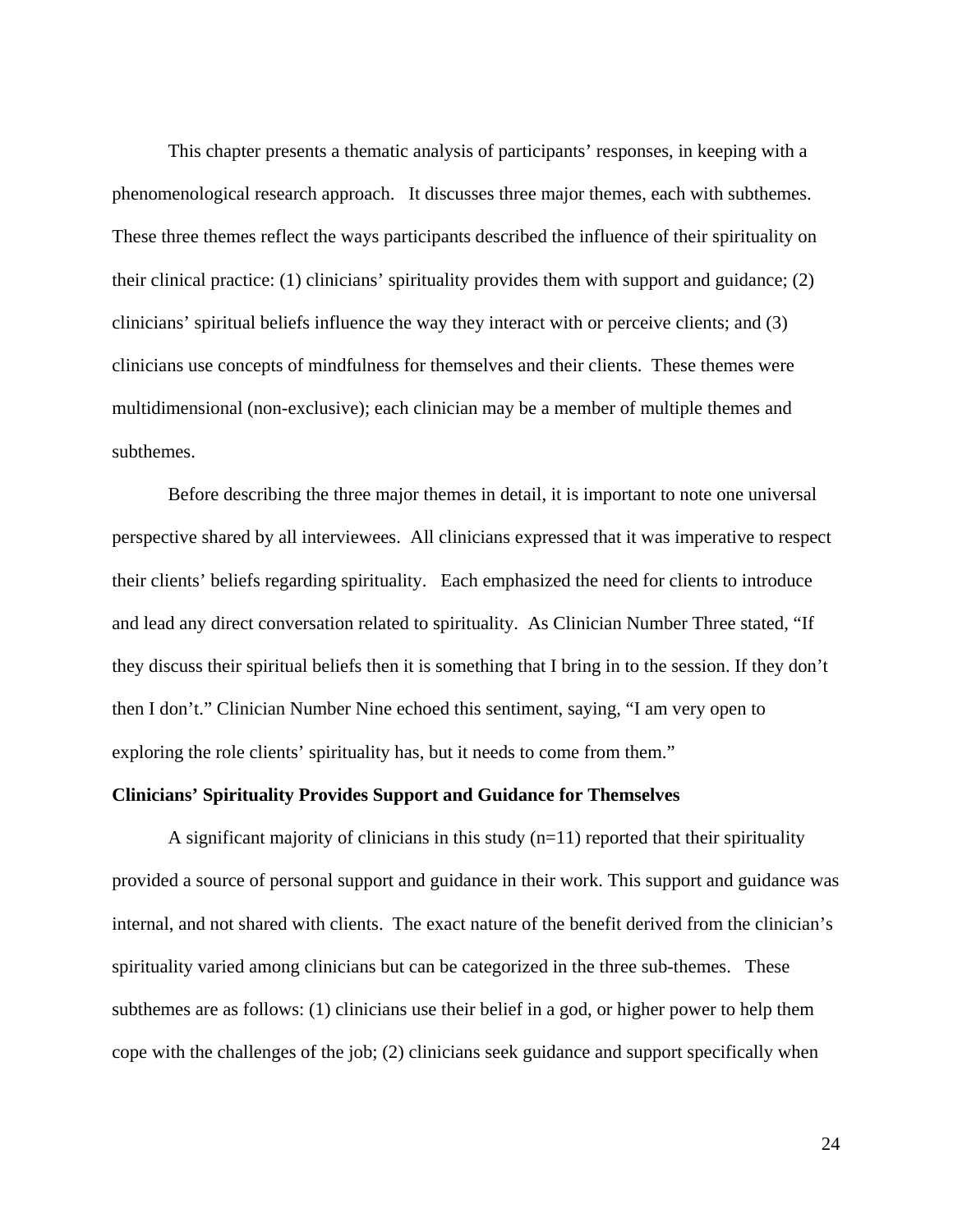working with challenging clients; and (3) clinicians seek assistance from their spirituality to be effective in their work.

**Clinicians use their belief in a god or higher power to help them cope with the challenges of their work.**Ten clinicians stated that support from a god or higher power was important to them in that it helped them cope with their work in a variety of ways. Clinician Number Seven remarked on how belief in a higher power helped him to feel less alone in his work:

This sounds a little self serving, but it adds a sense of comfort and support from my viewpoint because I have a backup so it is not all on my shoulders. Part of my spiritual belief is that God knows more than I do, and He understands me as well as the person I am meeting, better than I do and so if I have access to that knowledge and inspiration than I can be more, it, I would be more. He calms me, I have more of a back up . . . if you do have a sense of spirituality you have got that sense of backing, peace and sometime serenity, then you are able to deal and cope. You have the different perspective than someone who isn't spiritual who does deal with some of the things we hear."

Clinician Number Three explained how praying to a god helped her feel less overwhelmed in her job, and process the difficult information her clients shared in the course of a session:

I don't think I would have picked trauma or been able to work in it for 20 years without having a large spiritual component as part of my self-care plan. And whether or not I am using that, it is what preserves me and moves me forward…Using prayer with a client as a tool in counseling isn't something I would do, but using prayer as part of counseling to help myself is what I do. I think that it really helps me to stay present in the moment with people, without being overwhelmed by the type of things they are sharing or what I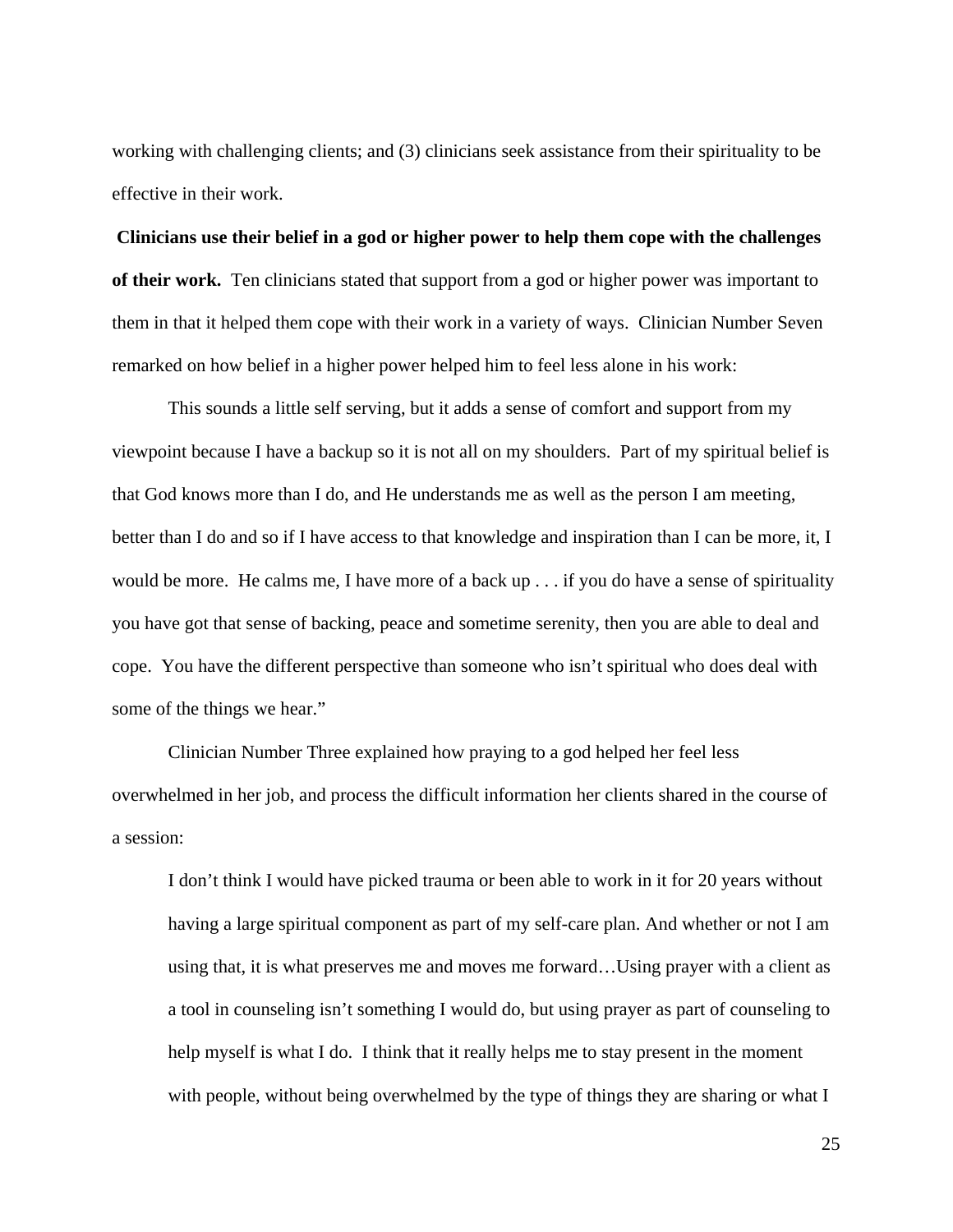am doing. It helped keep my anxiety down. I think it's more of what I use to be able to do in my clinical practice, but the focus is more on strength in myself to do it, ability to have boundaries, ability to let go of things.

 As mentioned before, clinicians in this subgroup used their belief in a god or higher power to feel less overwhelmed or hopeless. These clinicians' belief in a god or higher power allowed them not to feel solely responsible for the care of their clients, helping them to feel supported and preventing burn-out.

# **Clinicians seek guidance and support specifically when working with difficult clients.** Six clinicians identified that they sought spiritual guidance when feeling stuck or working with a difficult client. According to these clinicians, these situations - more than others - prompted them to seek assistance from a god or higher power. This subtheme ties into the first subtheme: both subgroups used spirituality or spiritual practice as a way to alleviate difficult feelings. However, clinicians in this subgroup used their spirituality in specific situations, instead of throughout their clinical work. For example, Clinician Number One said, "Sometimes when I am really hung up with a client, stuck, I will pray about it. I might even anonymously ask others to pray about it." Clinician Number Six stated:

I find myself, when preparing for clients that are really tough, or that I have negative counter transference towards, that I really ask for help in that. I ask that I would see them the way God sees them. To see them as children of God, that I can help them deal with some obstacles or very difficult experiences, a lot of the things they deal with are much harder than we think.

 While the clinicians above found support from a god or higher power, others found support from their spiritual practice itself. Clinician Number Thirteen spoke of his Buddhist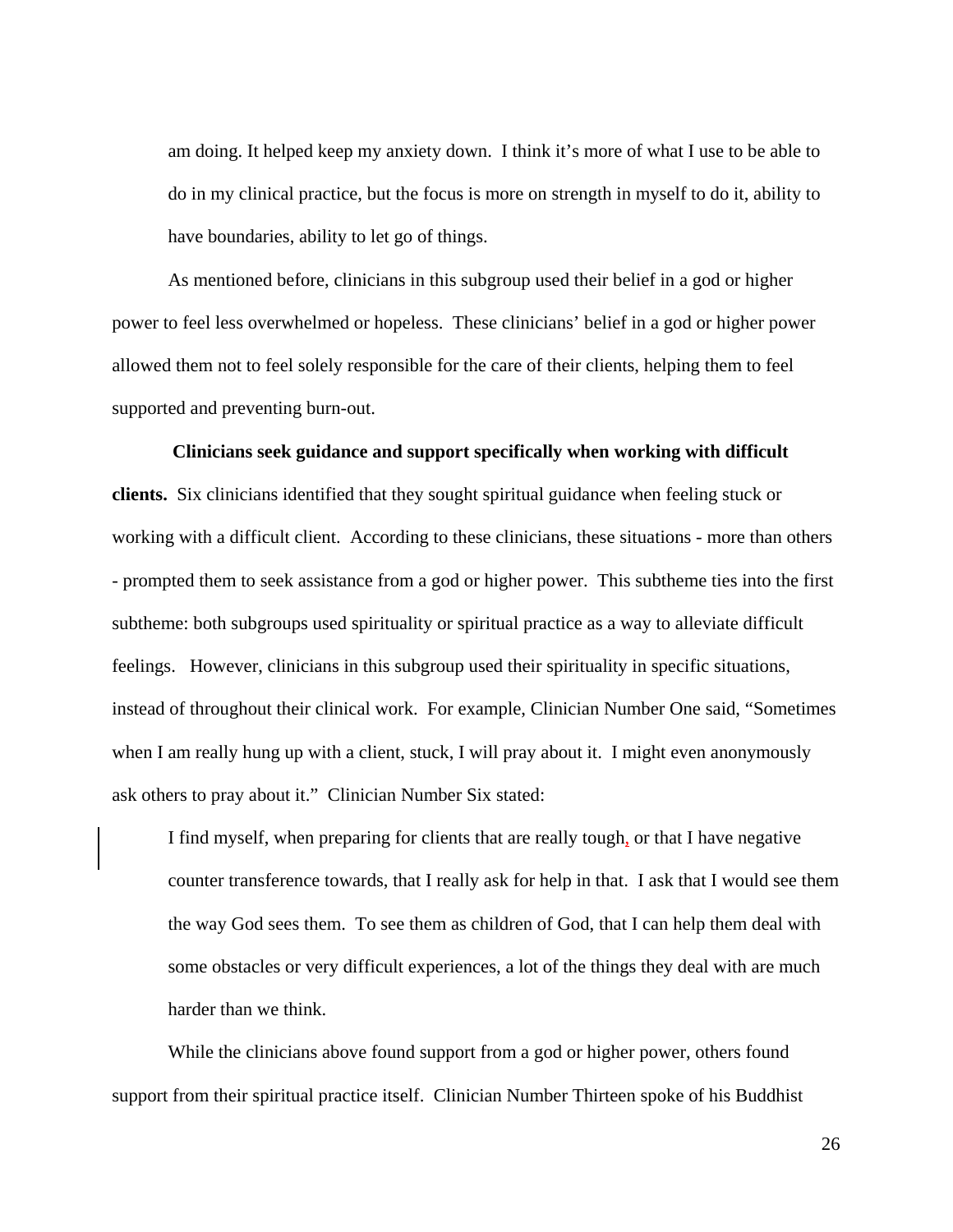spirituality: "Well, between sessions I might say certain prayers too, if I had a particularly difficult patient. I may dedicate any merit that I may have incurred from helping people to help them." This clinician explained that in Buddhism, one earns merit when one does good deeds for another person; this merit may be transferred to others in order to bring benefit to those other people.

**Clinicians seek assistance from their spirituality to be effective in their work.** The third subtheme consisted of clinicians who sought support from their spirituality to gain a greater sense of efficacy. Clinicians spoke of starting their day with spiritual affirmations, and prayers. For example, Clinician Number Ten stated, "Often in the morning on my way [to work], I will say a prayer that I am able to really provide insightful assessments." Other clinicians used spirituality within sessions to improve their clinical capabilities. Clinician Number Two stated that her spirituality helped her to gain clarity and direction. She reported, "When you are talking to people, with interventions, my spirituality helps clarify, crystallizes where to go from here and what to do with this, even if it means I don't know, let me get back to you."

This theme identified an important role that a clinicians' spirituality has in their clinical work. It shows that clinicians use their spirituality for support and guidance in many stages of the clinical practice. Subtheme three identified those clinicians who described a proactive spiritual practice aimed at improving their clinical care. This is distinct from the behavior identified in subtheme one, which describes clinicians who use their spirituality to reactively cope with the impact of clinical work. In subtheme two, clinicians pointed out that their spirituality has a specific role when they face difficult clients in their clinical work.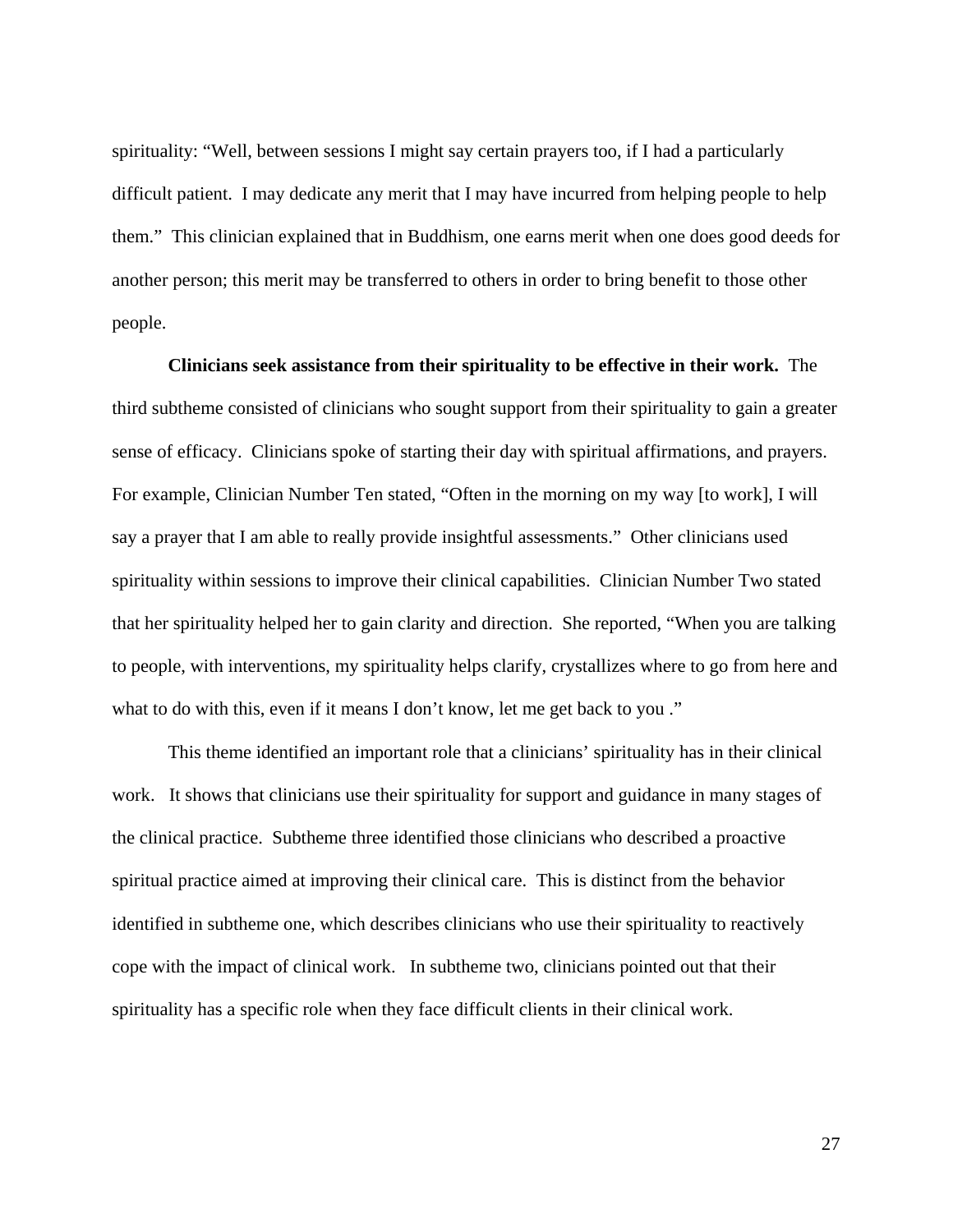#### **Clinicians' Spiritual Beliefs Influences the Way They Interact with or Perceive Clients**

Twelve of the thirteen clinicians stated that their spiritual beliefs influence either how they saw their clients or how they interact with their clients. These twelve clinicians fell into one of two sub-thematic groups. (1) The first group described spirituality as totally encompassing of their perceptions of the world, including their clients. (2) The second group reported that they use spirituality to actively improve their perceptions of clients' situations.

**Spirituality totally encompasses clinicians' perceptions of the world, including their clients.** Clinician Number Two articulated this subtheme when she answered the interview question, "What led to the decision to incorporate your spirituality into your practice?" She answered:

It is the whole reason why I do it. To take the spiritual practices out my work would be like taking the water out of my body and say, "Ok now function without the water." That is just not going to happen, cuz I would be just a pile of powder and dry bones…it is the reason why you are able to pick up on things, intuitively the reason why you are able to pick up on energies they omit from their bodies. [Spirituality] is the reason why you are able to align yourself with a particular person who is different than you or very similar to you, for a lot of very different reasons.

In the above quote, Clinician Number Two noted that her spirituality was not only an integral part of herself, but an essential part of being able to do therapy. Clinician Number Two described her spirituality as a crucial element to all of her interpersonal interactions. Her therapy represented a particularly focused personal interaction and therefore her spirituality was an essential part of the interaction.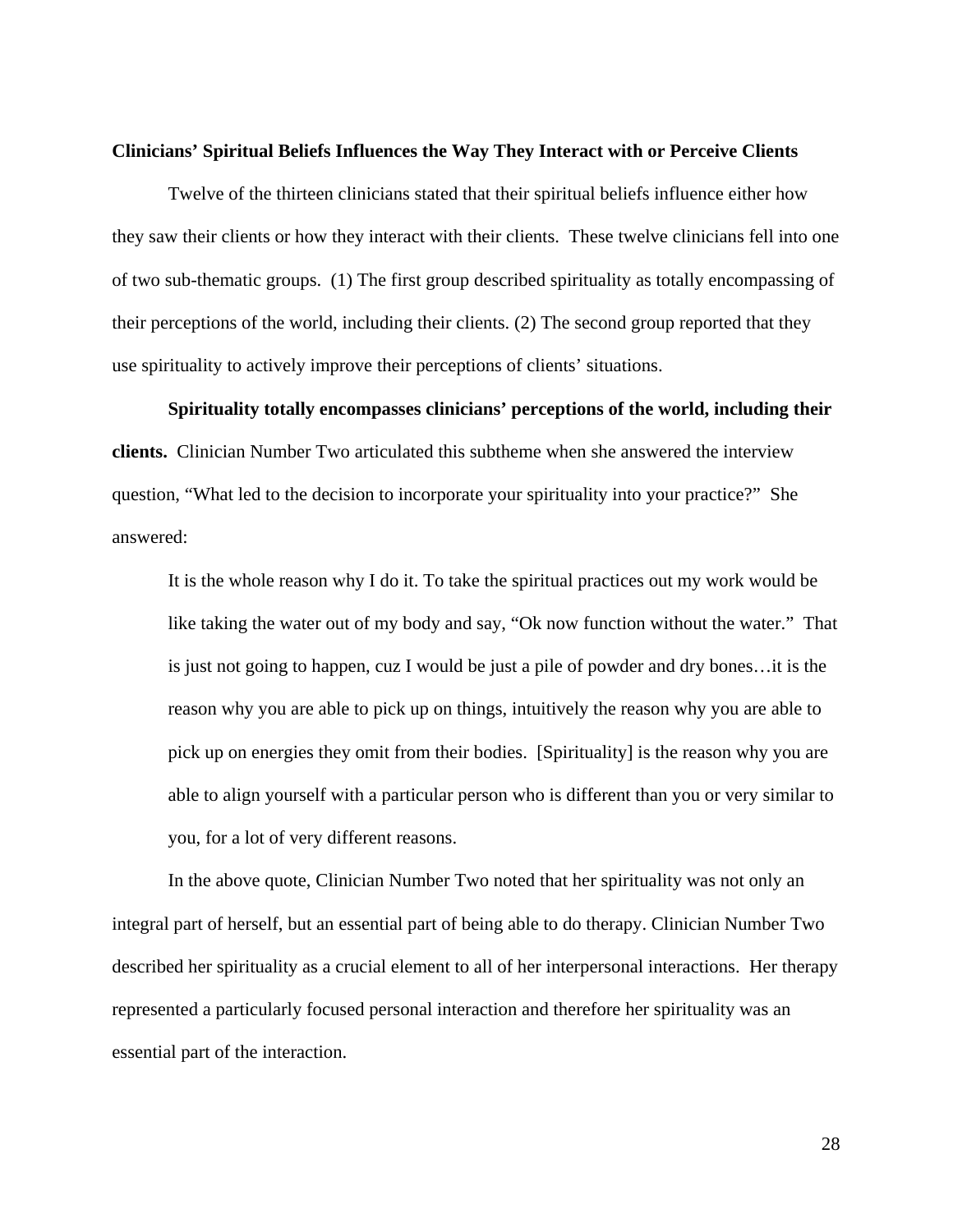Clinician Number Four shared a similar sentiment in her response to the question, "How does your spirituality influence your clinical work?" She stated that she could not have chosen to separate her spirituality from her clinical practice:

I think it is a way of living. I don't think there is much of a separation between spiritual paths, my spirituality, the way I do counseling, the way I live my life. It is all of me, a way that I engage in relationships and my work. It is really hard questions because I feel like it influences all aspects of my life - who I am as a wife, therapist, it is all the same.

Clinicians in this subtheme saw their spirituality as an intrinsic part of who they were as people. It was not an element they believed they could separate from their life or their work, but an intimate part of themselves that was present in every interaction. As such, it played an essential role in the therapeutic work that they did.

**Clinicians use spirituality to actively improve their perceptions of clients' situations.**  Clinicians reported a variety of specific ways in which they used spirituality to improve their perceptions of their clients. Some cited underlying tenants of their spiritual beliefs as significant in their view of clients. For example, Clinician Number Six stated that she sought to feel care and concern for all people because her god cares for all people. Clinician Number Five related her clinical viewpoint to her Buddhist spiritual beliefs:

I pray for the people I have in clinical therapy, I pray for them to develop the wisdom they need to move forward in their life, I don't necessarily believe I have the answers for people. I believe fundamentally that people have the power to change their lives instead of thinking their lives control them, or making your decisions, I wouldn't call them negative decisions people have made that have caused negative circumstances for themselves, have to always control their lives. So it is at the bias of my clinical work that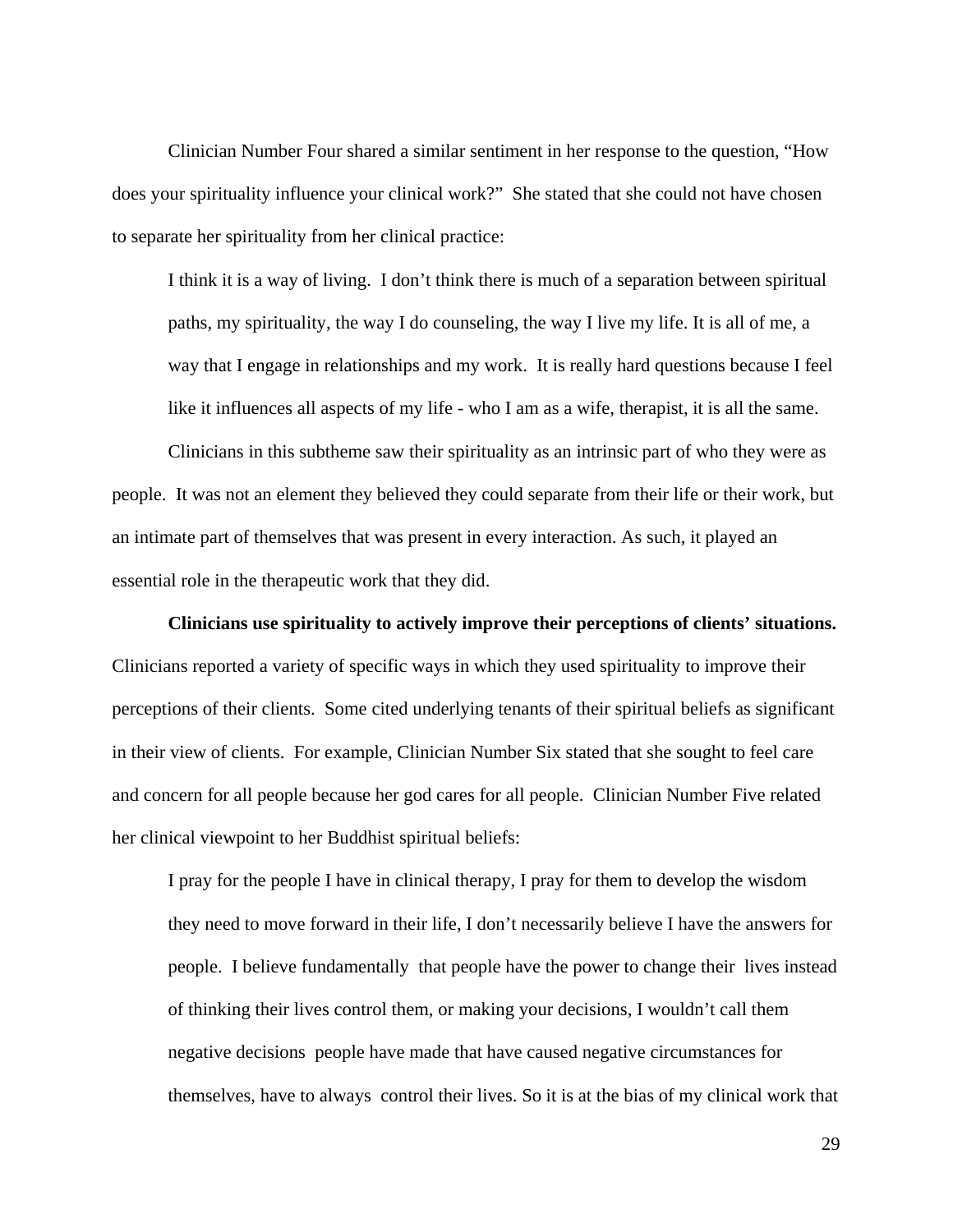I believe people have the power and the insight and wisdom or can develop that to make changes in their lives.

Other clinicians found that their spiritual beliefs shaped their views of clients' spiritual identities. For example, some clinicians who did not ascribe to specific belief systems felt that their spirituality made them able to discuss spirituality without the bias because they did not belong to one religion. Clinician Number Two, for example, stated that because she does not belong to any religion, but has a more global spirituality, she is able to better understand clients' perspectives. Here she explains this view:

The particular way that I express my spirituality is that I am not in any particular religious circles. Whether it is an indigenous African religions or non-African religion . . . once you step out of those closed systems . . . you have a different vantage point than if you are in one yourself. It really does help you to sort of get what people are saying in a more unique way, because you are not embedded or entrenched in, say, Islam or Catholicism or Daoism, and then you see everything through those respective lenses. . . It just accords a unique vantage point for hearing people's stories.

Instead of their spirituality influencing their perspective because it is an intrinsic part who they are, like those in subtheme one, those in subtheme two use their spirituality as a flexible tool. In both subthemes, clinicians stated that their spirituality plays a role in their clinical work by positively influencing the way they interact with and perceive their clients

## **Clinicians Use Concepts of Mindfulness for Themselves and Their Clients**

Ten clinicians, representing a wide range of spiritual beliefs, found clinical value in the application of practices which they described as: meditative, present, mindful, grounded and centered. This group was separated into two distinct subgroups: (1) clinicians used their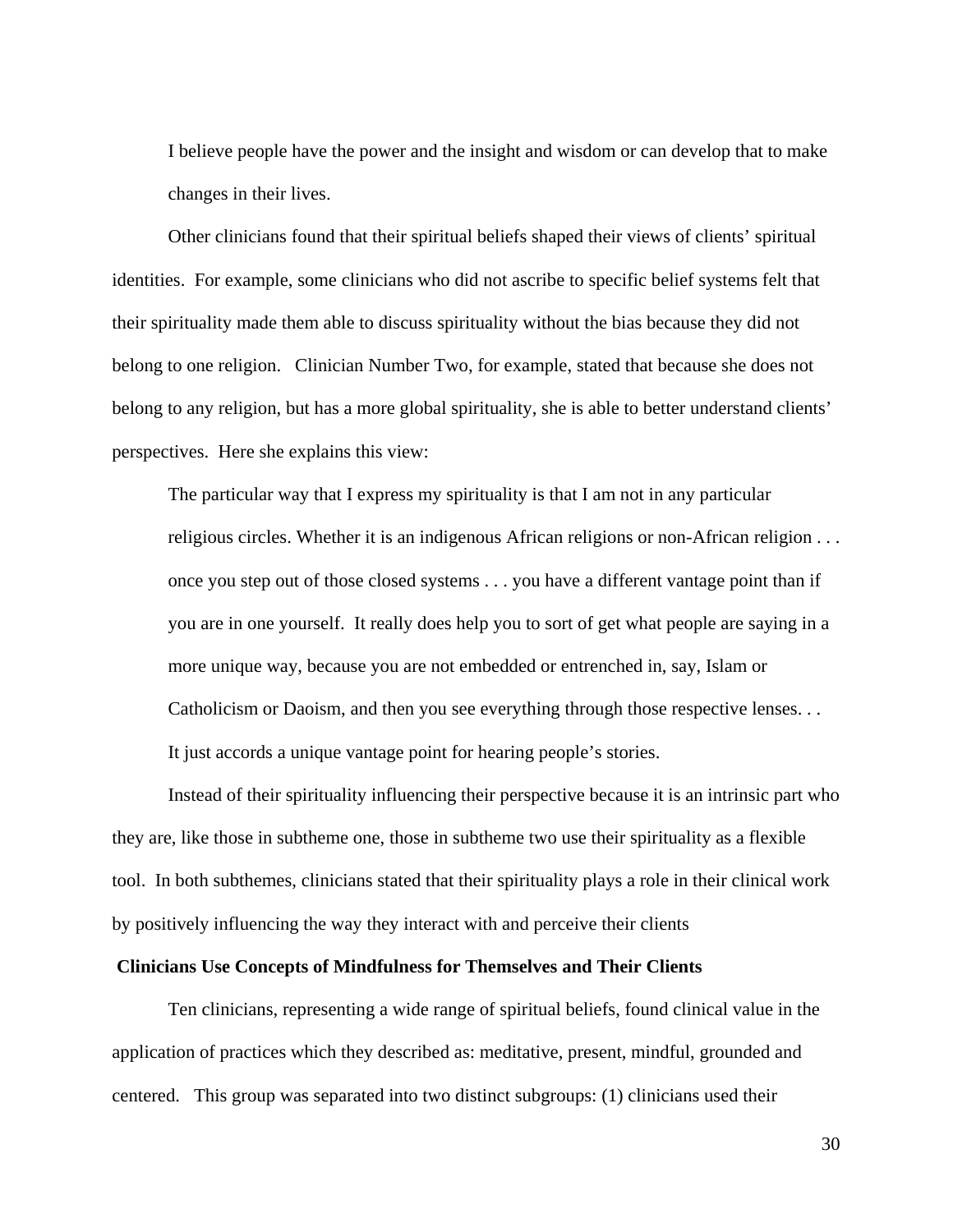spirituality to be more present, centered or grounded *themselves*; and (2) clinicians who shared these spiritual practices with their clients as helpful tools. Some clinicians occupied both subtheme groups. Clinician Number One, for example, reported that she taught meditation to her clients and used it for herself. She stated:

I feel like [spirituality] centers me, grounds me, helps me to be focused and to be a conduit for the Holy Spirit. I think also that the practice of meditation that I use heavily in my [spiritual] practice often times keeps me centered and grounded as well as it does my clients when I teach it to them.

**Clinicians used mindfulness concepts for themselves.** Clinicians in this sub-theme group indicated their spirituality helped them to be present, grounded, or centered and thus more readily available to their clients.They indicated using this "grounded-ness" in preparation for meeting with their clients, as well in session with their clients. For example, Clinician Number Four talked about how she would center herself before meeting with clients. She stated:

The time I take before my sessions there is glimpse of that when I really sit and check in with myself and felt that sense of "okayness." Okay, I am here, what am I feeling, that there is kind of centering to how I feel.

Clinician Number Nine also demonstrates, with the following statement, how clinicians use their spiritual practice as preparation:

I used to take the time to reflect on each client and try to prepare a space of welcome which I think is a very important space to have for each client. I have to use my spiritual practices to, in the past, to really create that space. When I do prepare that space, it helps to create a calm more relaxed, like I said a welcoming space. Clients really sense that they really sense when they coming into a space where you are present you are at ease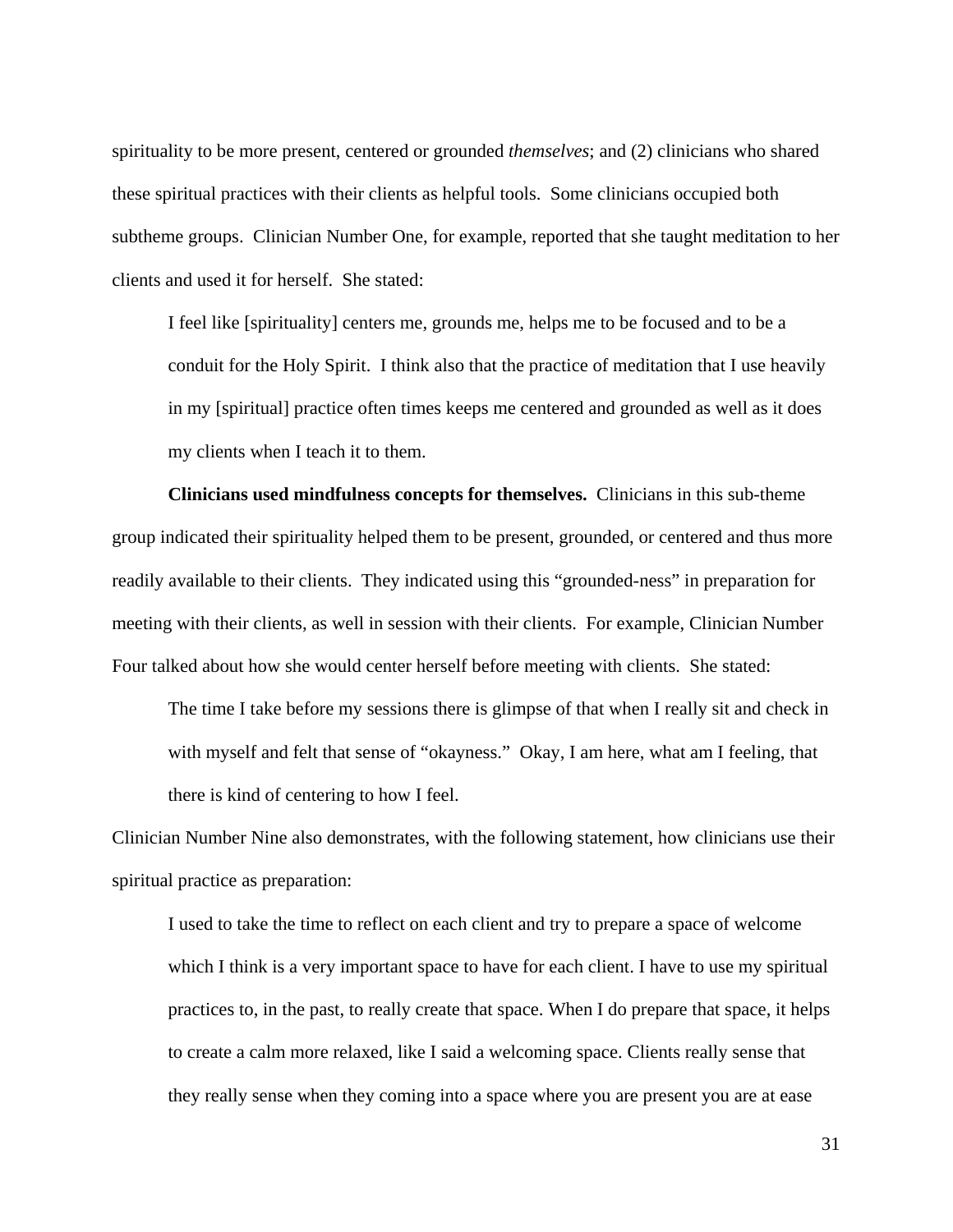and you are wanting to make a connection with whatever you they are bringing into the office or the space.

Clinician Number Three, who works primarily with trauma victims, described how she used her spirituality to help her become present while in sessions with clients. She elaborated on how she uses spirituality by saying:

When I am talking with someone, and I am dissociating with the information or not focusing, I use [spirituality] as a way to refocus myself to join in the conversation and to be present… It really helps me to stay present in the moment with people, without being overwhelmed by the type of things they are sharing or what I am doing.

Clinician Number Eight described using grounding and meditation in both preparation for and during sessions:

I think the biggest help for me is mindfulness, the grounded-ness to really prepare myself for the individual clients, again the spaciousness of allowing the unseen to come in and the spaciousness of not being "I'm not putting out a product." I think that piece allows me to work with them more effectively. So using my mindfulness and meditation skills allows me to help ground them and breath and helps me personally when there is a crisis when there is a lot of trauma in the room, when they are suicidal or whatever, to ground myself so I can help ground them.

**Clinicians used concepts of mindfulness with their clients as helpful tools.** Five clinicians said that one way they overtly use their spirituality within the context of the therapeutic relationship is by teaching techniques like meditation and mindfulness to clients. For example, Clinician Number Eleven said, "We talk about meditation as a tool. We actually do some in session, as part of centering, in terms of PTSD reducing hyper arousal symptoms.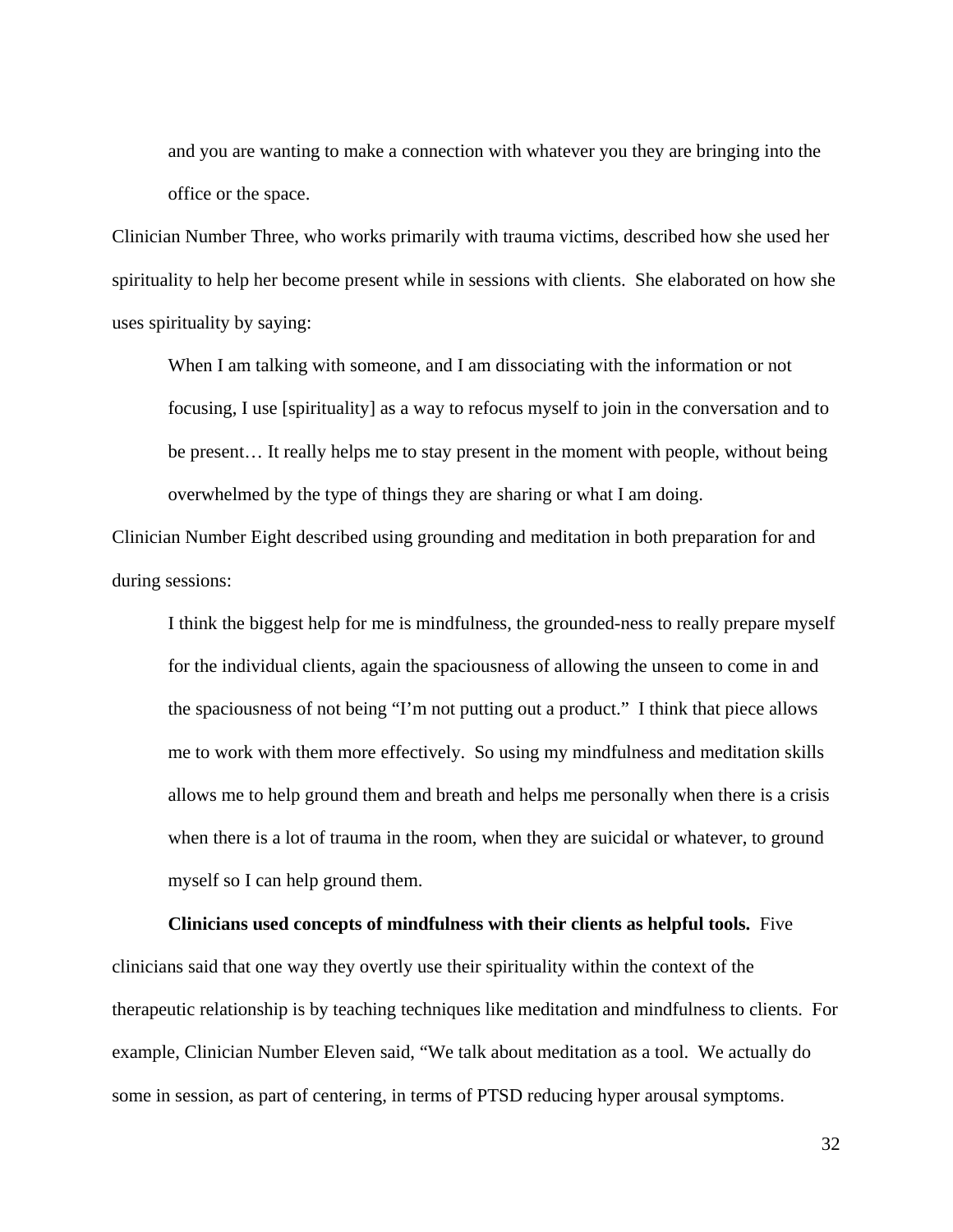Meditation can be part of that." Clinician Number Four stated that she uses mindfulness and grounding techniques as an essential part of her equine therapy practice. She said:

Usually at the beginning of my practice we have a mindfulness awareness exercise, so I will start off, "Put your hand on the horse and breath and notice what is in your body." Or it might be, "We are going to do some yoga exercises, and do a couple of poses and breathe and get into your body." In that place of whole awareness of what is going on inside [yourself], that is where integration can happen. . . . So [we use the techniques] to help people to get to that place of grounding and awareness, to allow the change to happen at the beginning.

## **Conclusion**

This chapter has presented the findings of thirteen semi-structured interviews with clinicians who identify as spiritual. Despite the variety of spiritualities represented, clinicians' responses could be categorized by a number of salient themes. These themes demonstrate the multiple ways that clinicians' spirituality can influence the therapeutic process. The clinicians interviewed felt that the inclusion of their spirituality was very helpful in the clinical work they did. It benefited them personally in multiple ways and was also beneficial to their clients. It contributed to their motivation in doing the work, their abilities and skills, as well as their sense effectiveness in what they did.

 The generalizability of this study is limited. The limitations stem from a small sample size, a small geographical range and the ambiguity of the definition of spirituality. Because it was a qualitative phenomenological study the sample size was small. This approach provides an in depth look at some clinicians' perspectives, but does limit the applicability of the results to clinicians in general. Future research could build upon this study by expanding the limited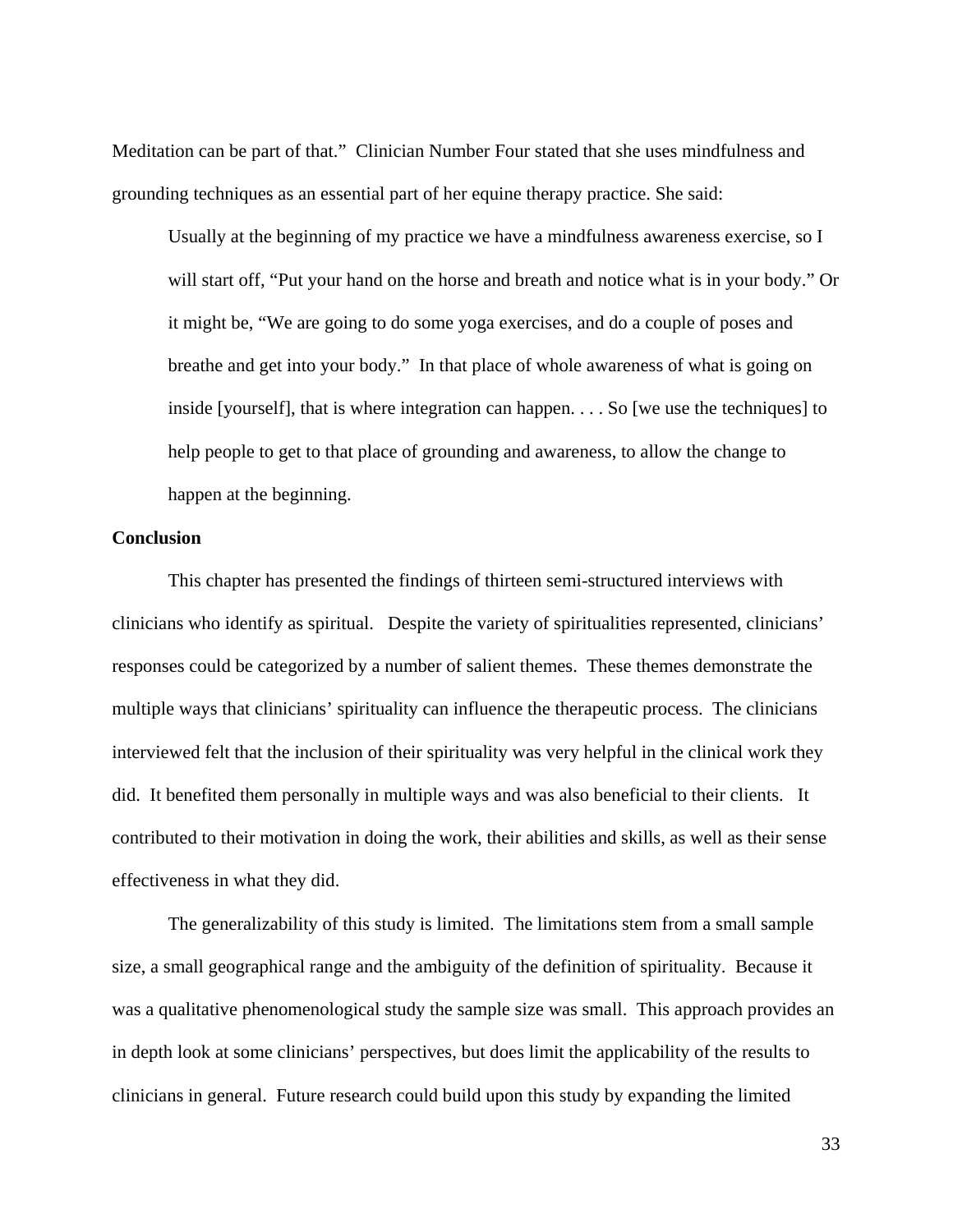sample size and geographical region. This researcher chose not to provide the clinician with a definition of spirituality, but allowed them to define the term. While this approach allowed for the representation of many different perspectives, it may have limited the cohesiveness of the responses and themes. This research does provide a launching point for further inquiry into the role clinicians' spirituality has in the clinical process.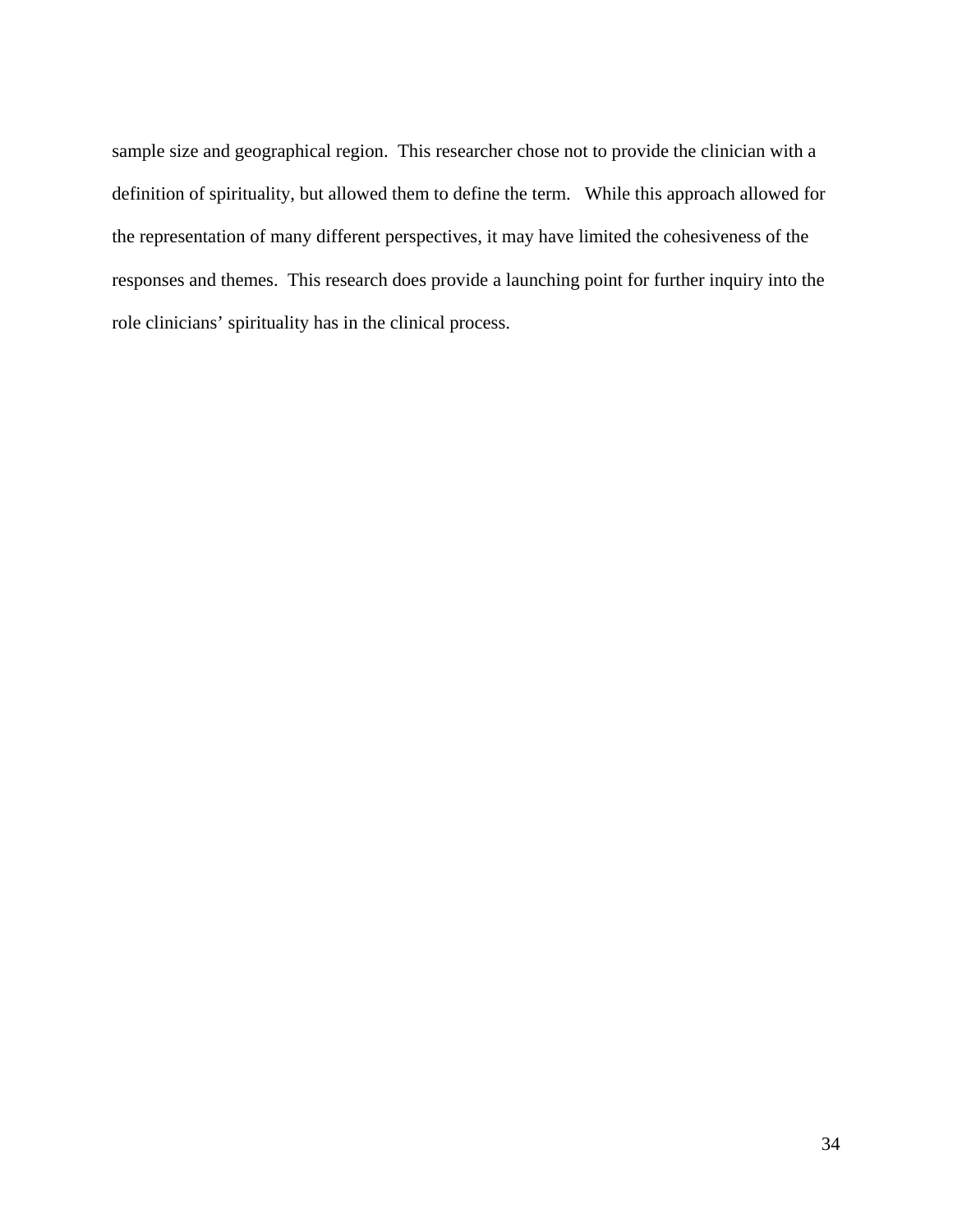## **CHAPTER V**

## **Discussion**

The purpose of this study was to examine the role that clinicians' spiritualities play in their clinical practices. While the literature review laid the foundations for this project, the research itself focused on new areas of inquiry, which are reflected in themes explicated in the findings section. This section seeks to find areas of connection between the literature review and the findings gathered from participants.

## **Definition of Spirituality**

Prior literature indicates that definitions of spirituality include many different concepts (Post & Wade, 2009; Richards & Bergin, 2000). Clinicians in this study were not provided with a definition of spirituality, but were instead asked to articulate their description of their spiritual beliefs and practices. This was done in an effort to gain better comprehension of clinicians' definitions of spirituality. In keeping with the literature, participants in this study varied in terms of how they described spirituality. Each clinician defined his or her spiritual beliefs and practices differently.

Despite variation in definitions of spirituality, the literature review notes that spirituality tends to refer to a feeling of closeness and connection to the sacred, to a god or to transcendence (Hill & Pargament, 2008; Richards & Bergin, 2000). This commonalty of definition was reflected in the findings of this study. All but one of the participants in this study stated that they held a belief in a "higher being" – a god or power greater than themselves – and described this element as central to their spirituality. For example, when Clinician Number Five described her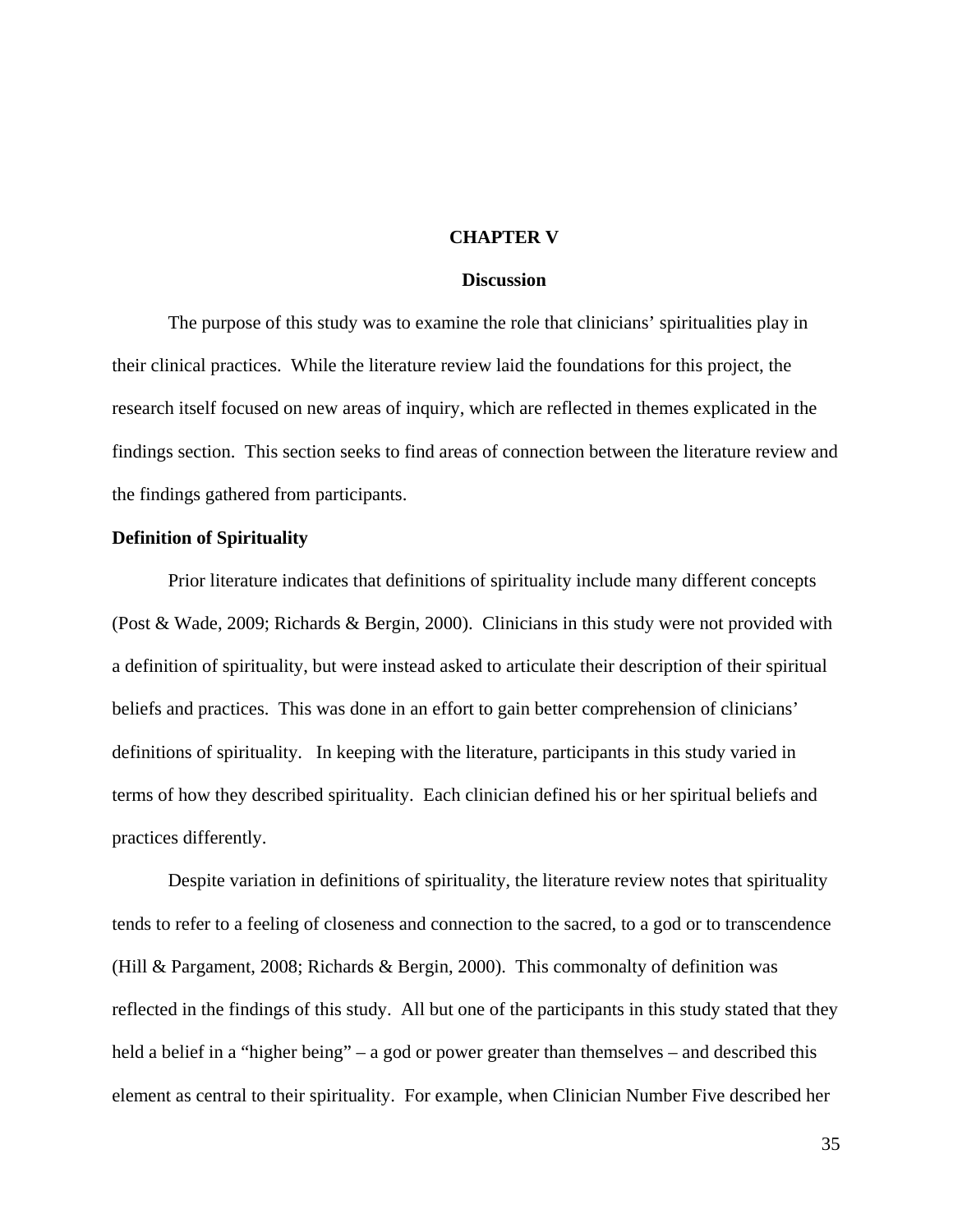Buddhist beliefs, she said: "We do believe that there is a higher power . . . It is a tranquil relationship. . . We do believe in a higher power with Buddha who does have a greater influence in our lives." Clinician Number Eight, who conducted equine therapy, when describing her spiritual beliefs, said, "I have belief in a larger being that works through us, and through the horses or whatever, in helping our clients and ourselves grow and develop."

## **Distinctions Between Religion and Spirituality**

 Weaver, Pargament, Flannelly, and Oppenheimer (2006) found that "spiritual" was a preferred term – in comparison to religion – because of its greater inclusiveness. Consistent with the literature, clinicians in this study did prefer to refer to themselves as spiritual rather than religious. For example, Clinician Number Eleven said, "My spirituality is more a sense of having a deep connection to my own inner self and a kind of a more spiritual connection to the world, but not in a religious sense." Clinician Number Two said, "I think spirituality is very different than religiosity. I think again being [in a] closed system [such as organized religion], you have a bias, it can't not be a bias."

 Those who did belong to organized religions described their religious practices as an important part of their spirituality, but downplayed the structural components of religion, emphasizing instead their spirituality. This is consistent with a shift in terms in the literature. Earlier literature defines religion as encompassing spirituality (Weaver, Pargament, Flannelly, & Oppenheimer, 2006). Later research defines religion as pertaining to practices and prescribed and proscribed actions, while spirituality denotes personal beliefs (Hill & Pargament, 2008).

The distinction between religion and spirituality was especially important to clinicians in this study when discussing self-disclosure with clients. Clinicians who identified as religious hesitated to identify their religion to their clients, and two clinicians refused to tell clients at all,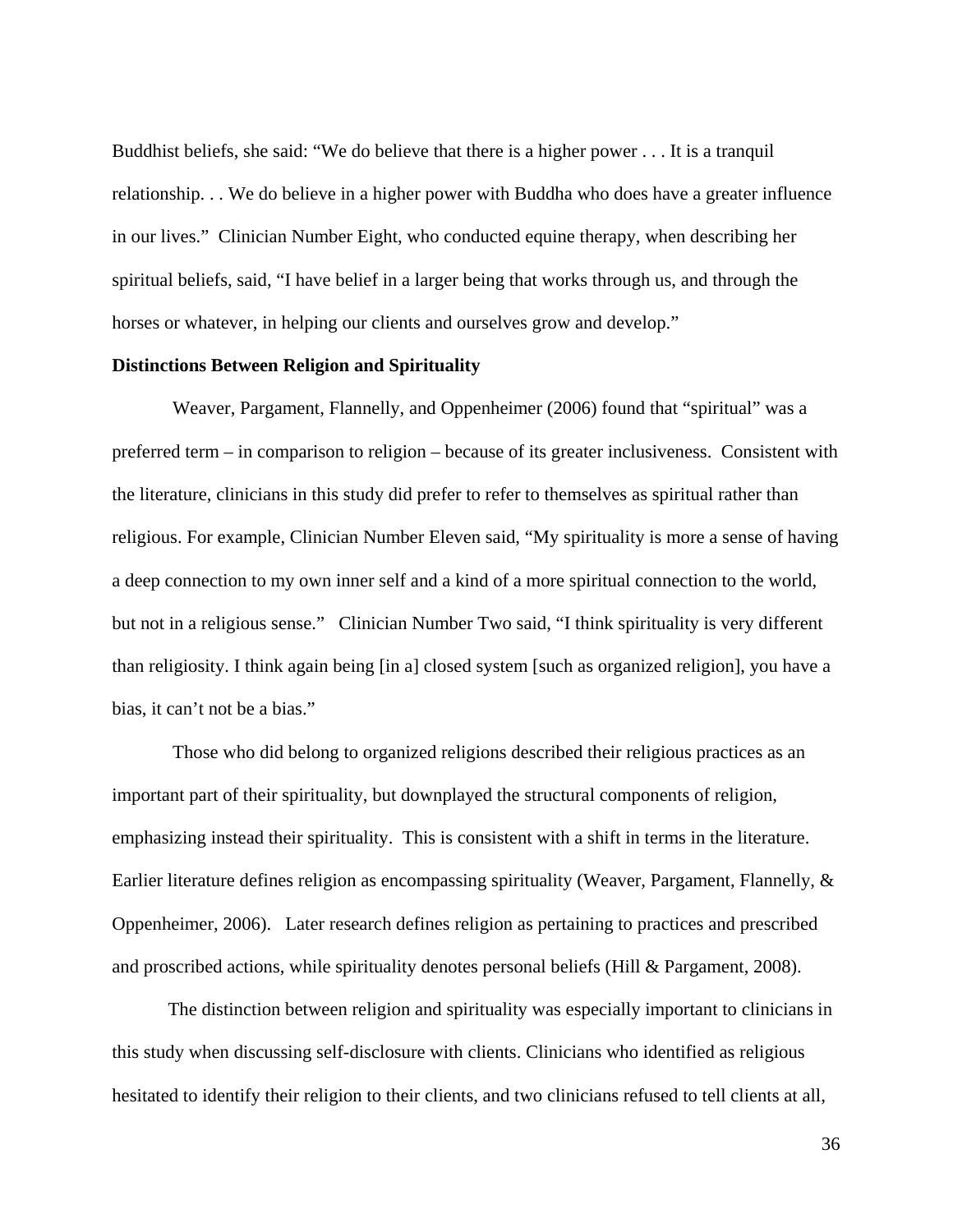because of biases or negative associations the client might have in response. They preferred to say only that they were spiritual, or had a faith, thereby avoiding these negative associations and any alienation clients might feel. For example, Clinician Number Six stated:

Well, I hate to use that global word but, I am a Christian, a follower of Christ . . . that doesn't mean the same thing to everybody, so a client may have an idea of what that is but they don't know what it is for me specifically. . . I think I might just disclose that I rely on prayer and meditation myself, or that I am spiritual, believe in a God- but again only down the road after I have developed a relationship with them.

Furthermore, seven of the thirteen clinicians did not identify with a particular religion. The literature review reflects a trend of clinicians preferring to identify with the term "spiritual," rather than naming a specific religion (Delaney, Miller and Bisono, 2007). This preference for the term spiritual among participants could be due to a self-selection bias. A self-identification as "spiritual," was a requirement for participation in this study, while religiosity was not explicitly mentioned. Clinicians that chose to participate in this study may be more inclined to participate because of their preference of the term spiritual.

## **Clinicians' Concern About the Influence of Their Spirituality in Clinical Practice**

Previous author s have remarked on the potential for spiritual beliefs to bias clinicians (Miller, 2003).The majority of clinicians interviewed in this study had considered and were concerned about the how their own spiritual beliefs may affect the clinical process. These clinicians explained two methods that they used to managed these concerns. First, many clinicians stated that they discussed spirituality only upon the clients' request or with their permission and were very discerning about when and how they shared their own beliefs. This was consistent with literature including the study conducted by Wade et al. (2007) who found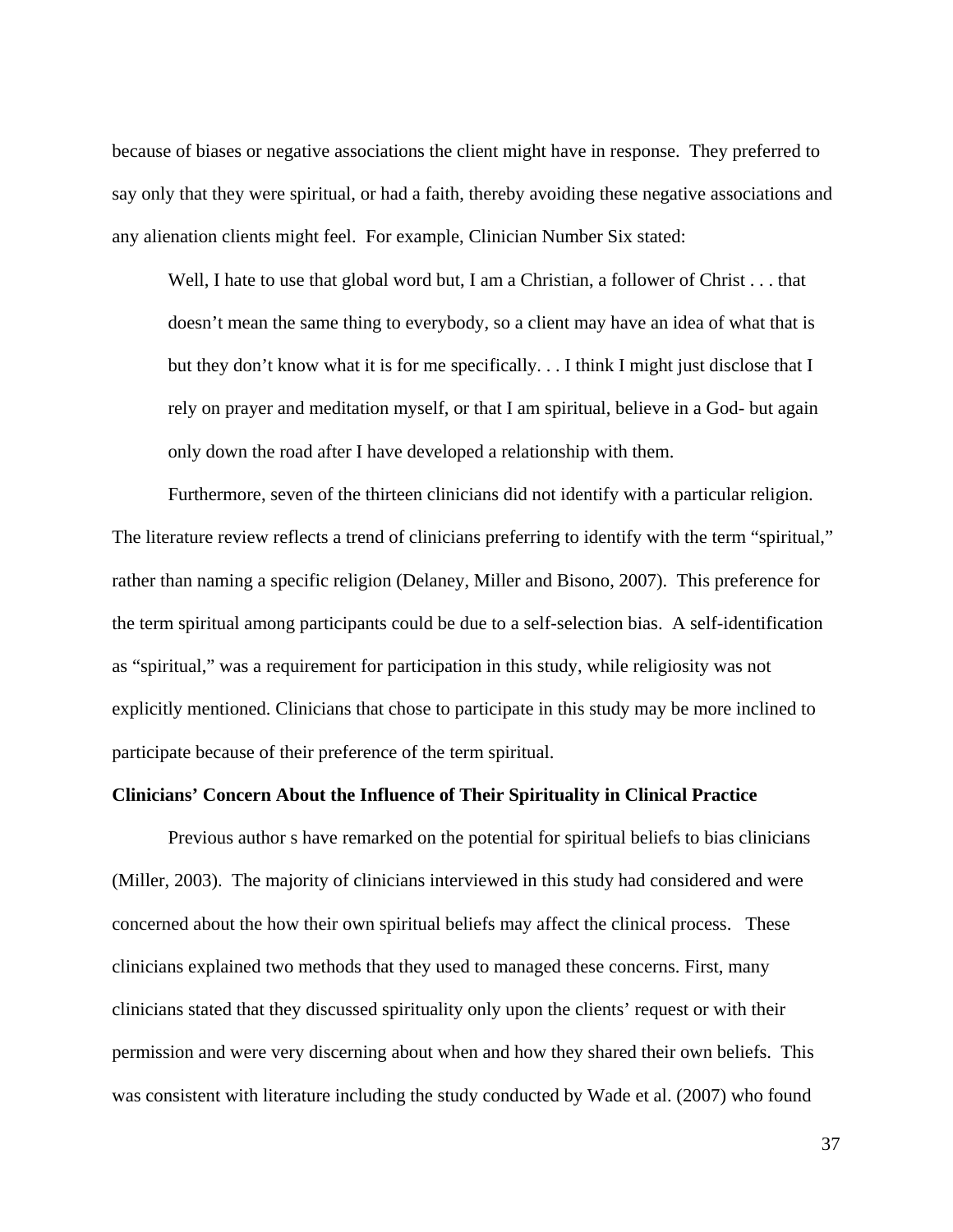that an important factor in the effective use of spirituality is the client's expressed interest in its incorporation into therapy. Clinician Number Four stated, "I don't want to impose my own beliefs and say that a client should or shouldn't feel a certain way about anything. . . . I won't lead a client, I don't want to lead them with my own." Clinician Number Five stated, "I don't tell them I am Buddhist, or tell them to be Buddhist. . . . You don't use your belief system to manipulate them."

These clinicians and others stated that promoting their own beliefs within the therapeutic relationship would be unethical. In the words of Clinician Number Six:

You don't want to prejudice your clients, and again whatever kind of experience they had with Christianity or spirituality sometimes is very damaging and hurtful. I think, you know, in some ways there is no place for that. This is a protective environment, where if I were going to a Muslim therapist I would not appreciate them proselytizing me in any way shape or form. And so I want to totally respect that.

Multiple clinicians responded to the question, "Do you share you spiritual beliefs with your clients?" in a way similar to Clinician Number Seven's response:

 It is not just when someone asks me what my religion is. That doesn't necessarily mean I am gonna say, I will after I have established a relationship with them and we have been working together for quite some time and I have a pretty good feel from listening to them and talking with them and they are expressing some spirituality in their lives, how it applies to them, that I would say [what my beliefs are] and only if I feel that it has a therapeutic value in mind,-not for any reason for self serving or harm.

The second way in which clinicians responded to their concern about including spiritual practices was through exercising caution and deliberation. Some clinicians included only the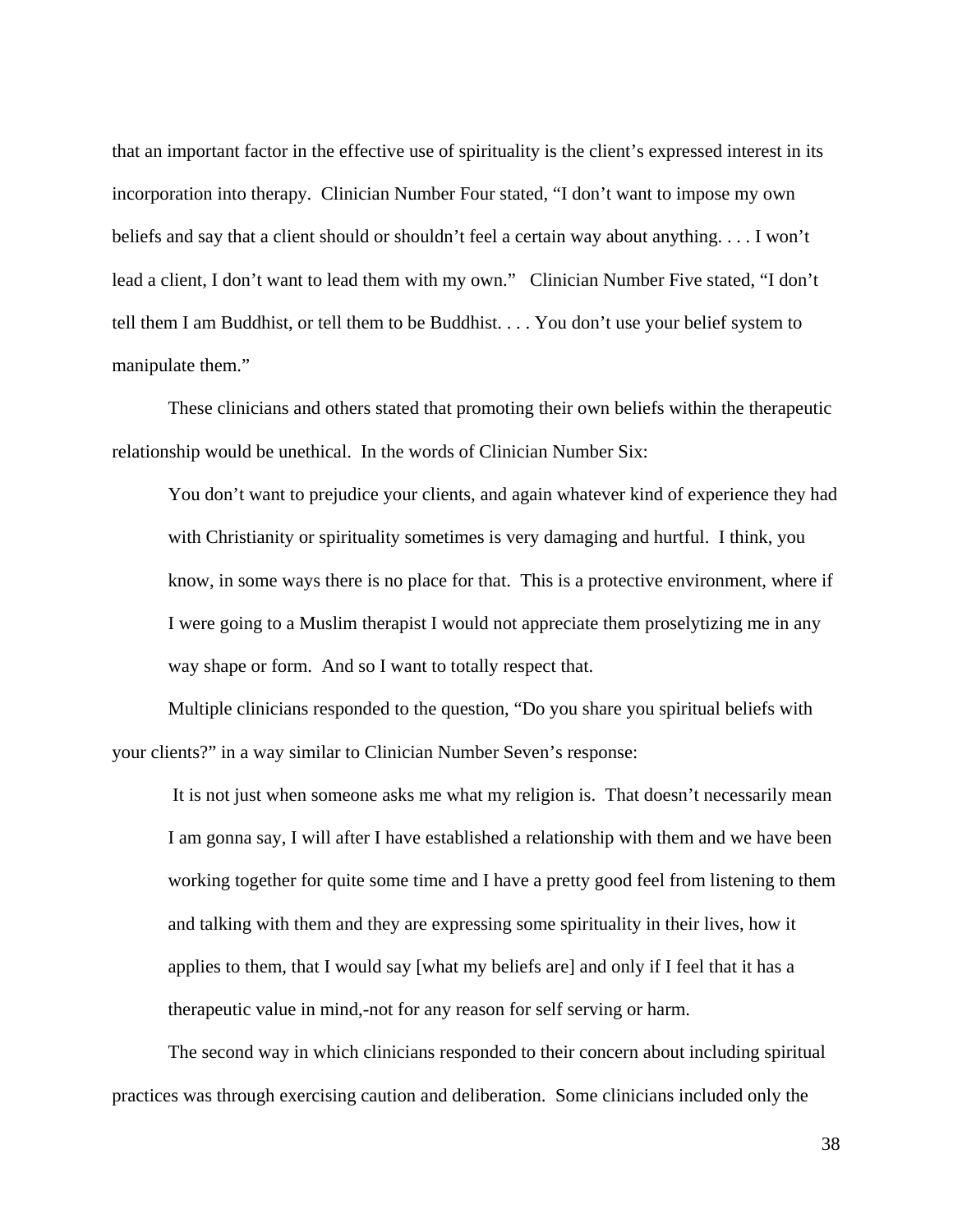spiritual practices that supported clients' own religious or spiritual identities. As Clinician Clinician Number Five stated, "I work with them to pray twice a day every day for a while to be specific in their prayer, to use their study of their religious preferences to, whatever the philosophical belief is." This clinician drew upon clients' own spiritual practices and religious texts to create connection and meaningful interventions.

Another approach, used with spiritual techniques such as meditation, was to remove any spiritual element to the practice. Clinician Number Eight explained:

I do use meditation, but it is not always incorporating in spiritual elements. Often times it is, if I feel like it is going to be helpful or we have talked about it and I have gotten consent from them to do that, so often times, yes, I do incorporate it.

Clinician Number Four explained, "I will definitely give them some information, about like education about mindfulness and why we are doing those things. I don't use the word spiritual unless they use it as it a part of therapy." Clinician Number Five stated, "Well, I don't necessarily tell my clients what my spirituality is, but I use the fundamental tenants of my [spiritual] practice."As in this latter quote, some of their responses reflected hesitancy and caution about exerting their own spiritual influence over their clients' spiritual identities.

Four of the clinicians were not concerned about the influence their spirituality might have on their clinical process. The reason for this belief varied. Two clinicians choose to not include their spirituality in any direct way with clients and thus felt it could not have any negative effect. The other two felt that their spirituality was based on openness and thus did not make them biased. Clinician Number Two stated:

If being a spiritual person has a bias it really has to do with the bias being open to people's stories, and no need to make it into something Baptist or Lutheran or something.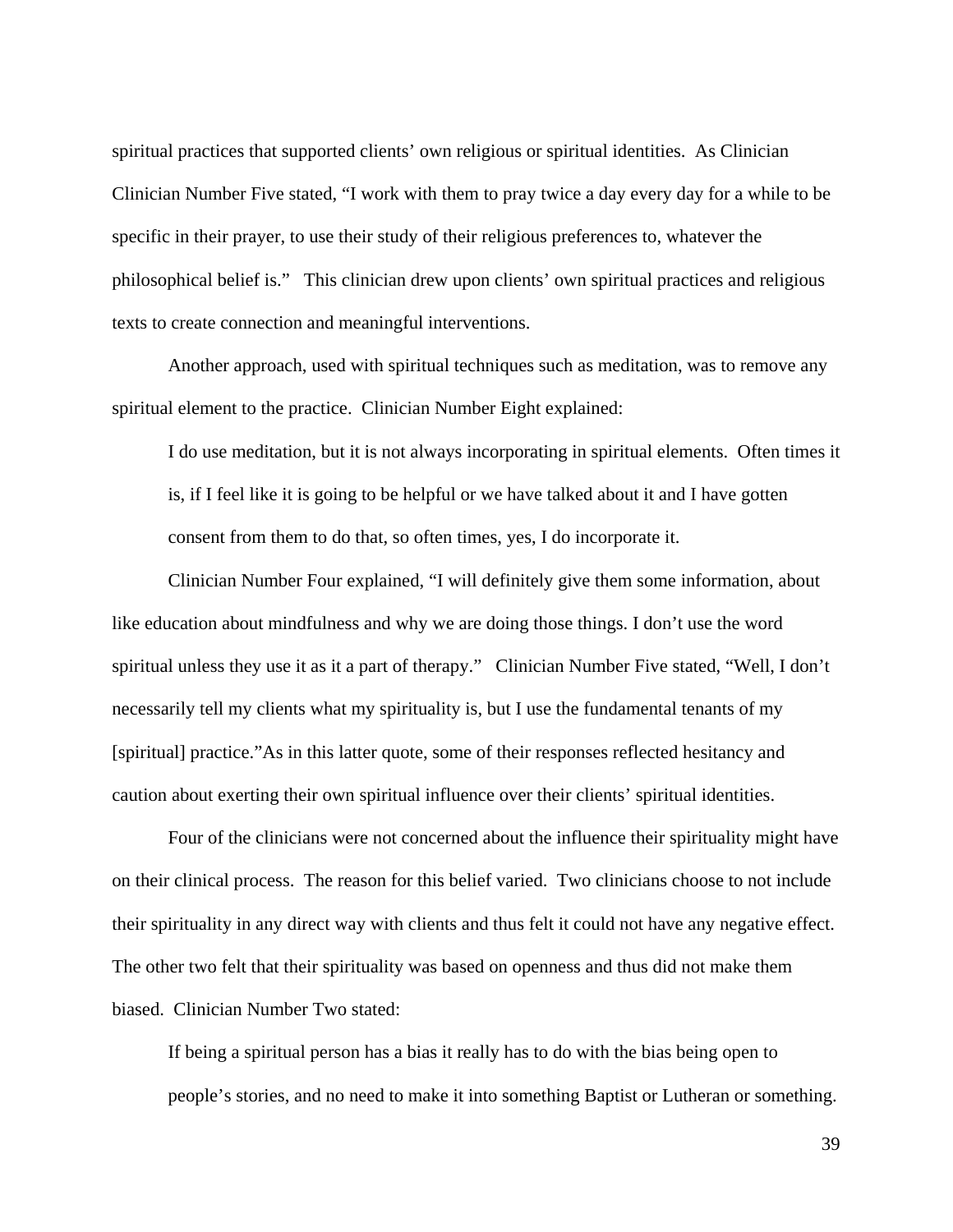It just is what it is, you don't have to do anything particular about it. I think biases get used differently by people who are spiritual, I think biases tend to be more strategically used rather than something that is a hopeless handicap.

Her comment indicates a belief that by not belonging to one religion, she could be open and accepting to all religions and belief systems. Clinician Number Five explained why she was not concerned about how her spirituality might affect the therapeutic process

Yeah, not with my spirituality, because Buddhism is so global. It is really hard to get entrenched and become opinionated to the point that you don't express acceptance of people. You know, there are some people who can be so entrenched in their spiritual path you just don't feel okay talking to them.

## **Lack of Professional Support for Issues Relating to Spirituality**

 Many clinicians in the study, as discussed above, expressed a strong level of concern about the effect of their spirituality in clinical practice. This level of concern, as well as their lack of consistent ideas of how to manage it, suggests that clinicians in this study may be feeling a lack of professional training and support around clinician spirituality. Moreover, the variability in level of concern across clinicians in this study suggests a lack of clarity about the therapeutic implications of incorporating spirituality.

The literature reviewed found that clinicians do lack in training and education around spirituality in therapy (Post & Wade, 2009). This was true for the clinicians in this study. Only three out of the thirteen had any training specifically about religion/or spirituality and the clinical process. Clinicians did not attend any trainings that discussed their own spirituality's role in the clinical practice.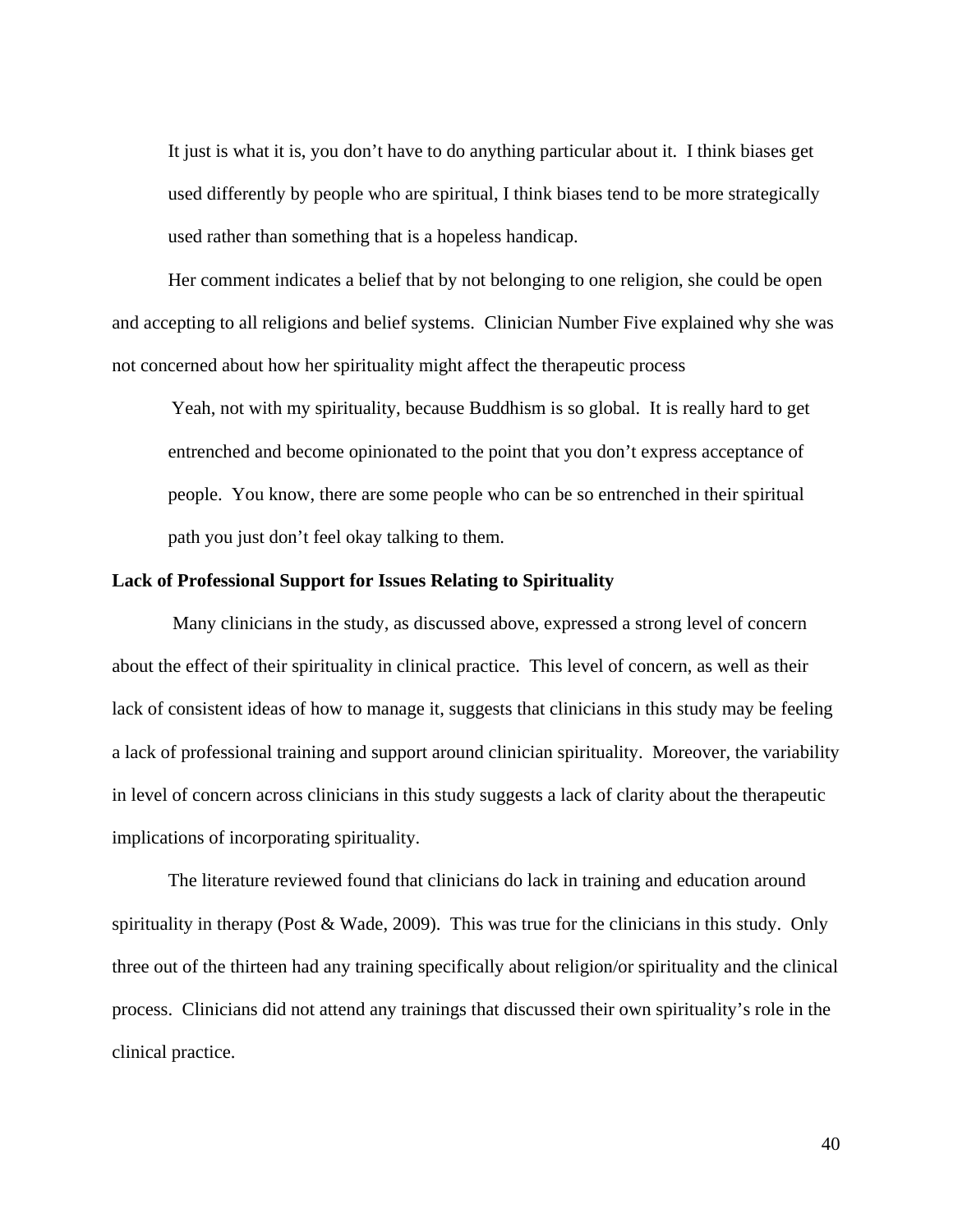Clinicians also lacked professional support around spirituality in their agencies**.**  Clinicians in agency settings expressed feeling limited in their ability to include spirituality in the clinical process. They often expressed that their caseloads were too full to be able to engage in their spirituality in the way that they wished. They also felt that their agencies were not supportive of the inclusion of spirituality. Clinician Number Six said, "I think we have real limitation in this setting to express our spirituality. . . I really saw this as a place to come where there are certainly not a lot of Christians in and certainly not something you would lead with or share openly among staff." Thus, to the extent that clinicians incorporated spirituality into their practice, they did so with a sense of hesitancy, because of a lack of professional collaboration and support.

On the other hand, clinicians in private practice were more comfortable and frequently felt at liberty to address and include spirituality in private practice. They utilized it for themselves and clients. While they may see this as beneficial, clinicians in a private setting work without daily professional collaboration or agency policies. Without any guidelines on the use of spirituality, clinicians inclined to view spirituality as beneficial may be biased towards using it more liberally. Future research could further explore this division between private practice and agency setting and investigate the development of policies around spirituality in clinical practice.

## **Spirituality as a Part of Cultural Competency**

Proponents of the cultural competency movement, as noted in the literature review, emphasized the importance of clinicians to acknowledge the way their culture, including religion, affects their practice. This element of cultural competency is defined by NASW in their Code of Ethics Standard of Cultural Competence (2001) as "having the beliefs, knowledge, and skills necessary to work effectively with individuals different from one's self" (para. 3). Beliefs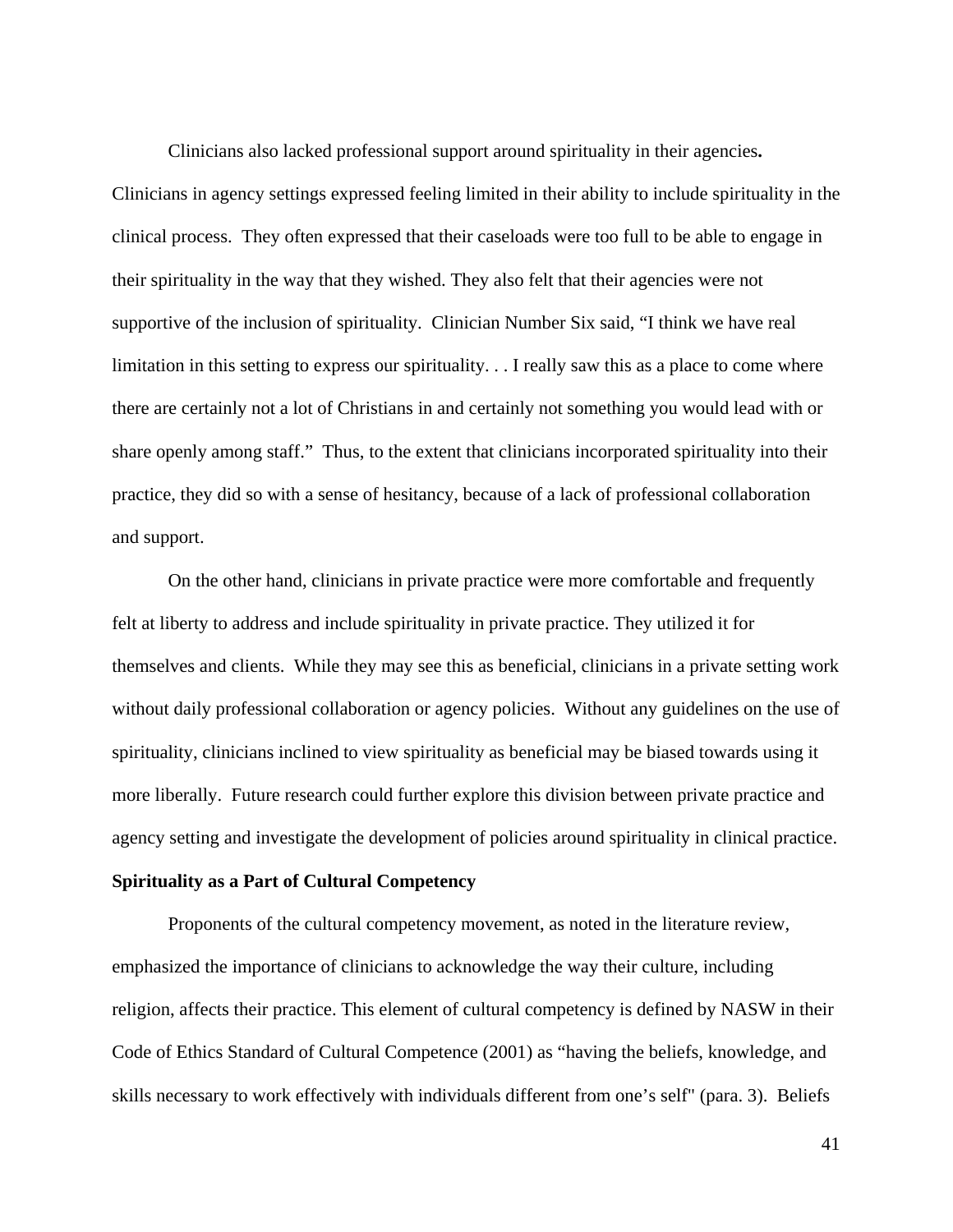include "awareness of one's heritage, values, limitations, and biases as well as respect and sensitivity to differences" (para. 3). Cultural competency encourages clinicians to examine their own spiritual beliefs as a way to identify the influence such beliefs could have on the therapeutic process.

Many clinicians interviewed in this study had not thought about how their spirituality influenced their clinical practice. Clinicians in this study often said it was not something they had thought much about before. They described their actions as a habit, or a choice they made unconsciously. They had not considered how much they had relied upon their spirituality or how it might influence their clinical process. This finding reinforces the argument that clinicians need more training and examination of their own spiritual beliefs to become more culturally competent in their practice. Thus, the concept of cultural competency may naturally lead to a need for further understanding of-and guidance on-the impact of clinicians' spiritualities on therapeutic processes.

The level of clarity clinicians had in their ability to define their spirituality seemed positively correlated with their understanding of how their spirituality affected their clinical practice. Those who were more ambiguous in the definition seemed to have more difficulty defining the role their spirituality had in therapy. This reinforces the concepts of cultural competency which encourage clinicians to identify their own beliefs so as understand the role it has in clinical practice. A study that further investigates clinicians' definitions of spirituality may be warranted to better understand the variance of definitions and how these definitions affect the impact clinicians' spirituality had in the therapeutic process.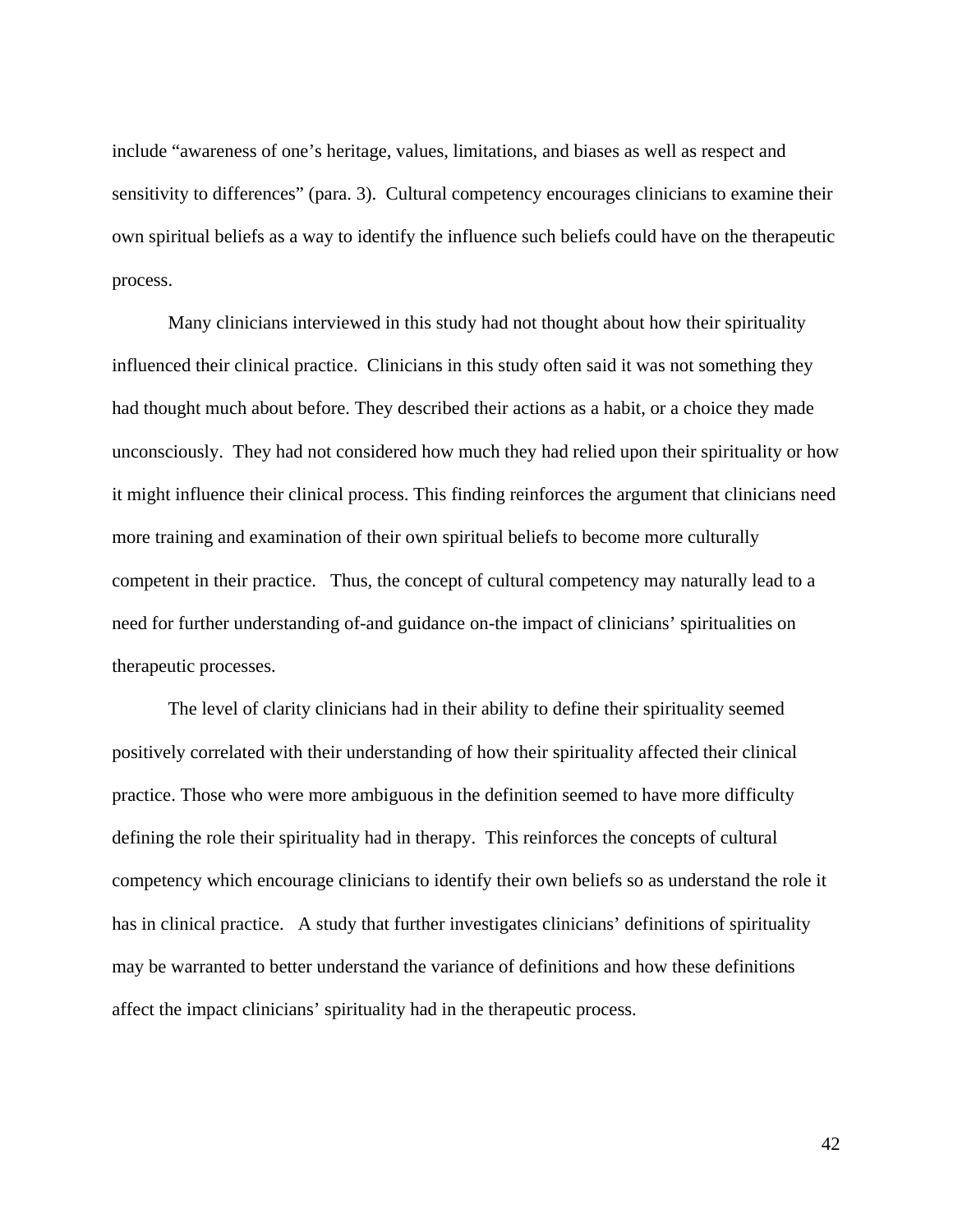## **New Findings**

As demonstrated in the literature review, there are few studies that examine clinicians' use of their own spirituality in the clinical process. The findings of the two studies in the literature that did address clinicians' spirituality were consistent with the results found in this study. One study done by Bilgrave and Deluty (2002) concluded that clinicians' spirituality did influence the clinical practice. The other study, by Jacobs (2010), found that clinicians did incorporate elements from their own faith and other faiths into their clinical study.

This study also revealed several new findings. These finding reflect the ways participants described the influence of their spirituality on their clinical practice. It was found that the clinicians in this study used their spirituality in one of three ways: (1) clinicians' spiritualities provided them with support and guidance; (2) clinicians' spiritual beliefs influence the way they interact with or perceive clients; and (3) clinicians use concepts of mindfulness for themselves and their clients.

All the clinicians interviewed shared how the inclusion of their faith was significant source of support and self-care. Seven clinicians expressed the feeling that they could not do the work they did without incorporating their spirituality as a form of self-care. Clinicians expressed that including their spirituality made them better clinicians, and guided them at times when they were struggling or feeling overwhelmed. Spirituality helped them to have a more positive outlook in their work and changed the way they viewed their clients. Clinicians credited their spirituality for the success they have in their clinical work. Every clinician mentioned that their spirituality helped them to be more present, centered, mindful or grounded. These skills from mindfulness practice they shared with their clients.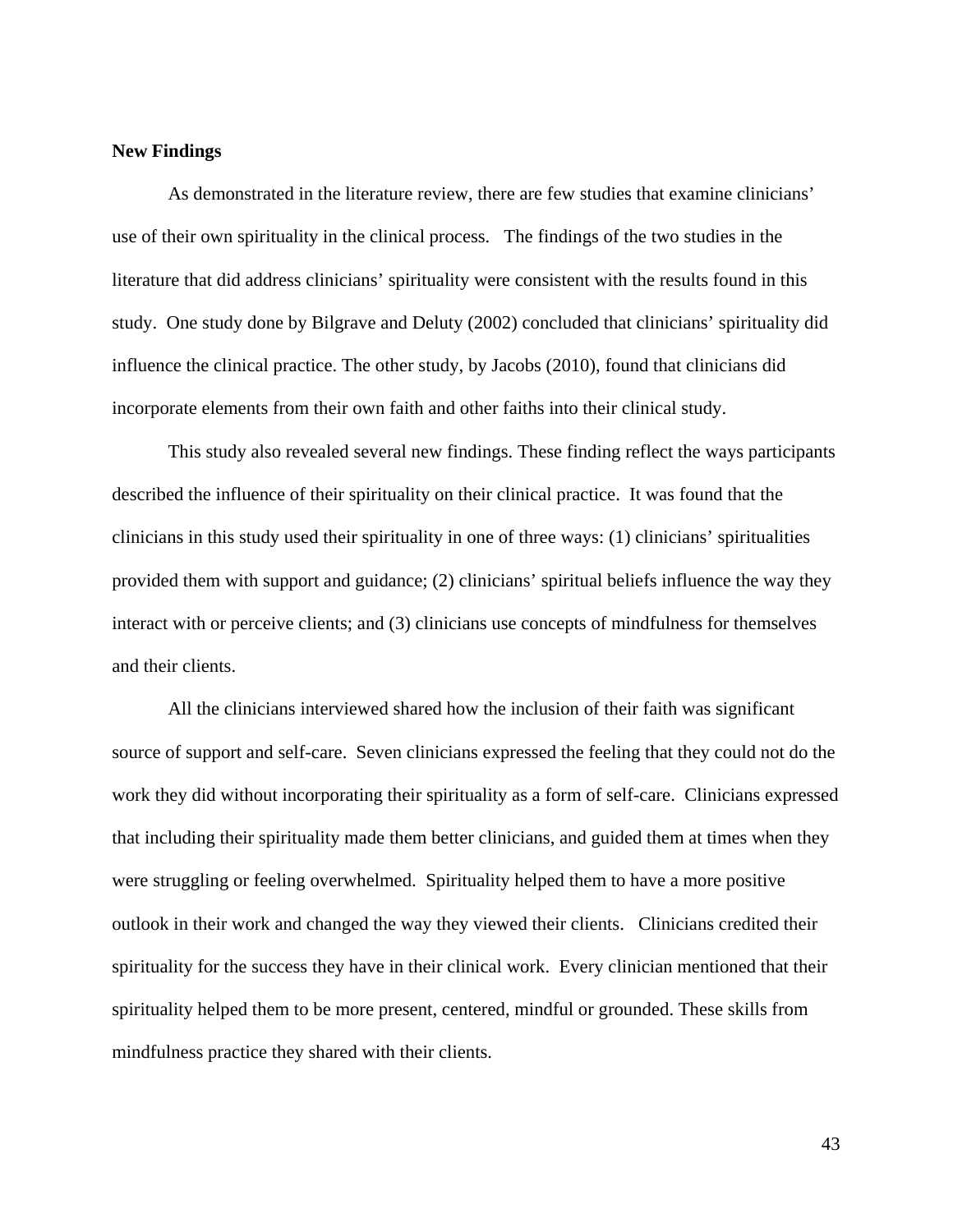## **Future Areas of Research and Discussion**

More research is needed to better understand the findings of this study. Clinicians' spiritualities could be affecting the clinical process in an important way for all clinicians, just as it had for clinicians in this study. More research could help clinicians to tap into this resource and explore possible ways to use a clinician's spirituality in clinical practice. Potential areas of further research are detailed below.

First of all, several issues regarding ethics require further exploration. It is important to examine the potential negative effects of clinicians' use of spirituality. Future research could explore issues of bias and possible unethical application of one's beliefs. Another area of ethical research could be, is it ethical to pray or seek guidance from a higher power for your clients? To explore this thought further, one could research whether it is ethical to seek assistance and guidance from a god or a higher power without your client's knowledge or permission.

Clinicians in this study identified spirituality as beneficial to their therapeutic work, but further investigation is needed to fully understand the nature and extent of this positive impact. Possible research questions could include: What are the benefits clinicians see in incorporating their spirituality into mental health care? How is spirituality used as self-care for clinicians? What benefit do clients derive from having a clinician who identifies as spiritual, if any?

Finally, this study indicates – as is consistent with prior research – confusion regarding terminology applied to spirituality. Further research could investigate the variance of definitions of spirituality and spiritual practice among clinicians. The research presented in this study could potentially guide further exploration of how clinicians' understanding of their own spirituality leads to differing roles for spirituality in the therapeutic process.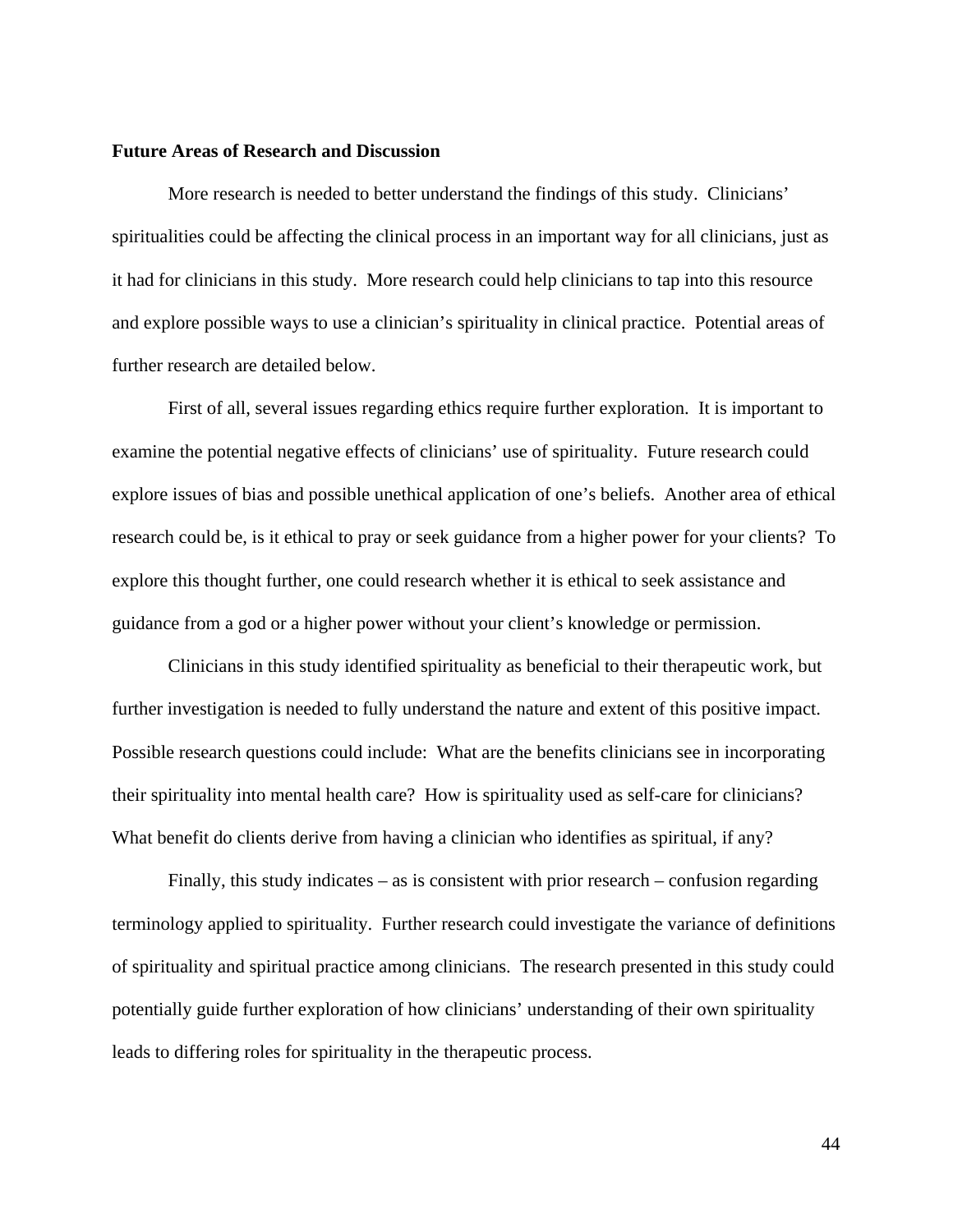## **Implications for Clinical Social Work Practice**

As discussed earlier, this study identifies a serious need for more training, acceptance and understanding of the relationship between mental health care and spirituality. This study has shown that the clinicians' spirituality – whether it is acknowledged in professional training or not– is affecting the clinical relationship. It is important that we increase our understanding of clinicians' spirituality so as better understand how to use it effectively, and what exactly we need to be cautious about.

Up until recently, the clinician has been seen as an ideally spiritually neutral being who can make use of the client's spirituality. However, the results of this study show that examination of the clinician's spirituality could positively influence the therapeutic process.

Based on the clinicians in this study it is a beneficial for a clinician's spirituality to have a role in clinical practice. Clinicians believe their practice is improved by inclusion of spirituality. For one thing, it enables better use of areas of resilience and strength in the clinician, helping them to cope with the challenges and emotional difficulties of the work. It offers support and reassurance when faced with unsolvable questions and situations. It offers every clinician in one way or another sense of peace, or centeredness. Given the clear evidence of these positive benefits, the reality of this impact in current practice, and the potential pitfalls of misusing one's spirituality in clinical practice, it can be soundly concluded that clinicians' spirituality role in therapy is an important area of consideration and in need of further deliberation.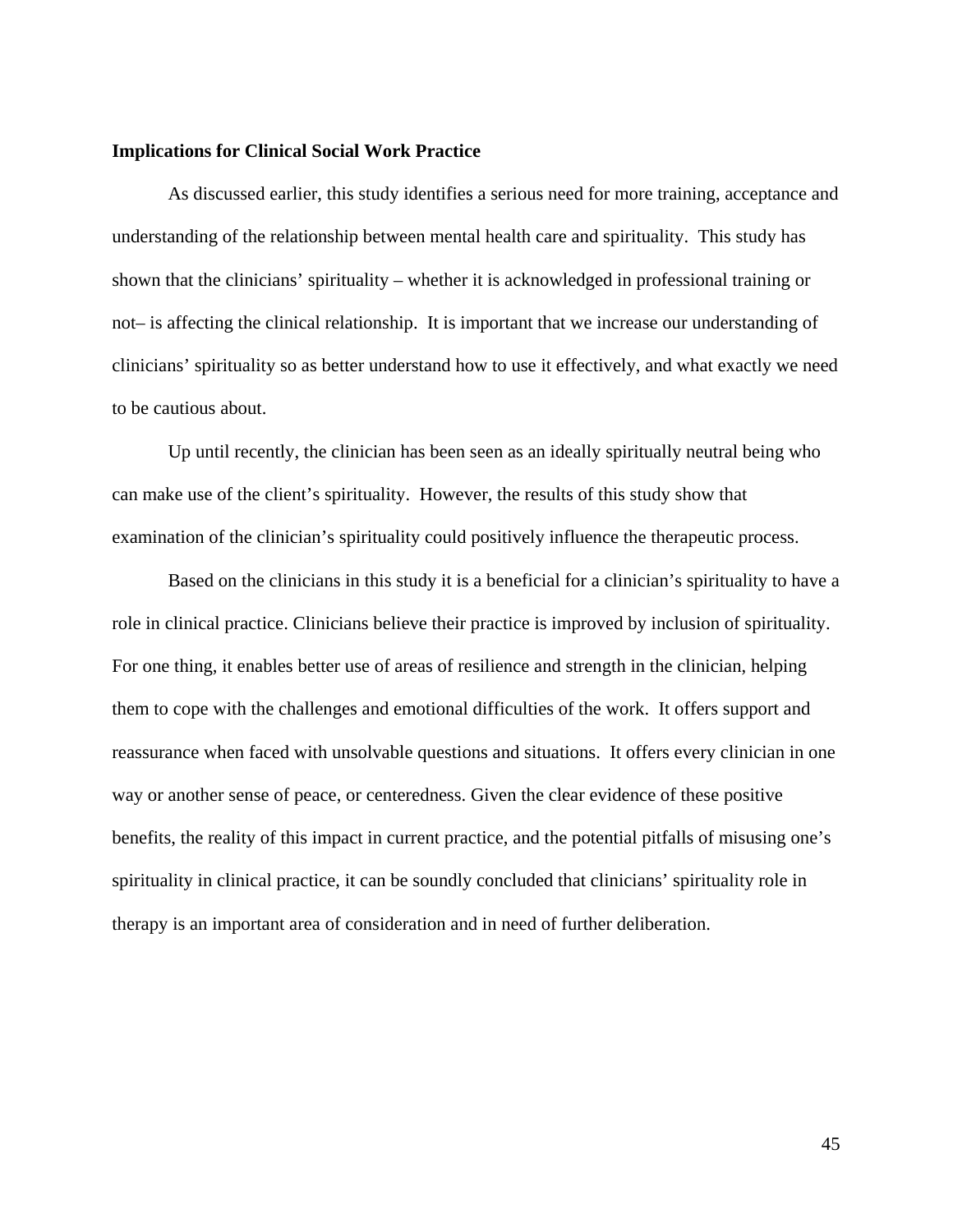## **References**

- Aron, L. (2004). God's influence on my psychoanalytic vision and values. *Psychoanalytic Psychology*, *21*(3), 442-451. doi:10.1037/0736-9735.21.3.442
- Aten, J.D., & Leach, M.M. (Eds.). (2009). Spirituality and the therapeutic process: A comprehensive resource from intake to termination. Washington, DC: American Psychological Association.
- Aten, J.D., & Worthington, E.L. (2009). Next steps for clinicians in religious and spiritual therapy: An end piece. *Journal of Clinical Psychology: In Session, 65*, 224-229.
- Bergin, A. E., & Jensen, J. P. (1990). Religiosity of psychotherapists: A national survey. *Psychotherapy: Theory, Research, Practice, Training*, *27*(1), 3-7. doi:10.1037/0033-3204.27.1.3
- Bilgrave, D. P., & Deluty, R. H. (2002). Religious beliefs and political ideologies as predictors of psychotherapeutic orientations of clinical and counseling psychologists. *Psychotherapy: Theory, Research, Practice, Training*, *39*(3), 245-260. doi:10.1037/0033- 3204.39.3.24
- Coon, D. J. (2002). Testing the limits of sense and science: American experimental psychologists combat spiritualism, 1880-1920. In W. E. Pickren & D. A. Dewsbury (Eds.) ,*Evolving Perspectives on the History of Psychology* (pp. 121-139). Washington, DC: American Psychological Association. doi:10.1037/10421-007
- Curlin, F., Odell, S., Lawrence, R., Chin, M., Lantos, J., Meador, K. & Koenig, H. (2007). The relationship between psychiatry and religion among U.S. physicians. *Psychiatric Services*, *58*, 1193-1198.
- Delaney, H. D., Miller, W. R., & Bisonó, A. M. (2007). Religiosity and spirituality among psychologists: A survey of clinician members of the American psychological association. *Professional Psychology: Research and Practice*, *38*(5), 538-546. doi:10.1037/0735-7028.38.5.538

Gallup, Inc. (2010). Religion*.* Retrieved from http://www.gallup.com/poll/1690/religion.aspx#1

Gonsiorek, J. C., Pargament, K. I., Richards, P., & McMinn, M. R. (2009). Ethical challenges and opportunities at the edge: Incorporating spirituality and religion into psychotherapy. *Professional Psychology, Research & Practice*, 40(4), 385-389. doi:10.1037/a0016488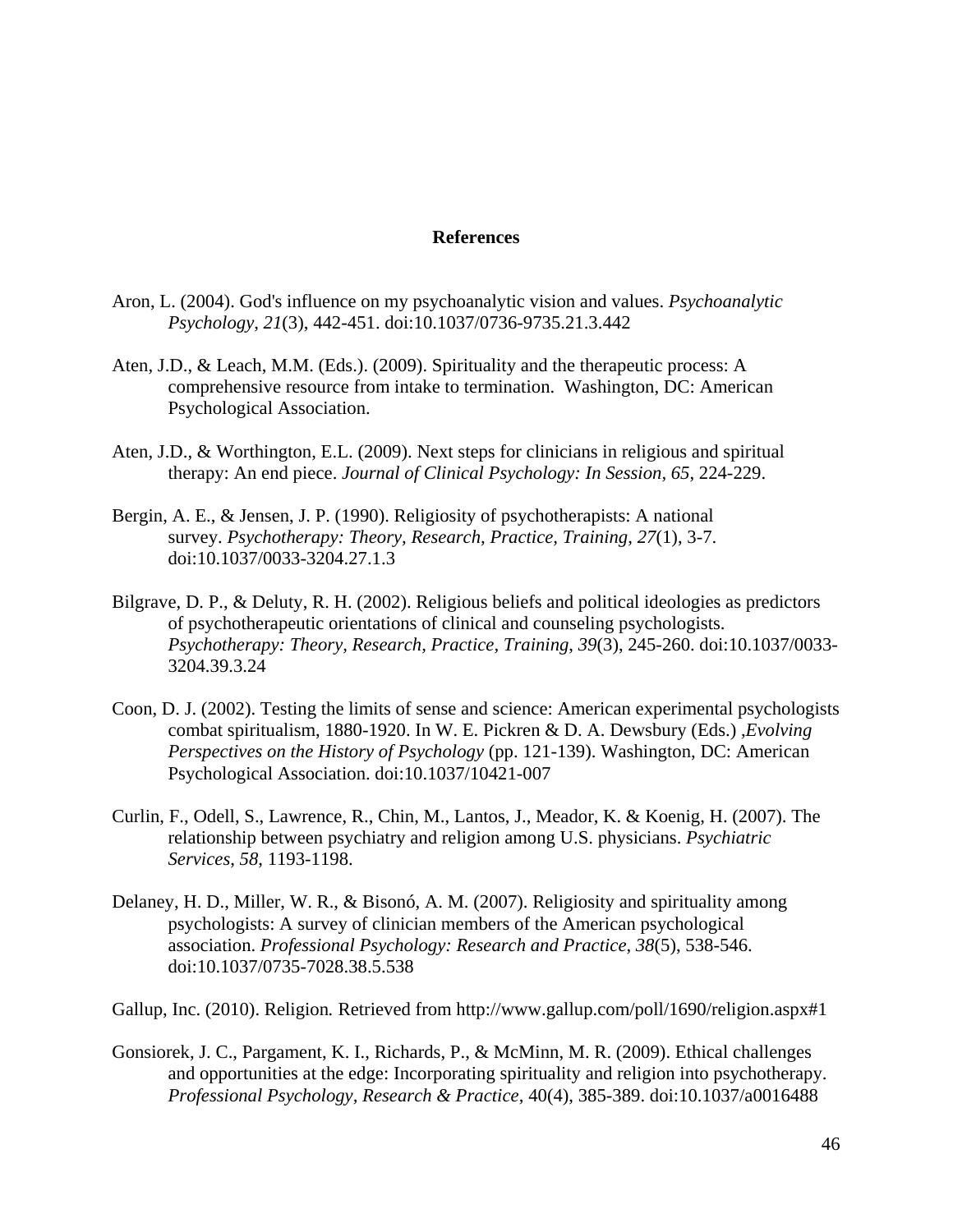- Gubi, P. (2009). A qualitative exploration into how the use of prayer in counseling and psychotherapy might be ethically problematic. *Counseling & Psychotherapy Research*, *9*(2), 115-121. doi:10.1080/14733140802685312.
- Hagedom, W. B. (2005). Counselor self-awareness and self-exploration of spiritual and religious beliefs: Know thyself. In C. S. Cashwell & J. S. Young (Eds.), *Integrating Spirituality and Religion into Counseling* (pp. 63-84). Alexandria, VA: American Counseling Association.
- Hill, P. C., & Pargament, K. I. (2008). Advances in the conceptualization and measurement of religion and spirituality: Implications for physical and mental health research. *American Psychologist*, *58*(1), 64-74. doi:10.1037/0003-066X.58.1.64
- Hill, P. C., Pargament, K. I., Hood, R. r., McCullough, M. E., Swyers, J. P., Larson, D. B., & Zinnbauer, B. J. (2000). Conceptualizing religion and spirituality: Points of commonality, points of departure. *Journal for the Theory of Social Behaviour*, *30*(1), 51-77. doi:10.1111/1468-5914.00119
- Jacobs, C. (2010). Exploring religion and spirituality in clinical practice. *Smith College Studies in Social Work*, *80*(2-3), 98-120.
- Miller, G. (2003). Incorporating spirituality in counseling and psychotherapy: Theory and technique. Hoboken, NJ: John Wiley & Sons Inc.
- National Association of Social Workers. (1999). *Code of Ethics of the National Association of Social Workers.* Retrieved October 30, 2010 from http://www.wmich.edu/hhs/sw/field/FieldManual2010/APPENDIX%20B.%20NASW%20Code%20of%20 Ethics.pdf
- Pargament, K. I., & Saunders, S. M. (2007). Introduction to the special issue on spirituality and psychotherapy. *Journal of Clinical Psychology*, *63*(10), 903-907. doi:10.1002/jclp.20405
- Phillips-Pula, L., Strunk, J., & Pickler, R. H. (2011). Understanding phenomenological approaches to data analysis. *Journal of Pediatric Health Care*, *25*(1), 67-71. doi:10.1016/j.pedhc.2010.09.004
- Plante, T. G. (2007). Integrating spirituality and psychotherapy: Ethical issues and principles to consider. *Journal of Clinical Psychology*, 63(9), 891-902. doi:10.1002/jclp.20383
- Post, B. C., & Wade, N. G. (2009). Religion and spirituality in psychotherapy: A practice friendly review of research. *Journal of Clinical Psychology*, *65*(2), 131-146. doi:10.1002/jclp.20563
- Richards, P., & Bergin, A. E. (2000). Toward religious and spiritual competency for mental health professionals. In P. Richards & A. E. Bergin (Eds.), *Handbook of psychotherapy*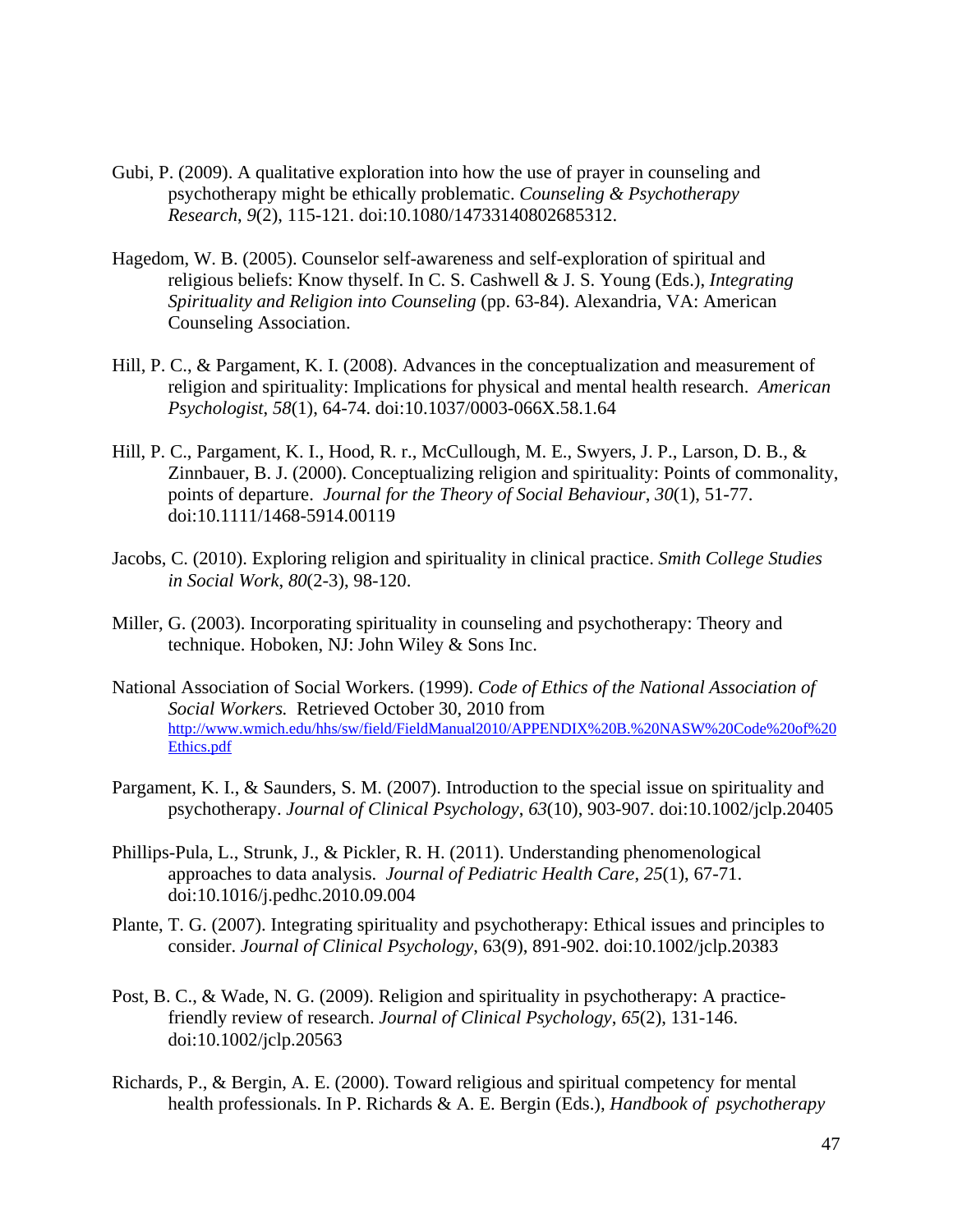*and religious diversity* (pp. 3-26). Washington, DC: American Psychological Association. doi:10.1037/10347-001

- Rossman, G. Rallis, S. (1998). *Learning in the field: An introduction to qualitative research.* Thousand Oaks, CA: Sage Publications.
- Rubin, A. & Babbie, E. (2009). *Essential research methods for social work.* Belmont, CA: Thompson Brooks/Cole.
- Shafranske, E. P. (1996). Religious beliefs, affiliations, and practices of clinical psychologists. In E. P. Shafranske (Ed.), *Religion and the Clinical Practice of Psychology* (pp. 149- 162). Washington, DC US: American Psychological Association. doi:10.1037/10199- 005
- Smith, D. P., & Orlinsky, D. E. (2004). Religious and spiritual experience among psychotherapists. *Psychotherapy: Theory, Research, Practice, Training, 41*(2), 144-151.
- Stirling, B., Furman, L., Benson, P., Canda, E., & Grimwood, C. (2010). A comparative survey of Aotearoa New Zealand and UK social workers on the role of religion and spirituality in practice*. British Journal of Social Work*, *40*(2), 602-621. doi:10.1093/bjsw/bcp008.
- Van Asselt, K., & Senstock, T. (2009). Influence of counselor spirituality and training on treatment focus and self-perceived competence. *Journal of Counseling & Development*, *87*(4), 412-418.
- Vande Kemp, H. (1996). Historical perspective: Religion and clinical psychology in America. In E. P. Shafranske (Ed.), Religion *and the Clinical Practice of Psychology* (pp. 71-112). Washington, DC US: American Psychological Association. doi:10.1037/10199-003
- Wade, N.G., Worthington, E.L., & Vogel, D.L. (2007). Effectiveness of religiously tailored interventions in Christian therapy*. Psychotherapy Research*, *17*, 91–105.
- Weaver, A. J., Pargament, K. I., Flannelly, K. J., & Oppenheimer, J. E. (2006). Trends in the scientific study of religion, spirituality, and health: 1965-2000. *Journal of Religion and Health*, *45*(2), 208-214. doi:10.1007/s10943-006-9011-3
- Wiggins, M. (2009). Therapist self-awareness of spirituality. *Spirituality and the therapeutic process: A comprehensive resource from intake to termination* (pp. 53-74). Washington, DC: American Psychological Association. doi:10.1037/11853-003.
- Worthington, E., Kurusu, T., McCullough, M., & Sandage, S. (1996). Empirical research on religion and psychotherapeutic processes and outcomes: A 10-year Review and Research Prospectus. *Psychological Bulletin*, *119*, 448-4487.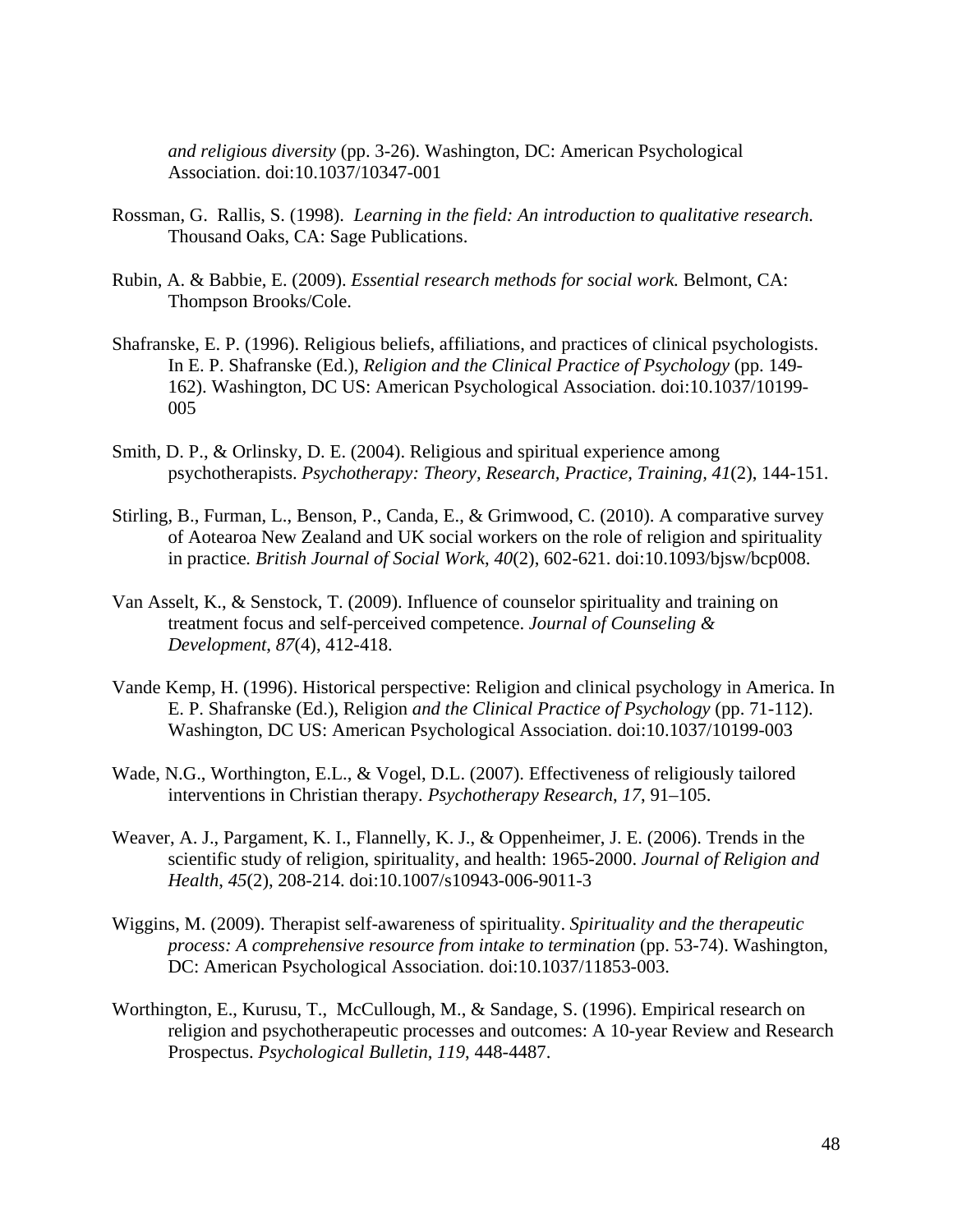## A**ppendix A**

## **Recruitment Email**

Dear Clinician,

My name is Tiffany Adams. I am a Masters student at Smith College School for Social Work. I am seeking participants for a qualitative research study on clinicians' spirituality and the role it plays their clinical practice. The study seeks to better understand how spiritual clinicians incorporate their spirituality into their clinical practice.

The participants will be mental health clinicians who self identify as being spiritual. They must have a Masters or Doctorate degree in a mental health field and have been licensed, practicing clinicians for more than five years.

Participants will fill out a questionnaire prior to being interviewed over the phone. The questionnaire will be emailed to each participant. The questionnaire should take no more than ten minutes to complete. The interview will last approximately 30-45 minutes.

The data from this study will be used in my Master's thesis and may be used for future presentations or publications. Identifying information obtained through this research study will be kept confidential.

If you are interested please email or call me at your earliest convenience. If you know any other practitioners who may be interested in participating, I would greatly appreciate you passing this email along to them or you can refer them to me and I will contact them. Thank you for your time, and for considering my request.

Sincerely,

Tiffany R Adams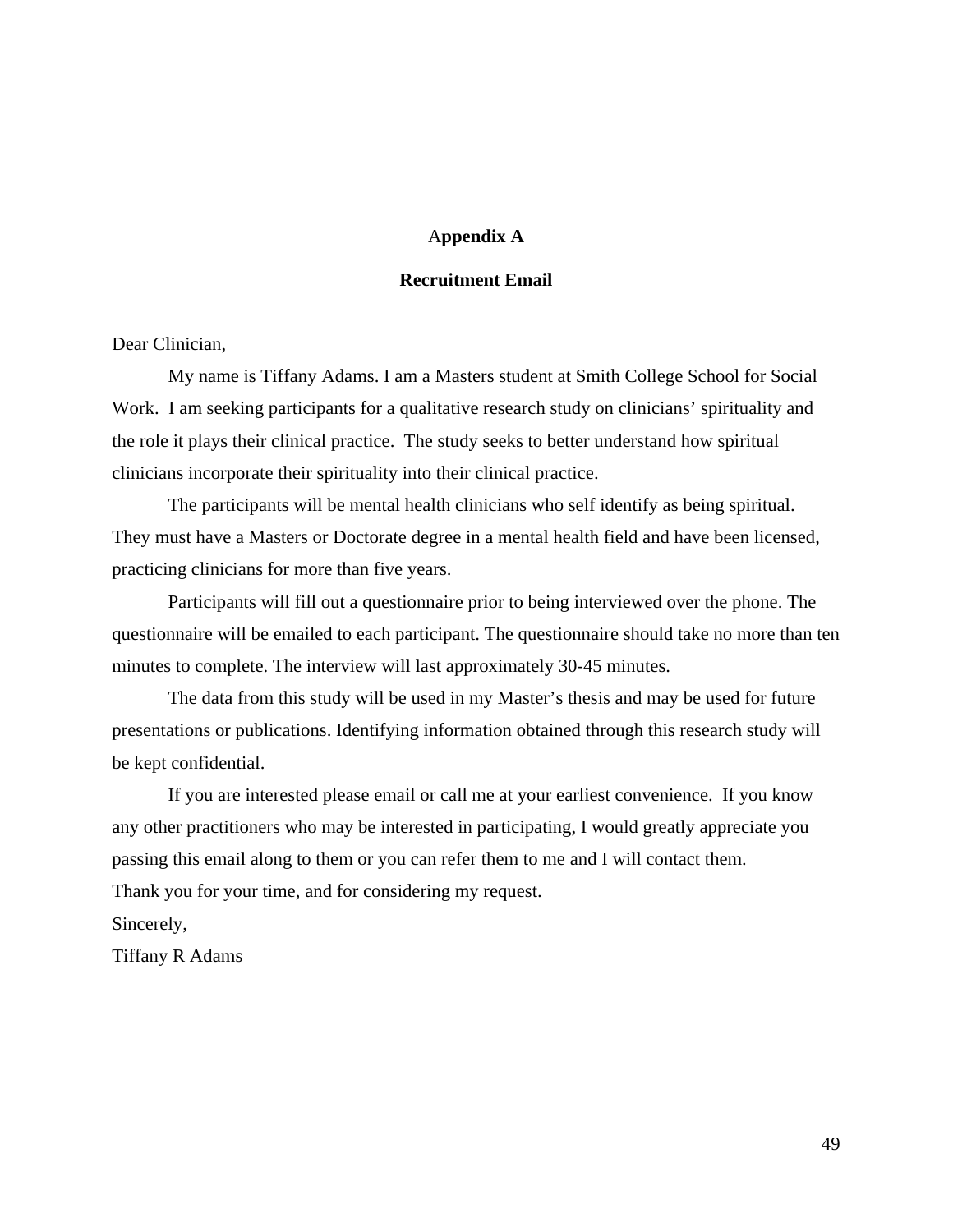## **Appendix B**

## **Screening Email**

Dear Clinician,

Thank you for your interest in participating in this study of the relationship between clinicians' spirituality and clinical practice. Please take a few moments to answer the following questions:

> What degrees do you hold in a mental health field? What professional licenses do you hold? How many years of clinical experience do you have? Do you consider yourself to be a spiritual person?

 Please provide me with your mailing address when you reply to the questions above. I will send you a consent form, and a stamped self addressed, return envelope. A questionnaire will be included as well. After I receive your consent form and questionnaire, I will email you to arrange a time for the interview.

The interview will take approximately a half hour to forty five minutes to complete and will be recorded. Please let me know which of the following times you would be available for the interview. I am available Monday through Wednesday 12-2pm or after 4pm.

If you have any questions, please feel free to contact me.

Thank you again for your interest!

Tiffany R Adams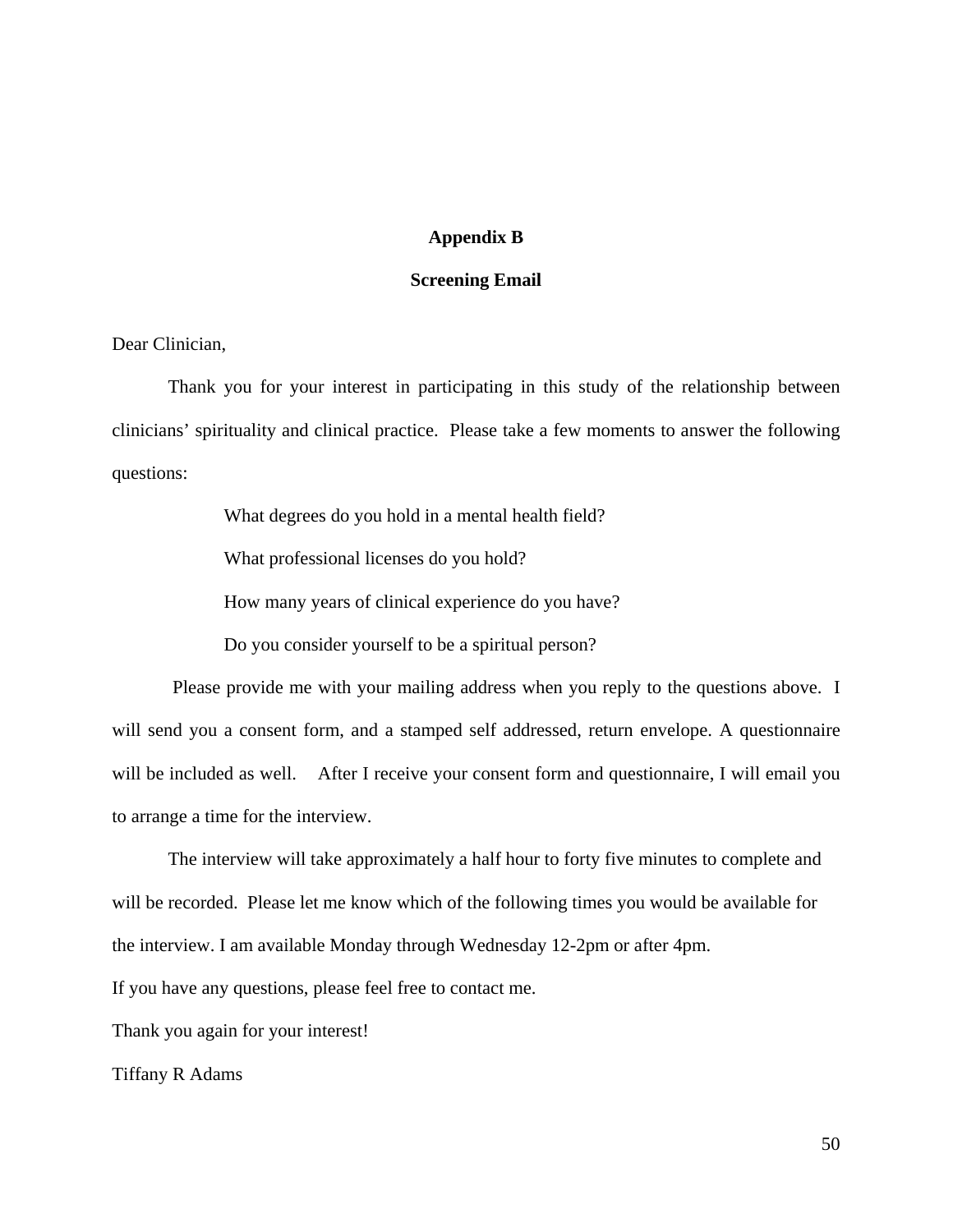## **Appendix C**

## **Informed Consent Form**

Dear Participant,

 My name is Tiffany Adams and I am a Masters student at Smith College School for Social Work. I am conducting a research study on clinician's spirituality and its relationship to their practice. The purpose of this study is to better understand how self identified spiritual clinicians integrate their spirituality into their clinical practice. The data from this study will be used in my Master's thesis and may be used for future presentation or publication.

 You are being asked to be a participant in this study because of the interest you expressed in participation. Participants need to be mental health clinicians who self identify as being spiritual, have a Masters or Doctorate degree in a mental health field and have been practicing clinicians for more than five years. Participation will include a questionnaire about your spiritual practices, and a 30 to 45 minute interview consisting of open-ended questions. Demographic information regarding ethnicity and gender will also be gathered for this study. The interview will be audio taped and transcribed by the researcher of this study. The interview will contain questions regarding your spiritual practice and how you use it in the work you do with clients.

There is minimal risk associated with participation in this study. The potential benefits of participation are self exploration through reflection upon your spiritual practices. The questionnaire and interview may offer a new perspective and insight into the relationship between your beliefs and your clinical practice. You will also be adding valuable information to other providers. There is no compensation for your participation in this study.

 Confidentiality will be maintained throughout this study. All identifying information will be kept confidential. Your name will not appear on any papers or tapes, but rather codes will be assigned to your information. The researcher and her thesis advisor will review and analyze this data together. All identifying information will be removed from any quotes used for illustrative purposes. The consent form and any other identifying information will be kept locked and separate from the research materials. The information gathered (surveys, recordings, transcriptions, notes, and signed informed consent forms) will be locked for a period of three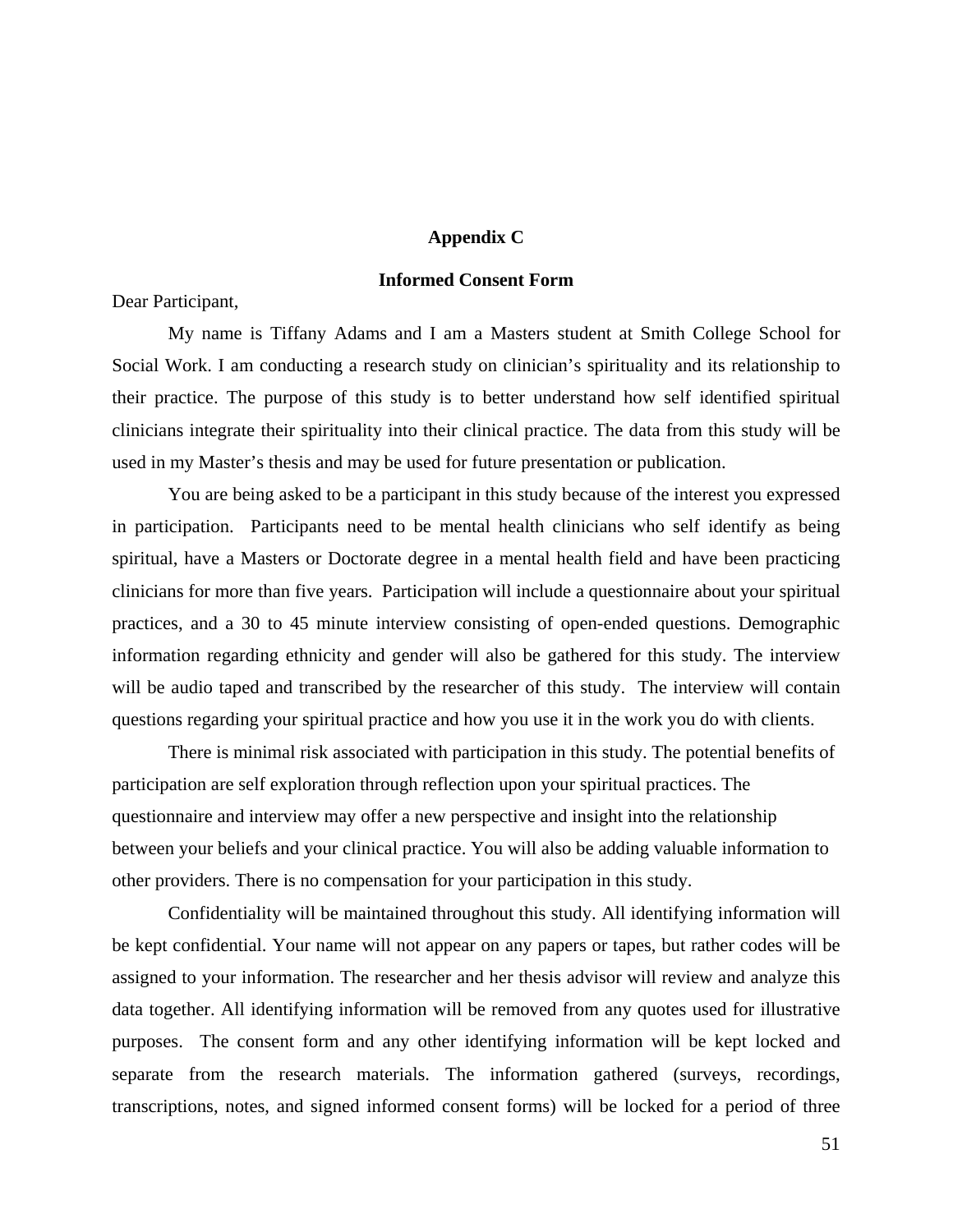years, as required by Federal guidelines. After that period, all data will be safely stored or destroyed if longer needed.

Your participation in this study is voluntary. You may withdraw from the study at any time during or after the study until April  $15<sup>th</sup>$ , 2011 and you may refuse to answer any questions. If you choose to withdraw, all information related to your participation will be destroyed.

Please contact me at the agency number or email stated below if you choose to withdraw from the study, or if you have any questions regarding this process. If you have any concerns about your rights, or about any aspect of this study, please contact myself or the Chair of the Smith College School for Social Work Human Subjects Review Committee at 1 (413) 585-7974.

Please print, sign, and mail this form back in the envelope provided**.**

## **YOUR SIGNATURE INDICATES THAT YOU HAVE READ AND UNDERSTAND THE ABOVE INFORMATION AND THAT YOU HAVE HAD THE OPPORTUNITY TO ASK QUESTIONS ABOUT THE STUDY, YOUR PARTICIPATION, AND YOUR RIGHTS AND THAT YOU AGREE TO PARTICIPATE IN THE STUDY.**

\_\_\_\_\_\_\_\_\_\_\_\_\_\_\_\_\_\_\_\_\_\_\_ \_\_\_\_\_\_\_\_ \_\_\_\_\_\_\_\_\_\_\_\_\_\_\_\_\_\_\_\_\_ \_\_\_\_\_\_\_\_

(Participant Signature) (Date) (Researcher Signature) (Date)

Please keep a copy of this form for your records.

Thank you for your participation in this study.

Contact information: Tiffany R Adams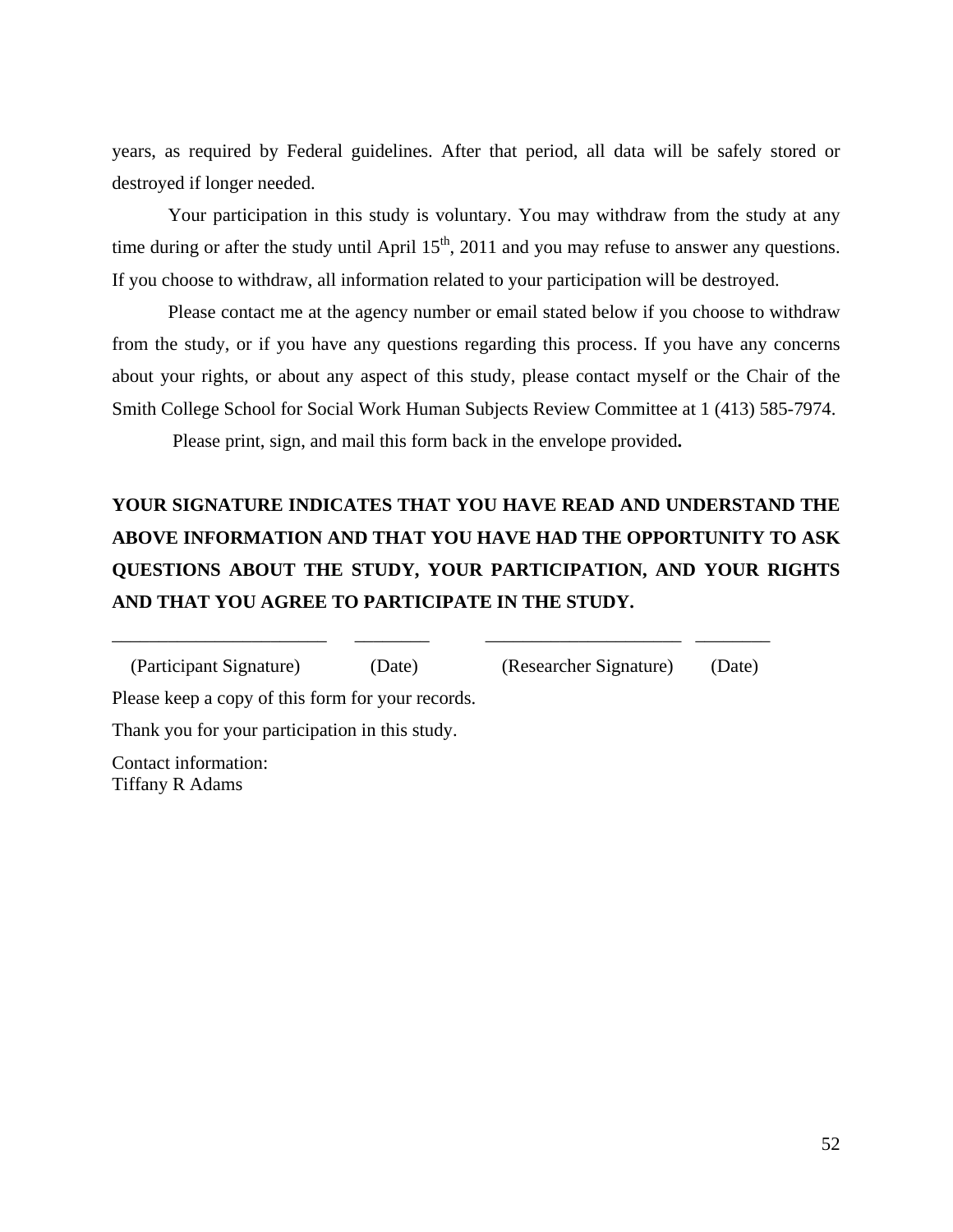## **Appendix D**

## **Questionnaire**

Please answer the following questions and return it with your signed consent form. Thank you for your participation!

- 1. Have you attended any professional training regarding your spirituality?
- 2. What is your gender?
- 3. What is your ethnicity?
- 4. Does your spirituality include spiritual activities or practices, such as prayer, meditation, and/or religious reading?
- 5. If yes, please describe your spiritual practices.
- 6. If yes, how frequently do you perform your spiritual practices in any given month?
- 7. Do you participate in religious or spiritual gatherings (i.e, church)? If so how often in any given month?
- 8. Does your spirituality influence your daily living, if so how?
- 9. Do you believe in a being greater than yourself, such as a god or a higher power?
- 10. If you do, what is it you believe in?
- 11. If you believe in a being greater than yourself do you seek support from it in your daily life, if so how?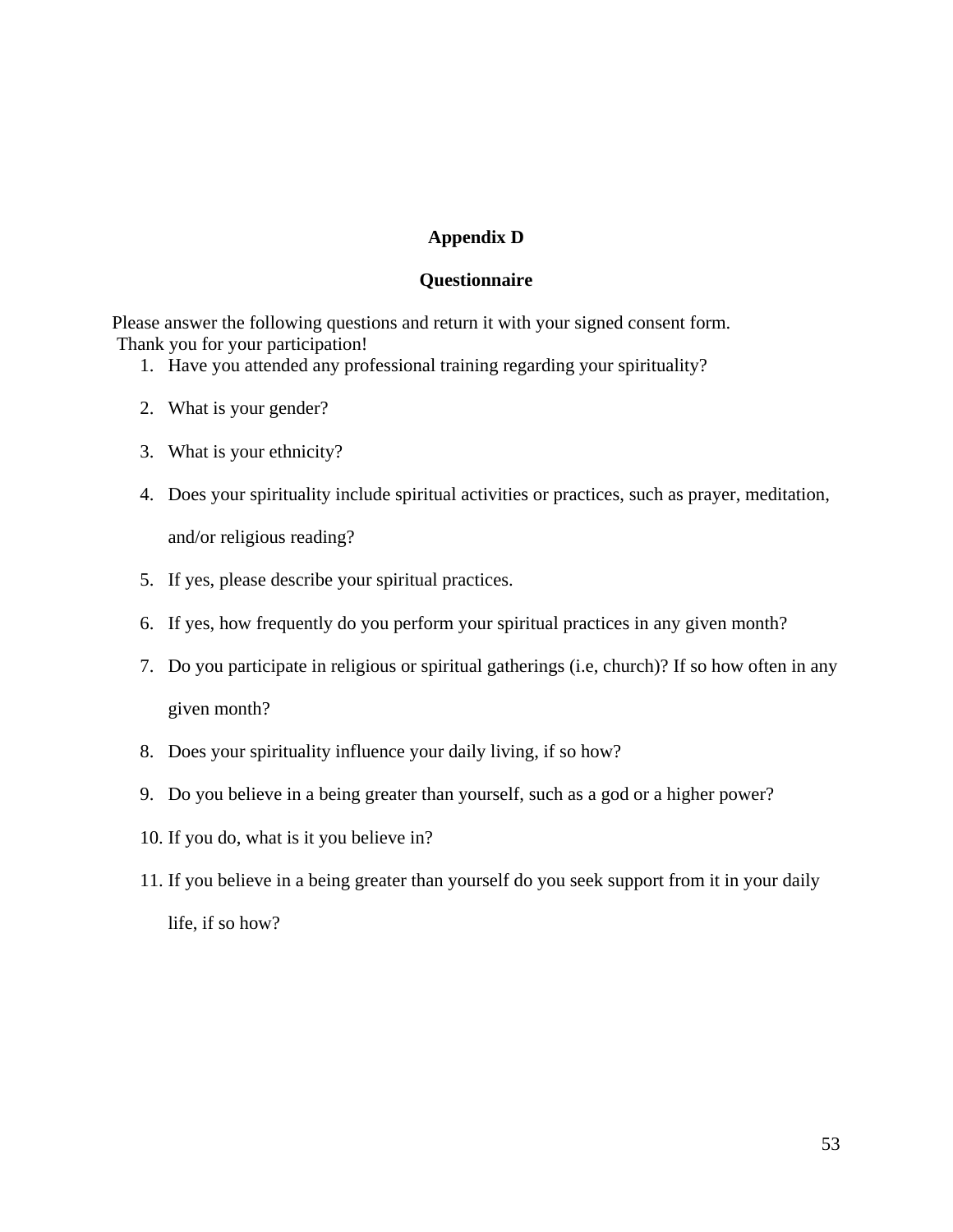## **Appendix E**

## **Interview Questions**

Can you please describe your spiritual beliefs and practices?

Do you use your spiritual beliefs and practices help you prepare for your clinical work with clients?

Do your own spiritual beliefs or practices influence your clinical process with clients?

Do you not incorporate your own spiritual belief and practices into your clinical practice with clients?

(Whether yes or no) Could you please share more about that decision?

If you do incorporate your spiritual practices into your clinical process with clients, how do you do this?

Do you seek support from a god or a higher power when making clinical decisions?

Do you have any concerns about your spiritual bias in relation to your client?